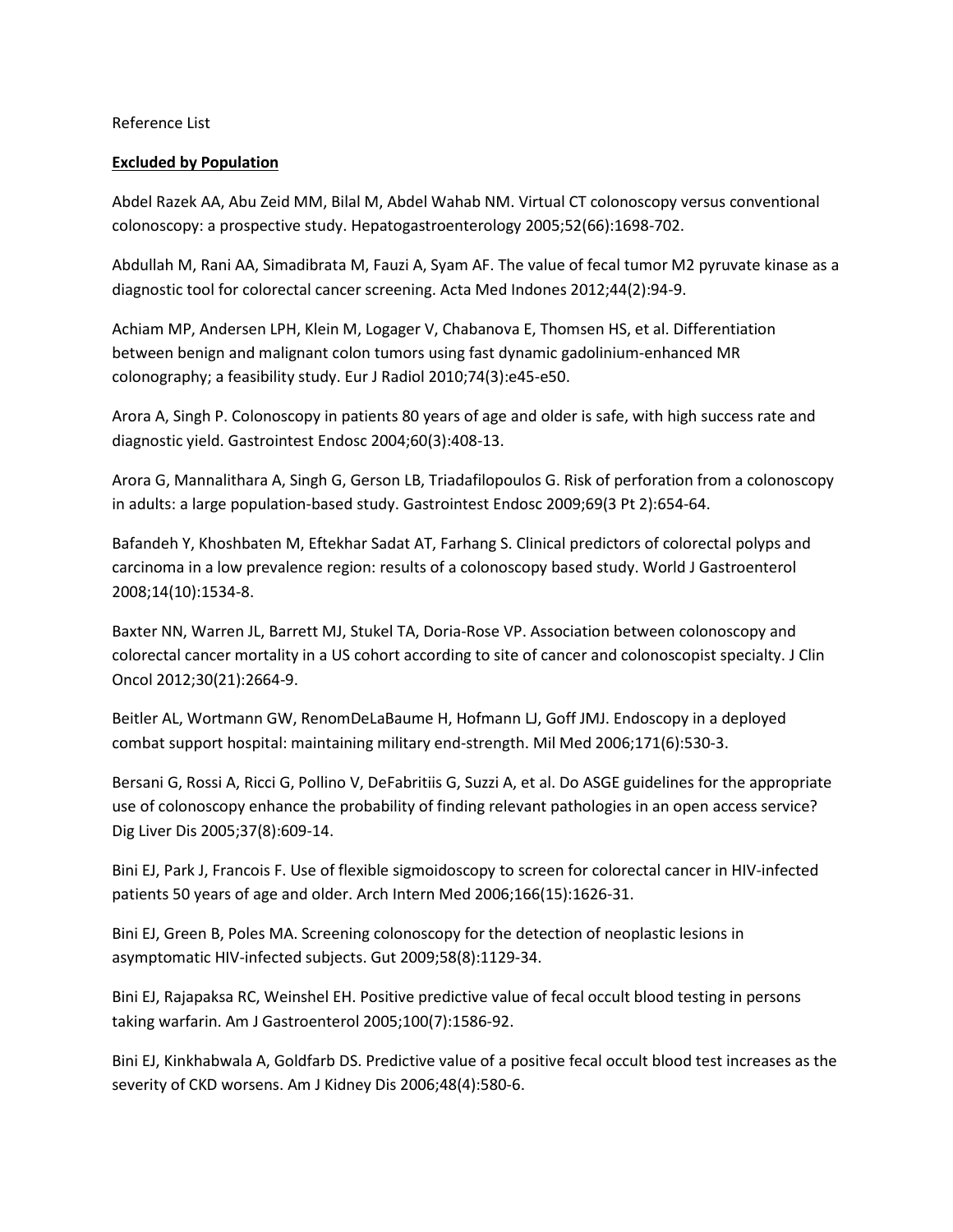Bjerregaard NC, Tottrup A, Sorensen HT, Laurberg S. Diagnostic value of self-reported symptoms in Danish outpatients referred with symptoms consistent with colorectal cancer. Colorectal Dis 2007;9(5):443-51.

Blumenstein I, Tacke W, Bock H, Filmann N, Lieber E, Zeuzem S, et al. Prevalence of colorectal cancer and its precursor lesions in symptomatic and asymptomatic patients undergoing total colonoscopy: Results of a large prospective, multicenter, controlled endoscopy study. Eur J Gastroenterol Hepatol 2013;25(5):556-61.

Borda F, Jimenez FJ, Borda A, Urman J, Goni S, Ostiz M, et al. Endoscopic localization of colorectal cancer: Study of its accuracy and possible error factors. Rev Esp Enferm Dig 2012;104(10):512-7.

Brenner H, Chang-Claude J, Seiler CM, Sturmer T, Hoffmeister M. Potential for colorectal cancer prevention of sigmoidoscopy versus colonoscopy: Population-based case control study. Cancer Epidemiol Biomarkers Prev 2007;16(3):494-9.

Burling D, Halligan S, Slater A, Noakes MJ, Taylor SA. Potentially serious adverse events at CT colonography in symptomatic patients: national survey of the United Kingdom. Radiology 2006;239(2):464-71.

Caldeira A, Pereira E, Baldaque-Silva F, Pereira B, Sousa R, Tristan J, et al. Role of hydrocolonic sonography in the detection of colonic neoplastic lesions. J Diagn Med Sonogr 2011;27(4):160-6.

Calistri D, Rengucci C, Molinari C, Ricci E, Cavargini E, Scarpi E, et al. Quantitative fluorescence determination of long-fragment DNA in stool as a marker for the early detection of colorectal cancer. Cell Oncol 2009;31(1):11-7.

Cappell MS. Safety and efficacy of colonoscopy after myocardial infarction: An analysis of 100 study patients and 100 control patients at two tertiary cardiac referral hospitals. Gastrointest Endosc 2004;60(6):901-9.

Castro G, Azrak MF, Seeff LC, Royalty J. Outpatient colonoscopy complications in the CDC's Colorectal Cancer Screening Demonstration Program: A prospective analysis. Cancer 2013;119(SUPPL. 15):2849-54.

Chang E, Park DI, Kim YJ, Kim BK, Park JH, Kim HJ, et al. Detection of colorectal neoplasm using promoter methylation of ITGA4, SFRP2, and p16 in stool samples: A preliminary report in Korean patients. Hepatogastroenterology 2010;57(101):720-7.

Cheung HY, Chung CC, Kwok SY, Tsang WW, Li MK. Improvement in colonoscopy performance with adjunctive magnetic endoscope imaging: a randomized controlled trial. Endoscopy 2006;38(3):214-7.

Cobb WS, Heniford BT, Sigmon LB, Hasan R, Simms C, Kercher KW, et al. Colonoscopic perforations: incidence, management, and outcomes. Am Surg 2004;70(9):750-8.

Connolly DJA, Traill ZC, Reid HS, Copley SJ, Nolan DJ. The double contrast barium enema: a retrospective single centre audit of the detection of colorectal carcinomas. Clin Radiol 2002;57(1):29-32.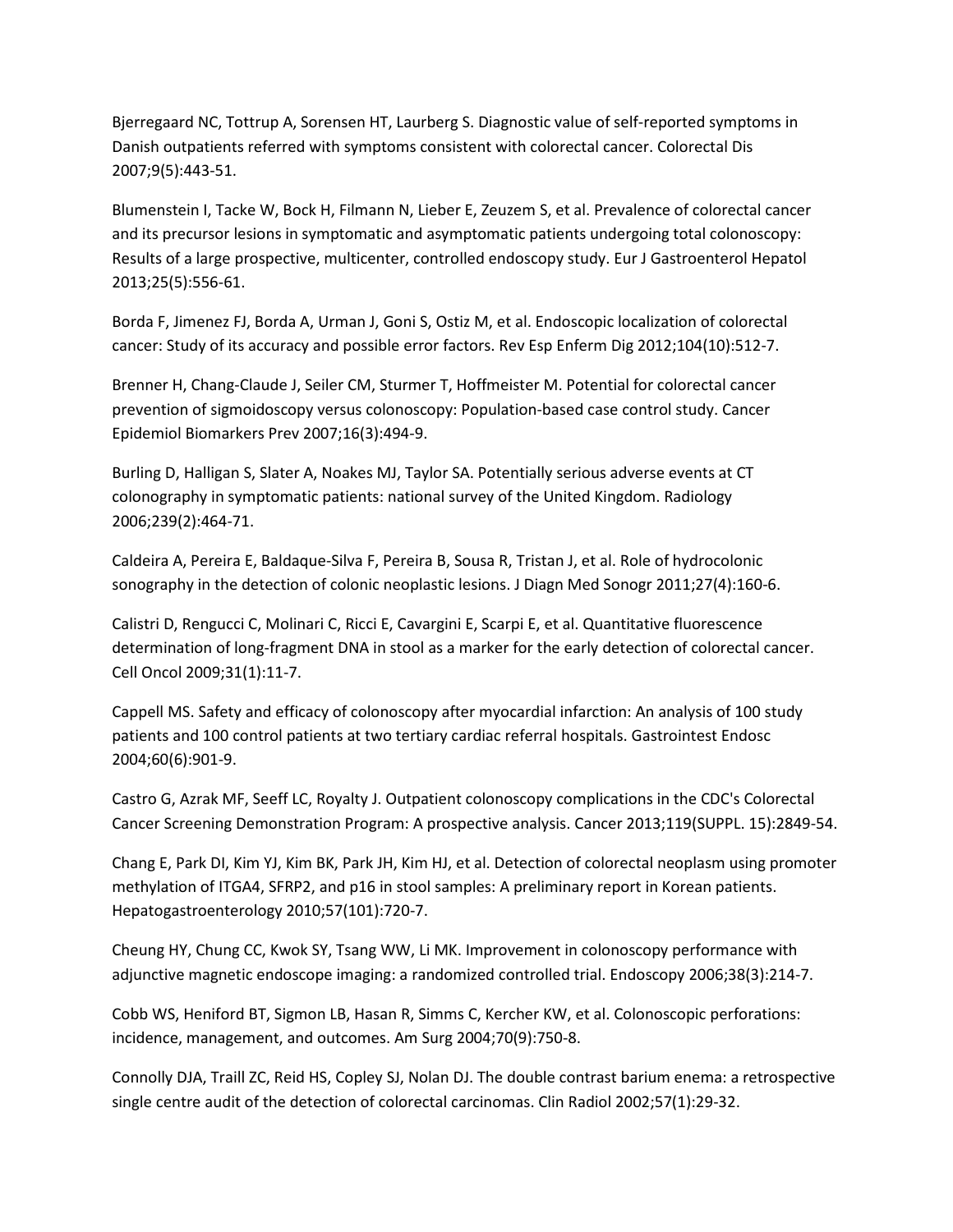Courtney ED, Chong D, Tighe R, Easterbrook JR, Stebbings WSL, Hernon J. Screen-detected colorectal cancers show improved cancer-specific survival when compared with cancers diagnosed via the 2-week suspected colorectal cancer referral guidelines. Colorectal Dis 2013;15(2):177-82.

Davies RJ, Collins CD, Vickery CJ, Eyre-Brook I, Welbourn R. Reduction in the proportion of patients with colorectal cancer presenting as an emergency following the introduction of fast-track flexible sigmoidoscopy: A three-year prospective observational study. Colorectal Dis 2004;6(4):265-7.

De CL, Rodriguez-Pineiro AM, Rodriguez-Berrocal FJ, Cordero OJ, Martinez-Ares D, Paez dlC. Serum CD26 is related to histopathological polyp traits and behaves as a marker for colorectal cancer and advanced adenomas. BMC cancer 2010;10.

Duff SE, Murray D, Rate AJ, Richards DM, Kumar NAM. Computed tomographic colonography (CTC) performance: one-year clinical follow-up. Clin Radiol 2006;61(11):932-6.

Durkalski VL, Palesch YY, Pineau BC, Vining DJ, Cotton PB. The virtual colonoscopy study: a large multicenter clinical trial designed to compare two diagnostic screening procedures. Control Clin Trials 2002;23(5):570-83.

East JE, Stavrindis M, Thomas-Gibson S, Guenther T, Tekkis PP, Saunders BP. A comparative study of standard vs. high definition colonoscopy for adenoma and hyperplastic polyp detection with optimized withdrawal technique. Aliment Pharmacol Ther 2008;28(6):768-76.

Edwards JK, Norris TE. Colonoscopy in rural communities: can family physicians perform the procedure with safe and efficacious results? J Am Board Fam Pract 2004;17(5):353-8.

Ee HC, Semmens JB, Hoffman NE, Perth Teaching Hospitals Endoscopy Group. Complete colonoscopy rarely misses cancer. Gastrointest Endosc 2002;55(2):167-71.

Erichsen R, Baron JA, Stoffel EM, Laurberg S, Sandler RS, Sorensen HT. Characteristics and survival of interval and sporadic colorectal cancer patients: a nationwide population-based cohort study. Am J Gastroenterol 2013;108(8):1332-40.

Fazio L, Cotterchio M, Manno M, McLaughlin J, Gallinger S. Association between colonic screening, subject characteristics, and stage of colorectal cancer. Am J Gastroenterol 2005;100(11):2531-9.

Ferrante JM, McCarthy EP, Gonzalez EC, Lee JH, Chen R, Love-Jackson K, et al. Primary care utilization and colorectal cancer outcomes among Medicare beneficiaries. Arch Intern Med 2011;171(19):1747-57.

Fisher DA, Jeffreys A, Grambow SC, Provenzale D. Mortality and follow-up colonoscopy after colorectal cancer. Am J Gastroenterol 2003;98(4):901-6.

Fletcher JG, Booya F, Summers RM, Roy D, Guendel L, Schmidt B, et al. Comparative performance of two polyp detection systems on CT colonography. Am J Roentgenol 2007;189(2):277-82.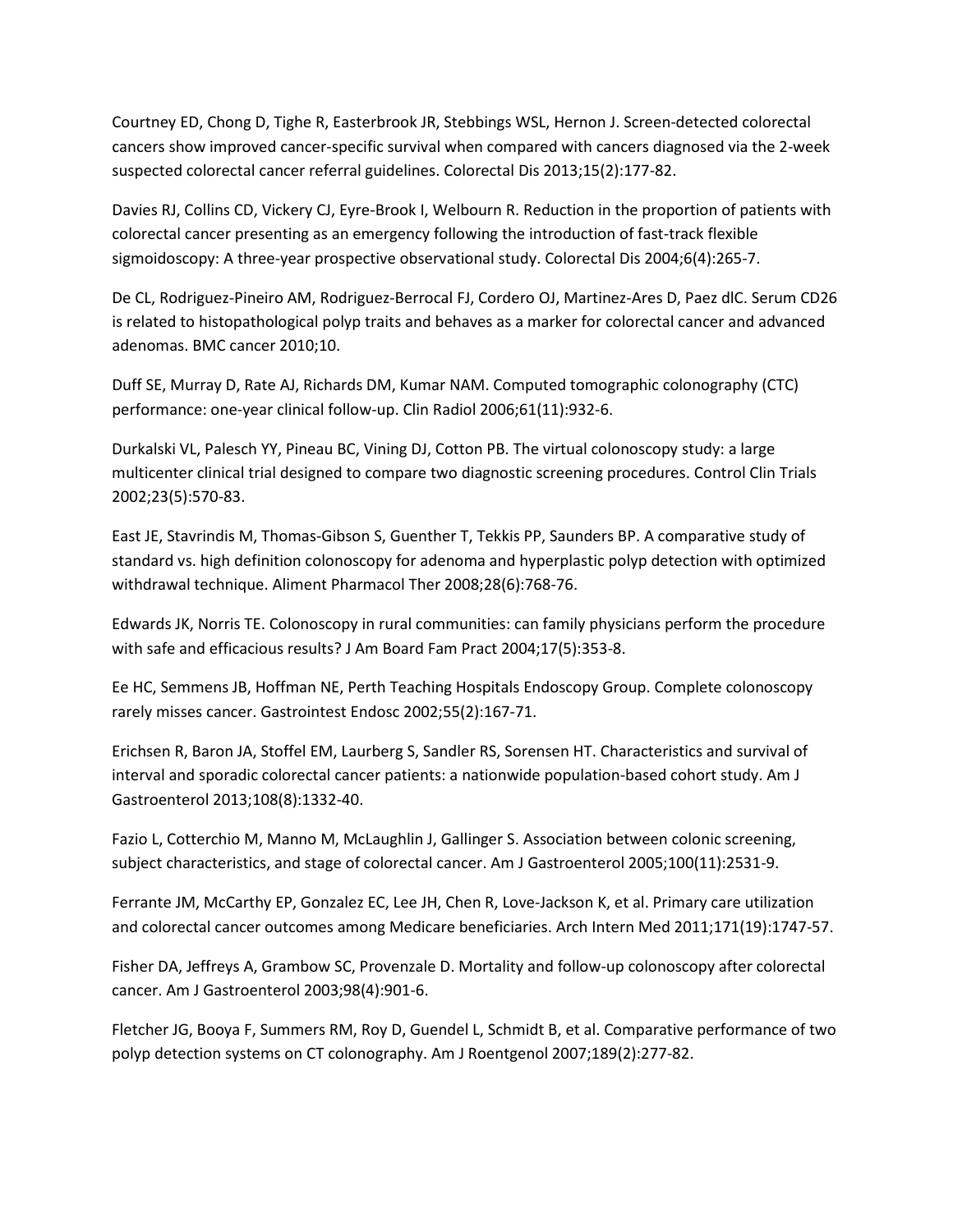Frenette CT, Strum WB. Relative rates of missed diagnosis for colonoscopy, barium enema, and flexible sigmoidoscopy in 379 patients with colorectal cancer. J Gastrointest Cancer 2007;38(2-4):148-53.

Gatto NM, Frucht H, Sundararajan V, Jacobson JS, Grann VR, Neugut AI. Risk of perforation after colonoscopy and sigmoidoscopy: a population-based study. J Natl Cancer Inst 2003;95(3):230-6.

Ginnerup Pedersen B, Christiansen TEM, Bjerregaard NC, Ljungmann K, Laurberg S. Colonoscopy and multidetector-array computed-tomographic colonography: detection rates and feasibility. Endoscopy 2003;35(9):736-42.

Gluecker T, Meuwly JY, Pescatore P, Schnyder P, DeLarive J, Jornod P, et al. Effect of investigator experience in CT colonography. Eur Radiol 2002;12(6):1405-9.

Goshen E, Davidson T, Aderka D, Zwas ST. PET/CT detects abdominal wall and port site metastases of colorectal carcinoma. Br J Radiol 2006;79(943):572-7.

Gralnek IM, Segol O, Suissa A, Siersema PD, Carr-Locke DL, Halpern Z, et al. A prospective cohort study evaluating a novel colonoscopy platform featuring full-spectrum endoscopy. Endoscopy 2013;45(9):697- 702.

Greenberg PD, Bertario L, Gnauck R, Kronborg O, Hardcastle JD, Epstein MS, et al. A prospective multicenter evaluation of new fecal occult blood tests in patients undergoing colonoscopy. Am J Gastroenterol 2000;95(5):1331-8.

Gupta S, Saunders BP, Fraser C, Kennedy RH, Ignjatovic A, Sala S, et al. The first 3 years of national bowel cancer screening at a single UK tertiary centre. Colorectal Dis 2012;14(2):166-73.

Haji A, Ryan S, Bjarnason I, Donaldson N, Papagrigoriadis S. Colonoscopic high frequency mini-probe ultrasound is more accurate than conventional computed tomography in the local staging of colonic cancer. Colorectal Dis 2012;14(8):953-9.

Halligan S, Atkin WS. CT colonography for diagnosis of symptomatic colorectal cancer: The SIGGAR trials and their implication for service delivery. Clin Radiol 2013;68(7):643-5.

Hancer VS, Buyukdogan M, Turkmen I, Bassullu N, Altug T, Diz-Kucukkaya R, et al. Comparison of KRAS mutation tests in colorectal cancer patients. Gent Test and Mol Biomarkers 2011;15(11):831-4.

Hartmann D, Bassler B, Schilling D, Adamek HE, Jakobs R, Pfeifer B, et al. Colorectal polyps: detection with dark-lumen MR colonography versus conventional colonoscopy. Radiology 2006;238(1):143-9.

Haykir R, Karakose S, Karabacakoglu A, Kayacetin E, Sahin M. Detection of colonic masses with MR colonography. Turk J Gastroenterol 2006;17(3):191-7.

Haykir R, Karakose S, Karabacakoglu A, Sahin M, Kayacetin E. Three-dimensional MR and axial CT colonography versus conventional colonoscopy for detection of colon pathologies. World J Gastroenterol 2006;12(15):2345-50.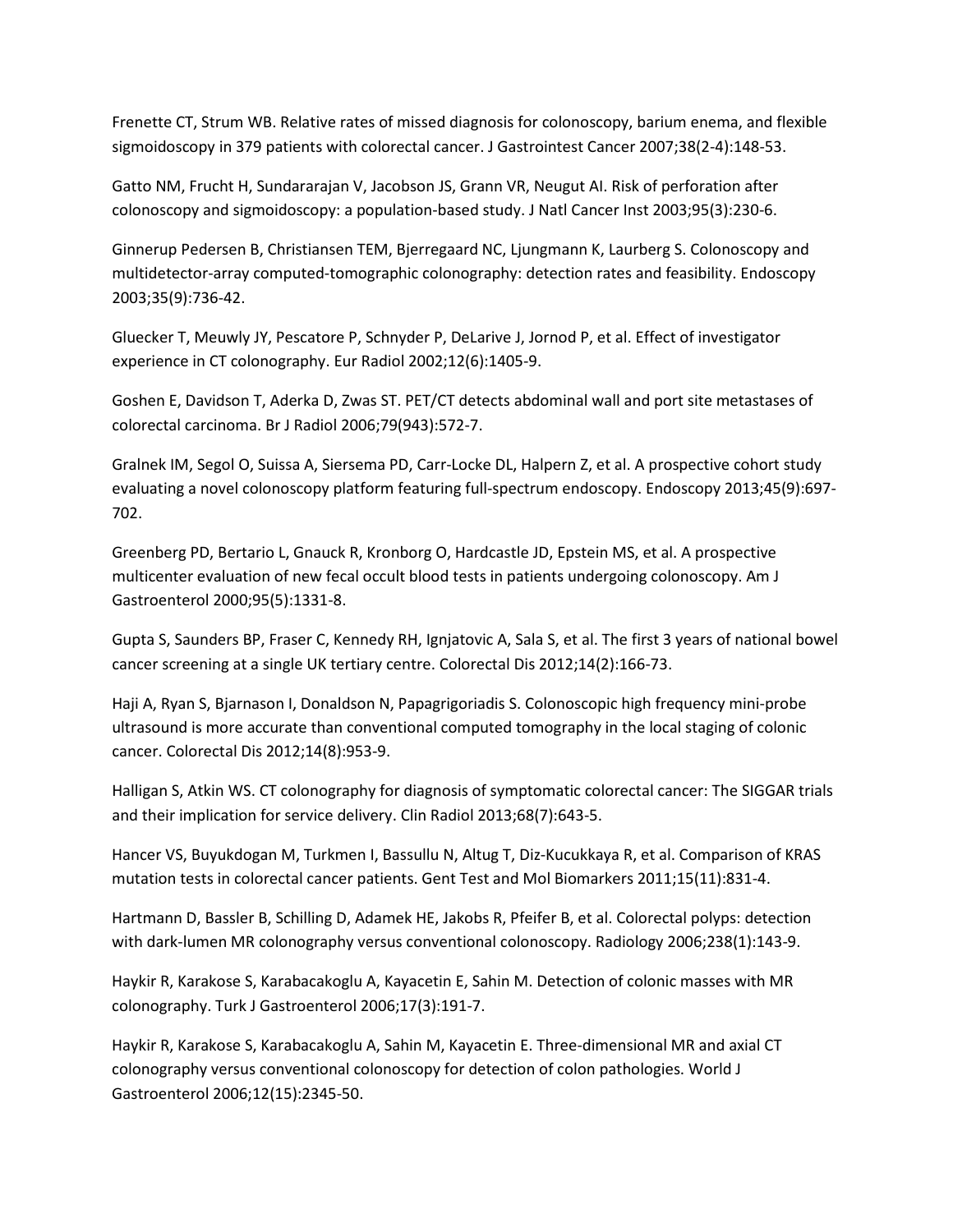Hlavaty T, Huorka M, Koller T, Zita P, Kresanova E, Rychly B, et al. Colorectal cancer screening in patients with ulcerative and Crohn's colitis with use of colonoscopy, chromoendoscopy and confocal endomicroscopy. Eur J Gastroenterol Hepatol 2011;23(8):680-9.

Ho JM-W, Gruneir A, Fischer HD, Fu L, Lipscombe LL, Bell CM, et al. Serious events in older Ontario residents receiving bowel preparations for outpatient colonoscopy with various comorbidity profiles: a descriptive, population-based study. Can J Gastroenterol 2012;26(7):436-40.

Hoepffner N, Shastri YM, Hanisch E, Rosch W, Mossner J, Caspary WF, et al. Comparative evaluation of a new bedside faecal occult blood test in a prospective multicentre study. Aliment Pharmacol Ther 2006;23(1):145-54.

Hoppe H, Netzer P, Spreng A, Quattropani C, Mattich J, Dinkel HP. Prospective comparison of contrast enhanced CT colonography and conventional colonoscopy for detection of colorectal neoplasms in a single institutional study using second-look colonoscopy with discrepant results. Am J Gastroenterol 2004;99(10):1924-35.

Horiuchi A, Nakayama Y. Improved colorectal adenoma detection with a transparent retractable extension device. Am J Gastroenterol 2008;103(2):341-5.

Hurlstone DP, Cross SS, Adam I, Shorthouse AJ, Brown S, Sanders DS, et al. Endoscopic morphological anticipation of submucosal invasion in flat and depressed colorectal lesions: clinical implications and subtype analysis of the kudo type V pit pattern using high-magnification-chromoscopic colonoscopy. Colorectal Dis 2004;6(5):369-75.

Hurlstone DP, Cross SS, Drew K, Adam I, Shorthouse AJ, Brown S, et al. An evaluation of colorectal endoscopic mucosal resection using high-magnification chromoscopic colonoscopy: a prospective study of 1000 colonoscopies. Endoscopy 2004;36(6):491-8.

Iannaccone R, Laghi A, Catalano C, Brink JA, Mangiapane F, Trenna S, et al. Detection of colorectal lesions: lower-dose multi-detector row helical CT colonography compared with conventional colonoscopy. Radiology 2003;229(3):775-81.

Iannaccone R, Catalano C, Mangiapane F, Murakami T, Lamazza A, Fiori E, et al. Colorectal polyps: detection with low-dose multi-detector row helical CT colonography versus two sequential colonoscopies. Radiology 2005;237(3):927-37.

Iinuma G, Moriyama N, Satake M, Miyakawa K, Tateishi U, Uchiyama N, et al. Vascular virtual endoluminal visualization of invasive colorectal cancer on MDCT colonography. Am J Roentgenol 2005;184(4):1194-8.

Imai N, Takeda K, Kuzuya T, Utsunomiya S, Takahashi H, Kasuga H, et al. High incidence of colonic perforation during colonoscopy in hemodialysis patients with end-stage renal disease. Clin Gastroenterol Hepatol 2010;8(1):55-9.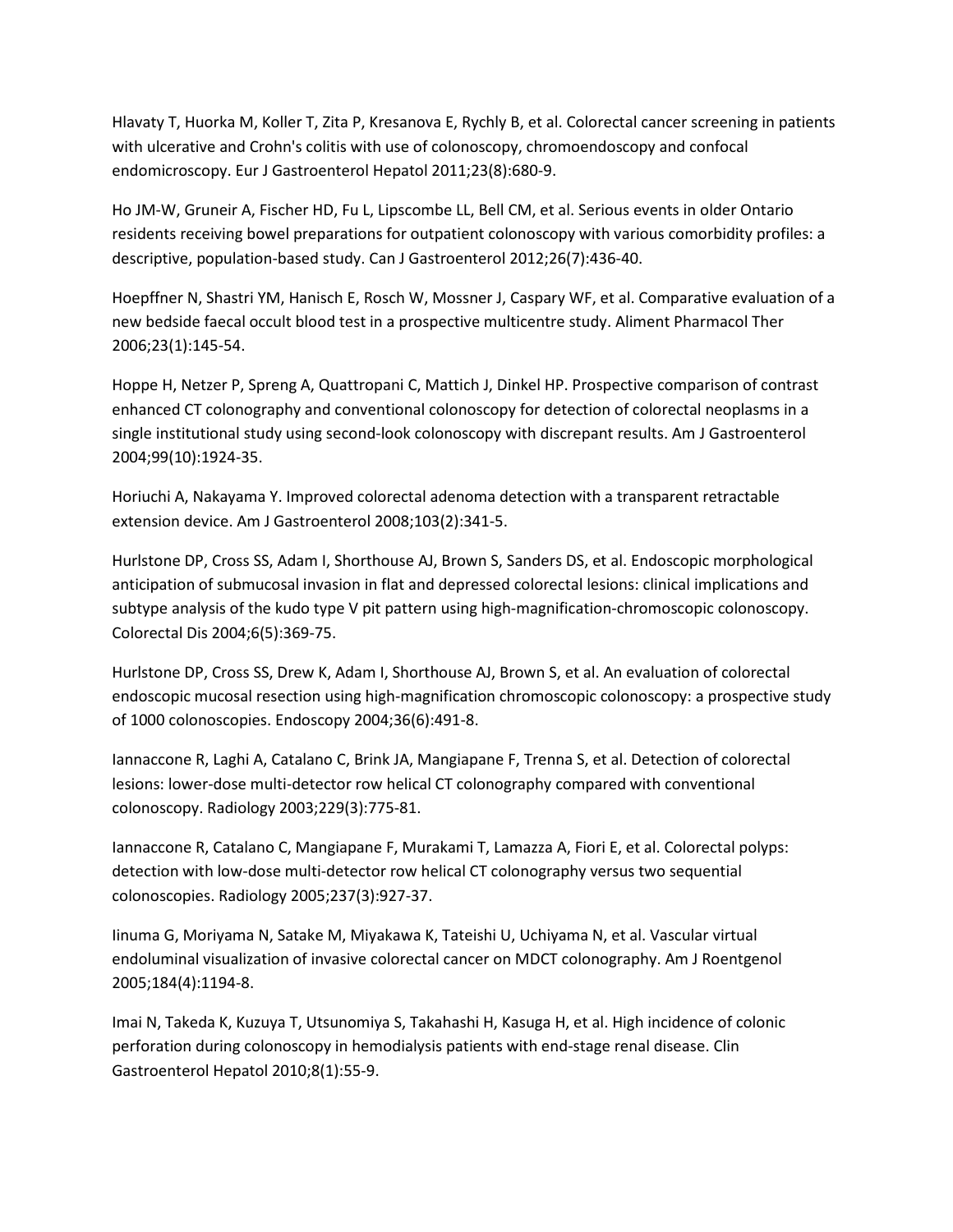Iqbal CW, Chun YS, Farley DR. Colonoscopic perforations: a retrospective review. J Gastrointest Surg 2005;9(9):1229-36.

Iussich G, Correale L, Senore C, Segnan N, Laghi A, Iafrate F, et al. CT colonography: preliminary assessment of a double-read paradigm that uses computer-aided detection as the first reader. Radiology 2013;268(3):743-51.

Jones RM, Mongin SJ, Lazovich D, Church TR, Yeazel MW. Validity of four self-reported colorectal cancer screening modalities in a general population: differences over time and by intervention assignment. Cancer Epidemiol Biomarkers Prev 2008;17(4):777-84.

Kahi CJ, Azzouz F, Juliar BE, Imperiale TF. Survival of elderly persons undergoing colonoscopy: implications for colorectal cancer screening and surveillance. Gastrointest Endosc 2007;66(3):544-50.

Kalimutho M, Del Vecchio BG, Cretella M, Mannisi E, Sileri P, Formosa A, et al. A simplified, non-invasive fecal-based DNA integrity assay and iFOBT for colorectal cancer detection. Int J Colorectal Dis 2011;26(5):583-92.

Kalra N, Suri S, Bhasin DK, Sinha SK, Saravanan N, Kour T, et al. Comparison of multidetector computed tomographic colonography and conventional colonoscopy for detection of colorectal polyps and cancer. Indian J Gastroenterol 2006;25(5):229-32.

Karajeh MA, Sanders DS, Hurlstone DP. Colonoscopy in elderly people is a safe procedure with a high diagnostic yield: A prospective comparative study of 2000 patients. Endoscopy 2006;38(3):226-30.

Kawamura YJ, Okada S, Sasaki J, Tajima N, Tanaka O, Konishi F. Diagnostic accuracy of CT colonography and optical colonoscopy evaluated using surgically resected specimens. Abdom Imaging 2010;35(5):584- 8.

Kim DH, Pickhardt PJ, Taylor AJ, Leung WK, Winter TC, Hinshaw JL, et al. CT colonography versus colonoscopy for the detection of advanced neoplasia. New Engl J Med 2007;357(14):1403-12.

Ko CW, Riffle S, Shapiro JA, Saunders MD, Lee SD, Tung BY, et al. Incidence of minor complications and time lost from normal activities after screening or surveillance colonoscopy. Gastrointest Endosc 2007;65(4):648-56.

Koch M, Kienle P, Sauer P, Willeke F, Buhl K, Benner A, et al. Hematogenous tumor cell dissemination during colonoscopy for colorectal cancer. Surg Endosc 2004;18(4):587-91.

Kolber M, Szafran O, Suwal J, Diaz M. Outcomes of 1949 endoscopic procedures: performed by a Canadian rural family physician. Can Fam Physician 2009;55(2):170-5.

Korman LY, Overholt BF, Box T, Winker CK. Perforation during colonoscopy in endoscopic ambulatory surgical centers. Gastrointest Endosc 2003;58(4):554-7.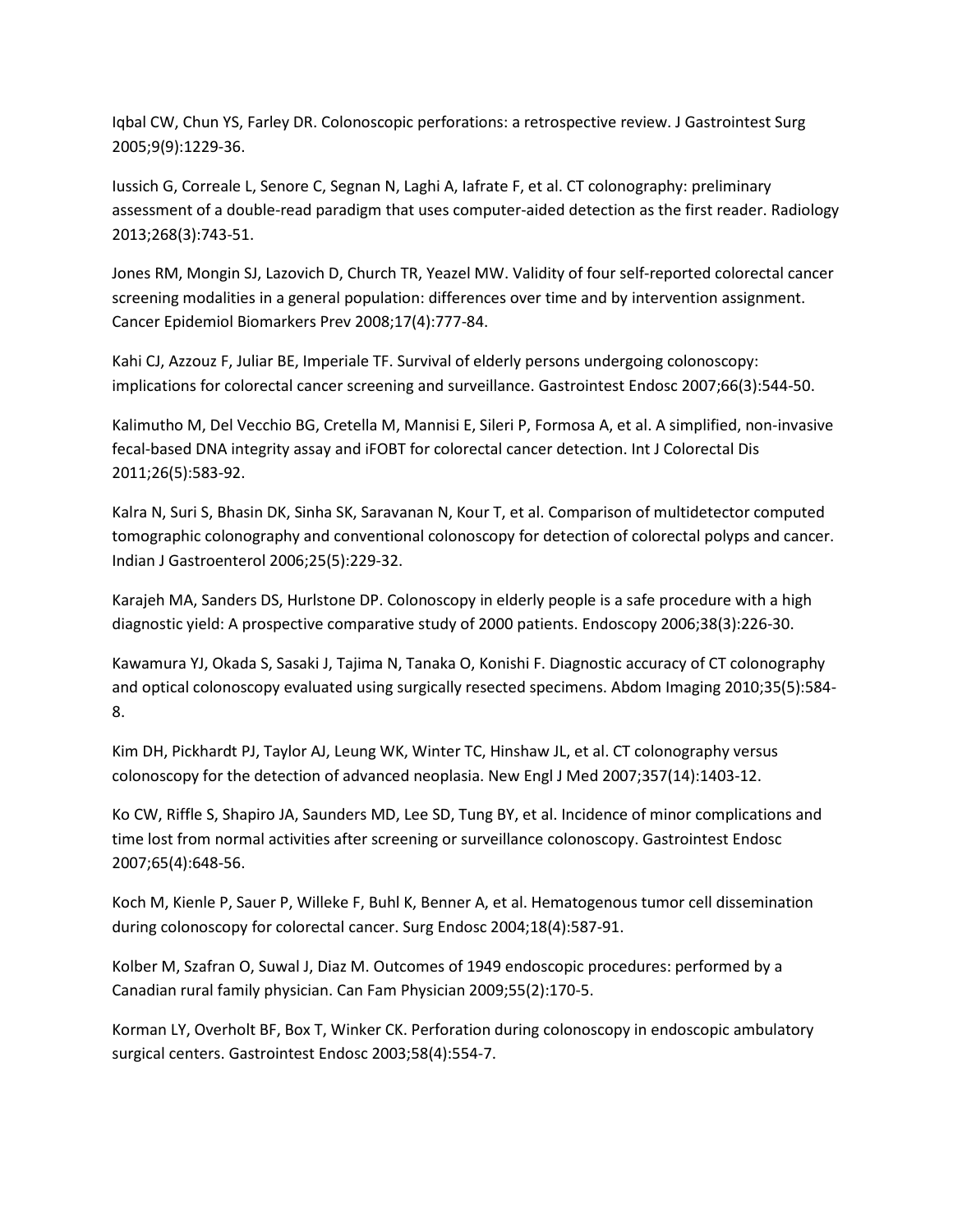Kutzner N, Hoffmann I, Linke C, Thienel T, Grzegorczyk M, Urfer W, et al. Non-invasive detection of colorectal tumours by the combined application of molecular diagnosis and the faecal occult blood test. Cancer Lett 2005;229(1):33-41.

La Torre M, Velluti F, Giuliani G, Di Giulio E, Ziparo V, La Torre F. Promptness of diagnosis is the main prognostic factor after colonoscopic perforation. Colorectal Dis 2012;14(1):e23-e26.

Laghi A, Iannaccone R, Carbone I, Catalano C, Panebianco V, Di Giulio E, et al. Computed tomographic colonography (virtual colonoscopy): blinded prospective comparison with conventional colonoscopy for the detection of colorectal neoplasia. Endoscopy 2002;34(6):441-6.

Leaper M, Johnston MJ, Barclay M, Dobbs BR, Frizelle FA. Reasons for failure to diagnose colorectal carcinoma at colonoscopy. Endoscopy 2004;36(6):499-503.

Lee SH, Chung IK, Kim SJ, Kim JO, Ko BM, Kim WH, et al. Comparison of postpolypectomy bleeding between epinephrine and saline submucosal injection for large colon polyps by conventional polypectomy: a prospective randomized, multicenter study. World J Gastroenterol 2007;13(21):2973-7.

Leung WK, Lam WWM, Wu JCY, So NMC, Fung SSL, Chan FKL, et al. Magnetic resonance colonography in the detection of colonic neoplasm in high-risk and average-risk individuals. Am J Gastroenterol 2004;99(1):102-8.

Levi Z, Hazazi R, Rozen P, Vilkin A, Waked A, Niv Y. A quantitative immunochemical faecal occult blood test is more efficient for detecting significant colorectal neoplasia than a sensitive guaiac test. Aliment Pharmacol Ther 2006;23(9):1359-64.

Levi Z, Rozen P, Hazazi R, Vilkin A, Waked A, Maoz E, et al. Sensitivity, but not specificity, of a quantitative immunochemical fecal occult blood test for neoplasia is slightly increased by the use of lowdose aspirin, NSAIDs, and anticoagulants. Am J Gastroenterol 2009;104(4):933-8.

Li BS, Wang XY, Xu AG, Ma FL, Ma QY, Li Z, et al. High-resolution melting assay (HRMA) is a simple and sensitive stool-based DNA Test for the detection of mutations in colorectal neoplasms. Clin Colorectal Cancer 2012;11(4):280-90.

Lidgard GP, Domanico MJ, Bruinsma JJ, Light J, Gagrat ZD, Oldham-Haltom RL, et al. Clinical performance of an automated stool DNA assay for detection of colorectal neoplasia. Clin Gastroenterol Hepatol 2013;11(10):1313-8.

Loffeld RJLF. Are many colorectal cancers due to missed adenomas? Eur J Intern Med 2009;20(1):20-3.

Lohsiriwat V, Sujarittanakarn S, Akaraviputh T, Lertakyamanee N, Lohsiriwat D, Kachinthorn U. Colonoscopic perforation: A report from World Gastroenterology Organization endoscopy training center in Thailand. World J Gastroenterol 2008;14(43):6722-5.

Lohsiriwat V, Sujarittanakarn S, Akaraviputh T, Lertakyamanee N, Lohsiriwat D, Kachinthorn U. What are the risk factors of colonoscopic perforation? BMC Gastroenterol 2009;9:71.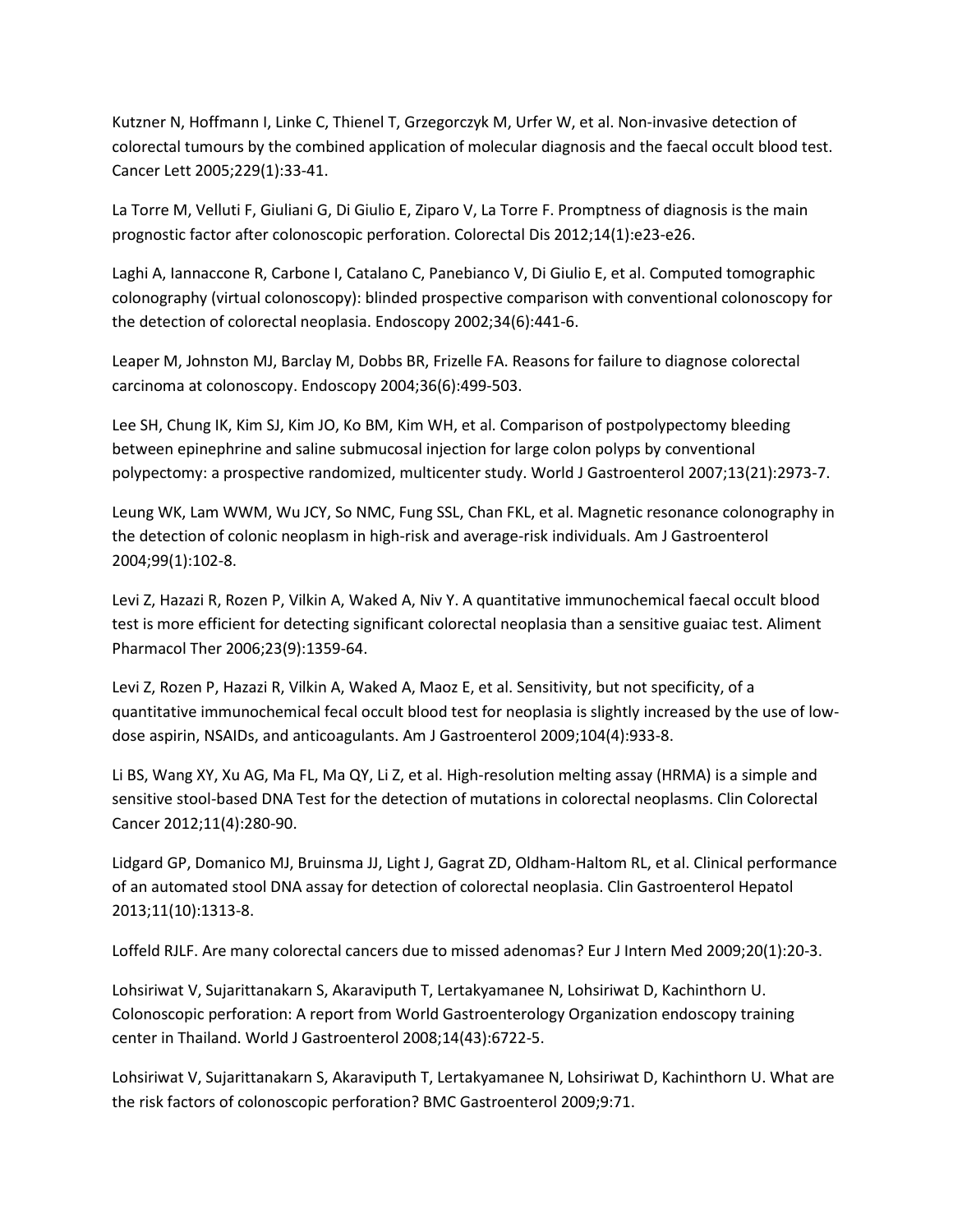Lorenzo-Zuniga V, Moreno de Vega V, Domenech E, Manosa M, Planas R, Boix J. Endoscopist experience as a risk factor for colonoscopic complications. Colorectal Dis 2010;12(10 Online):e273-e277.

Luo MY, Shan H, Yao LQ, Zhou KR, Liang WW. Postprocessing techniques of CT colonography in detection of colorectal carcinoma. World J Gastroenterol 2004;10(11):1574-7.

Mai CM, Wen CC, Wen SH, Hsu KF, Wu CC, Jao SW, et al. Iatrogenic colonic perforation by colonoscopy: a fatal complication for patients with a high anesthetic risk. Int J Colorectal Dis 2010;25(4):449-54.

Mandelli G, Radaelli F, Paggi S, Terreni N, Gola G, Gramegna M, et al. Anticoagulant or aspirin treatment does not affect the positive predictive value of an immunological fecal occult blood test in patients undergoing colorectal cancer screening: results from a nested in a cohort case-control study. Eur J Gastroenterol Hepatol 2011;23(4):323-6.

Matharoo GS, Goldfarb MA. Treatment and outcomes of iatrogenic colon perforations at a community teaching hospital. Am Surg 2012;78(9):975-8.

Mayinger B, Neumann F, Kastner C, Haider T, Schwab D. Hexaminolevulinate-induced fluorescence colonoscopy versus white light endoscopy for diagnosis of neoplastic lesions in the colon. Endoscopy 2010;42(1):28-33.

McConnell RA, Kim S, Ahmad NA, Falk GW, Forde KA, Ginsberg GG, et al. Poor discriminatory function for endoscopic skills on a computer-based simulator. Gastrointest Endosc 2012;76(5):993-1002.

Minordi LM, Vecchioli A, Mirk P, Filigrana E, Poloni G, Bonomo L. Multidetector CT in small-bowel neoplasms. Radiol Med 2007;112(7):1013-25.

Moore H, Dodd N. Computed tomographic colonography (CTC); Colorectal cancer diagnosis with CTC in an Auckland population. J Med Imaging Radiat Oncol 2013;57(5):572-5.

Morrin MM, Farrell RJ, Raptopoulos V, McGee JB, Bleday R, Kruskal JB. Role of virtual computed tomographic colonography in patients with colorectal cancers and obstructing colorectal lesions. Dis Colon Rectum 2000;43(3):303-11.

Munikrishnan V, Gillams AR, Lees WR, Vaizey CJ, Boulos PB. Prospective study comparing multislice CT colonography with colonoscopy in the detection of colorectal cancer and polyps. Dis Colon Rectum 2003;46(10):1384-90.

Navaneethan U, Parasa S, Venkatesh PGK, Shen B. Prevalence and risk factors for colonic perforation during colonoscopy in hospitalized end-stage renal disease patients on hemodialysis. Int J Colorectal Dis 2012;27(6):811-6.

Newman RJ, Nichols DB, Cummings DM. Outpatient colonoscopy by rural family physicians. Ann Fam Med 2005;3(2):122-5.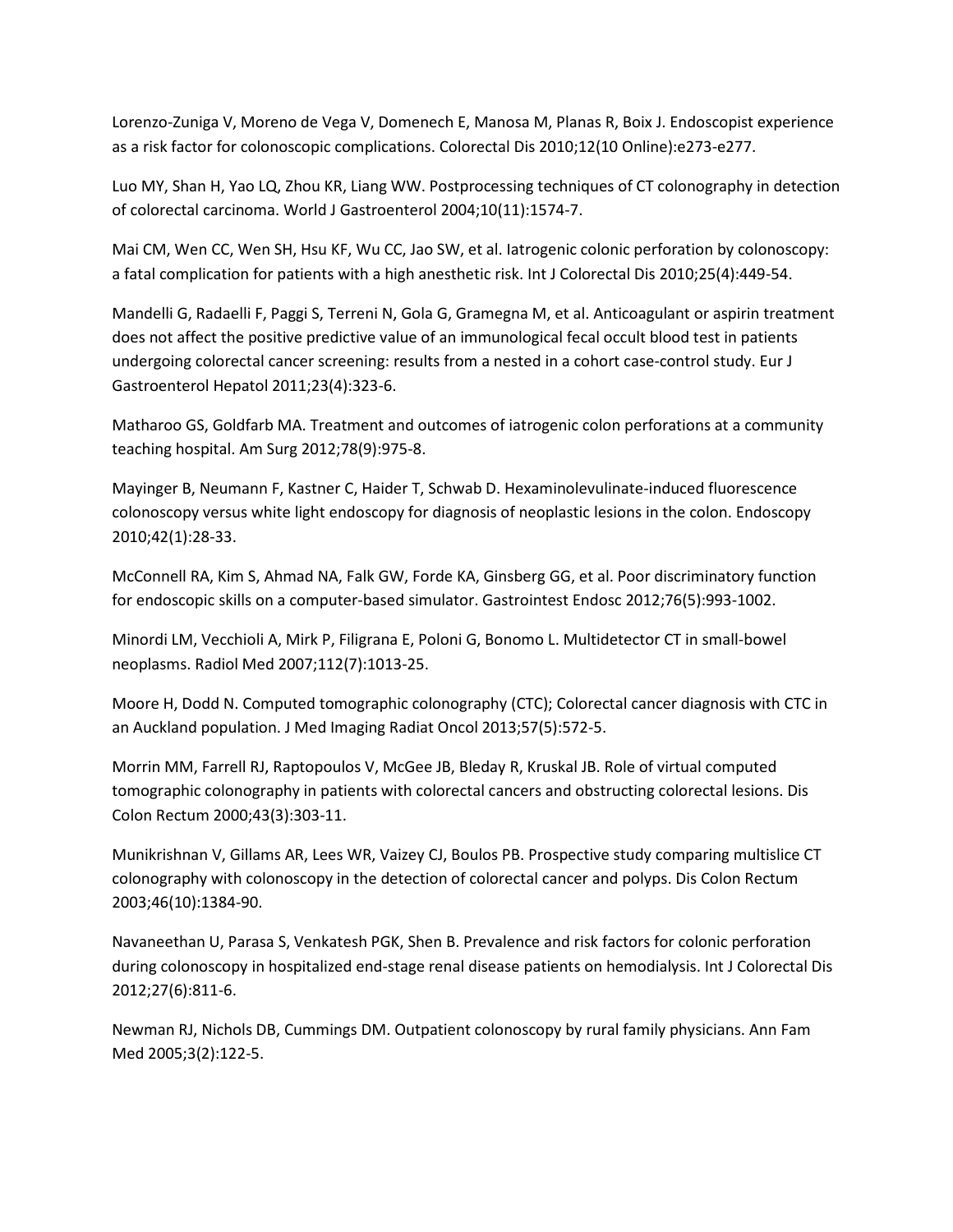Nishida H, Urano S. Effectiveness of repeated screening using the fecal occult blood test and its impact on reducing false-negative cancer cases. Eur J Cancer Prev 2011;20(3):184-9.

Niv Y, Gershtansky Y, Kenett RS, Tal Y, Birkenfeld S. Complications in colonoscopy: analysis of 7-year physician-reported adverse events. Eur J Gastroenterol Hepatol 2011;23(6):492-8.

Niv Y, Bogolavski I, Ilani S, Avni I, Gal E, Vilkin A, et al. Impact of colonoscopy on quality of life. Eur J Gastroenterol Hepatol 2012;24(7):781-6.

Oort FA, Terhaar sive Droste JS, van der Hulst RWM, Van Heukelem HA, Loffeld RJLF, Wesdorp ICE, et al. Colonoscopy-controlled intra-individual comparisons to screen relevant neoplasia: Faecal immunochemical test vs. guaiac-based faecal occult blood test. Aliment Pharmacol Ther 2010;31(3):432- 9.

Ou CH, Kuo FC, Hsu WH, Lu CY, Yu FJ, Kuo CH, et al. Comparison of the performance of guaiac-based and two immunochemical fecal occult blood tests for identifying advanced colorectal neoplasia in Taiwan. J Dig Dis 2013;14(9):474-83.

Parente F, Marino B, Ilardo A, Fracasso P, Zullo A, Hassan C, et al. A combination of faecal tests for the detection of colon cancer: a new strategy for an appropriate selection of referrals to colonoscopy? A prospective multicentre Italian study. Eur J Gastroenterol Hepatol 2012;24(10):1145-52.

Park SH, Ha HK, Kim MJ, Kim KW, Kim AY, Yang DH, et al. False-negative results at multi-detector row CT colonography: multivariate analysis of causes for missed lesions. Radiology 2005;235(2):495-502.

Pedersen JW, Gentry-Maharaj A, Fourkala EO, Dawnay A, Burnell M, Zaikin A, et al. Early detection of cancer in the general population: a blinded case-control study of p53 autoantibodies in colorectal cancer. Br J Cancer 2013;108(1):107-14.

Pellise M, Fernandez-Esparrach G, Cardenas A, Sendino O, Ricart E, Vaquero E, et al. Impact of wideangle, high-definition endoscopy in the diagnosis of colorectal neoplasia: a randomized controlled trial. Gastroenterology 2008;135(4):1062-8.

Peng J, He Y, Xu J, Sheng J, Cai S, Zhang Z. Detection of incidental colorectal tumours with 18F-labelled 2 fluoro-2-deoxyglucose positron emission tomography/computed tomography scans: results of a prospective study. Colorectal Dis 2011;13(11):e374-e378.

Rasmussen M, Kronborg O. Upper gastrointestinal cancer in a population-based screening program with fecal occult blood test for colorectal cancer. Scand J Gastroenterol 2002;37(1):95-8.

Regge D, Laudi C, Galatola G, Della Monica P, Bonelli L, Angelelli G, et al. Diagnostic accuracy of computed tomographic colonography for the detection of advanced neoplasia in individuals at increased risk of colorectal cancer. JAMA : the journal of the American Medical Association 2009;301(23):2453-61.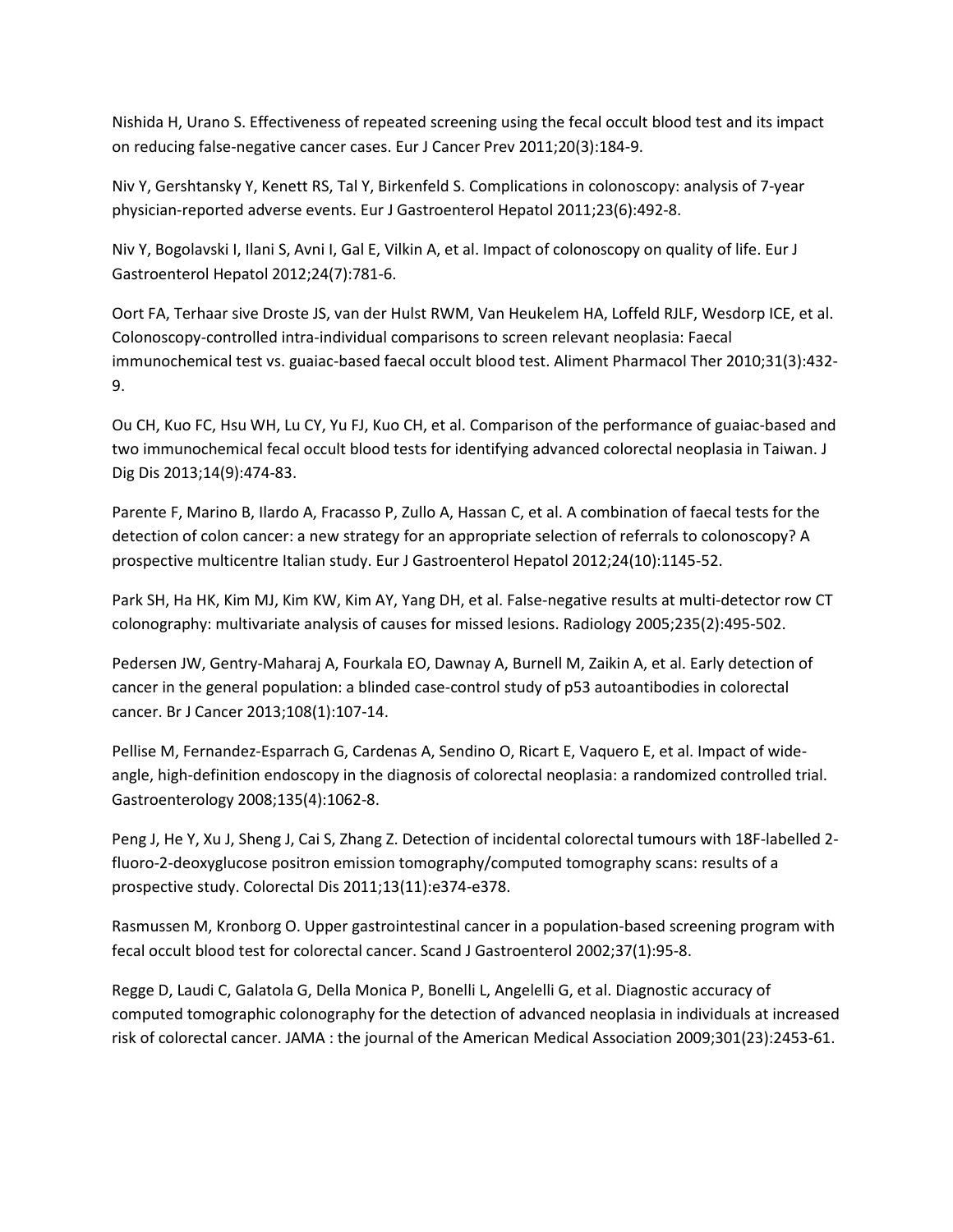Regge D, Della Monica P, Galatola G, Laudi C, Zambon A, Correale L, et al. Efficacy of computer-aided detection as a second reader for 6-9-mm lesions at CT colonography: multicenter prospective trial. Radiology 2013;266(1):168-76.

Repici A, Hassan C, Vitetta E, Ferrara E, Manes G, Gullotti G, et al. Safety of cold polypectomy for <10mm polyps at colonoscopy: a prospective multicenter study. Endoscopy 2012;44(1):27-31.

Reuterskiold MH, Lasson A, Svensson E, Kilander A, Stotzer PO, Hellstrom M. Diagnostic performance of computed tomography colonography in symptomatic patients and in patients with increased risk for colorectal disease. Acta Radiol 2006;47(9):888-98.

Roach SC, Hulse PA, Moulding FJ, Wilson R, Carrington BM. Magnetic resonance imaging of anal cancer. Clin Radiol 2005;60(10):1111-9.

Roberts-Thomson IC, Tucker GR, Hewett PJ, Cheung P, Sebben RA, Khoo EEW, et al. Single-center study comparing computed tomography colonography with conventional colonoscopy. World J Gastroenterol 2008;14(3):469-73.

Robinson C, Halligan S, Iinuma G, Topping W, Punwani S, Honeyfield L, et al. CT colonography: computerassisted detection of colorectal cancer. Br J Radiol 2011;84(1001):435-40.

Rozen P, Knaani J, Samuel Z. Comparative screening with a sensitive guaiac and specific immunochemical occult blood test in an endoscopic study. Cancer 2000;89(1):46-52.

Rozen P, Comaneshter D, Levi Z, Hazazi R, Vilkin A, Maoz E, et al. Cumulative evaluation of a quantitative immunochemical fecal occult blood test to determine its optimal clinical use. Cancer 2010;116(9):2115- 25.

Rozen P, Liphshitz I, Barchana M. Follow-up of patients undergoing both semiquantitated immunochemical fecal occult blood and colonoscopy examinations. Eur J Cancer Prev 2012;21(3):247- 53.

Ruffin MT, Normolle DP, Evelegh MJ, Baron JA, Bresalier RS, Marcon NE, et al. Rectal mucosal quantitative galactose oxidase-Schiff reaction as an early detection biomarker for colorectal cancer: Comparison to fecal occult stool blood test. Cancer Biomarkers 2011;8(2):109-12.

Sabharwal R, Vladica P, Chou R, Law WP. Helical CT in the diagnosis of acute lower gastrointestinal haemorrhage. Eur J Radiol 2006;58(2):273-9.

Sacher-Huvelin S, Coron E, Gaudric M, Planche L, Benamouzig R, Maunoury V, et al. Colon capsule endoscopy vs. colonoscopy in patients at average or increased risk of colorectal cancer. Aliment Pharmacol Ther 2010;32(9):1145-53.

Sakamoto T, Saito Y, Nakajima T, Matsuda T. Comparison of magnifying chromoendoscopy and narrowband imaging in estimation of early colorectal cancer invasion depth: a pilot study. Digestive endoscopy : official journal of the Japan Gastroenterological Endoscopy Society 2011;23(2):118-23.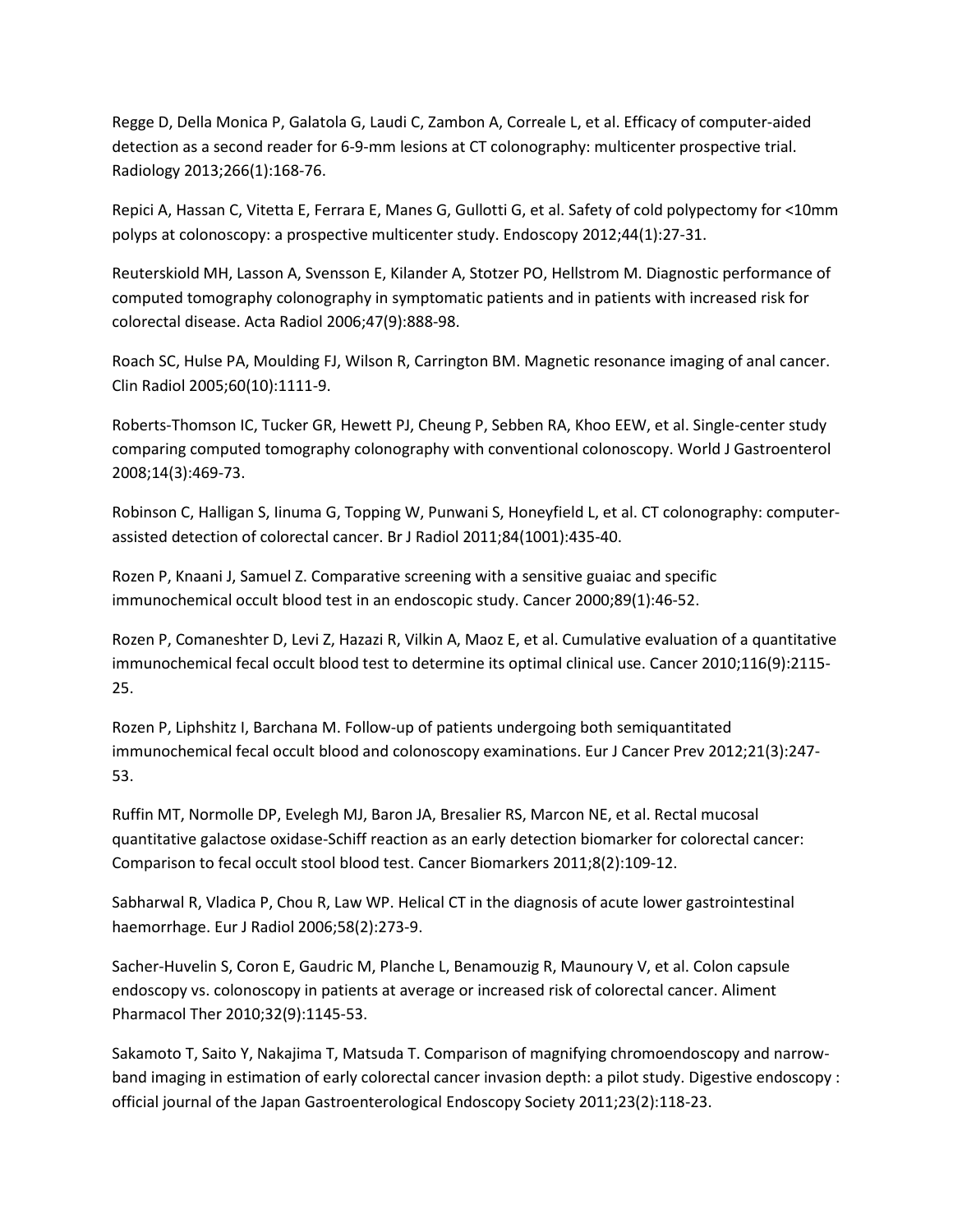Selinger CP, Mullender J, Choudhury S, Jones PE, Sukumar S, Ramesh J. Flexible sigmoidoscopy does not significantly increase polyp and cancer detection yield when used to supplement CT colonography. Digestion 2012;85(1):55-60.

Sewitch MJ, Jiang M, Joseph L, Barkun AN, Bitton A. Rate of serious complications of colonoscopy in Quebec. Can J Gastroenterol 2012;26(9):611-3.

Shastri YM, Loitsch S, Hoepffner N, Povse N, Hanisch E, Rosch W, et al. Comparison of an established simple office-based immunological FOBT with fecal tumor pyruvate kinase type M2 (M2-PK) for colorectal cancer screening: prospective multicenter study. Am J Gastroenterol 2008;103(6):1496-504.

Shia J, Klimstra DS, Nafa K, Offit K, Guillem JG, Markowitz AJ, et al. Value of immunohistochemical detection of DNA mismatch repair proteins in predicting germline mutation in hereditary colorectal neoplasms. Am J Surg Pathol 2005;29(1):96-104.

Siddique I, Mohan K, Hasan F, Memon A, Patty I, Al-Nakib B. Appropriateness of indication and diagnostic yield of colonoscopy: first report based on the 2000 guidelines of the American Society for Gastrointestinal Endoscopy. World J Gastroenterol 2005;11(44):7007-13.

Singhal S, Verma A, Anand K. Colonoscopy for colorectal cancer screening above age 75: outcomes in symptomatic african american and Hispanic adults. J Gastrointest Cancer 2011;42(4):212-6.

Smiljanic S, Gill S. Patterns of diagnosis for colorectal cancer: Screening detected vs. symptomatic presentation. Dis Colon Rectum 2008;51(5):573-7.

Sofic A, Beslic S, Kocijancic I, Sehovic N. CT colonography in detection of colorectal carcinoma. Radiol Oncol 2010;44(1):19-23.

Sosna J, Blachar A, Amitai M, Barmeir E, Peled N, Goldberg SN, et al. Colonic perforation at CT colonography: assessment of risk in a multicenter large cohort. Radiology 2006;239(2):457-63.

Spada C, Hassan C, Munoz-Navas M, Neuhaus H, Deviere J, Fockens P, et al. Second-generation colon capsule endoscopy compared with colonoscopy. Gastrointest Endosc 2011;74(3):581-9.

Spinzi G, Belloni G, Martegani A, Sangiovanni A, Del Favero C, Minoli G. Computed tomographic colonography and conventional colonoscopy for colon diseases: a prospective, blinded study. Am J Gastroenterol 2001;96(2):394-400.

Stermer E, Lavy A, Rainis T, Goldstein O, Keren D, Zeina AR. Incidental colorectal computed tomography abnormalities: would you send every patient for a colonoscopy? Can J Gastroenterol 2008;22(9):758-60.

Strul H, Arber N. Fecal occult blood test for colorectal cancer screening. Ann Oncol 2002;13(1):51-6.

Suissa A, Bentur OS, Lachter J, Yassin K, Chermesh I, Gralnek I, et al. Outcome and complications of colonoscopy: A prospective multicenter study in Northern Israel. Diagn Ther Endosc 2012.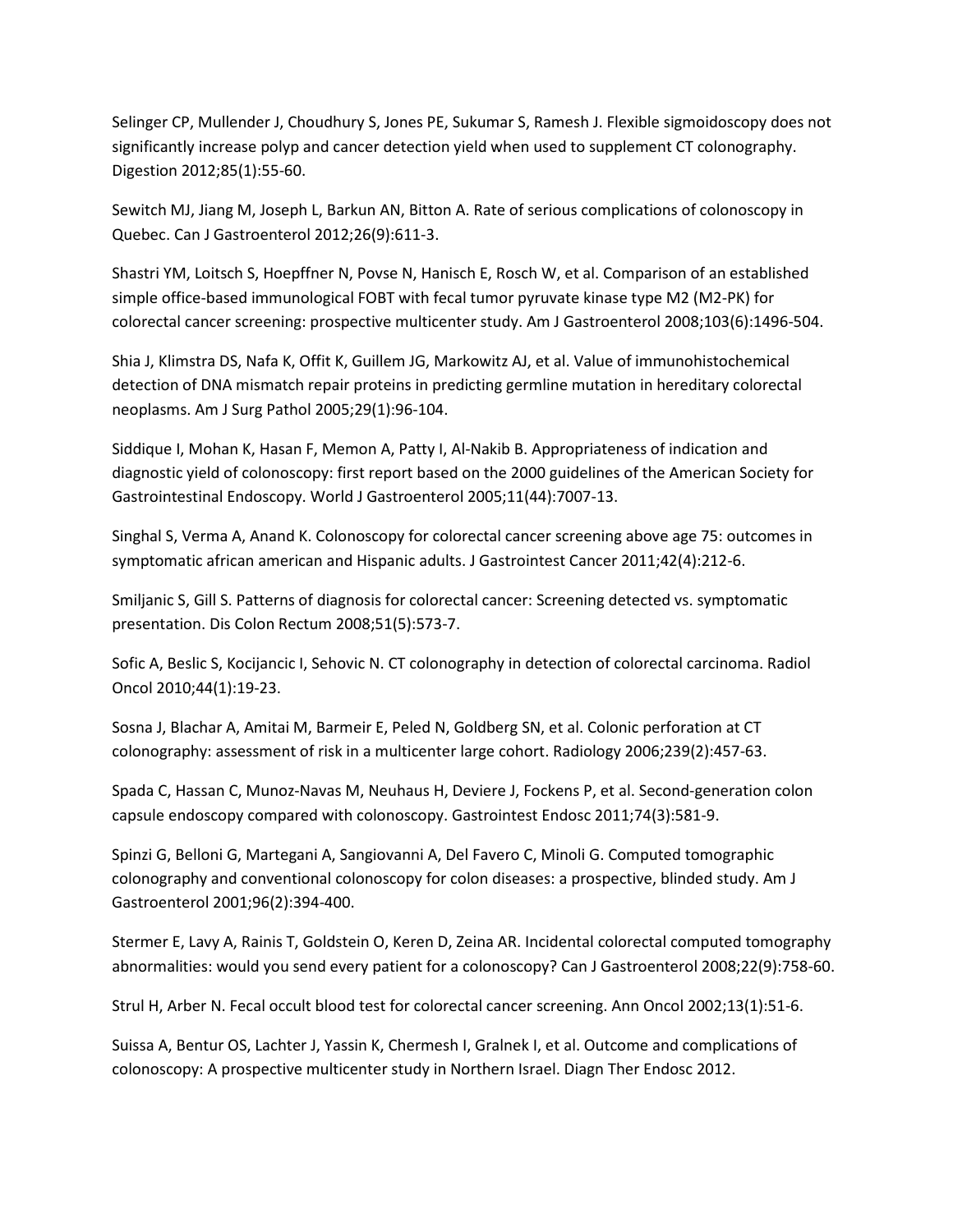Terhaar sive Droste JS, van Turenhout ST, Oort FA, van der Hulst RWM, Steeman VA, Coblijn U, et al. Faecal immunochemical test accuracy in patients referred for surveillance colonoscopy: a multi-centre cohort study. BMC Gastroenterol 2012;12:94.

Thakur CS, Sood RG, Makhaik S, Sharma B, Chauhan A, Thakur S. Evaluation of the efficacy of Virtual Colonoscopy in assessment of colorectal lesions using conventional Optical Colonoscopy as the gold standard. Egypt J Radiol Nucl Med 2013;44(3):433-40.

Thomas S, Atchley J, Higginson A. Audit of the introduction of CT colonography for detection of colorectal carcinoma in a non-academic environment and its implications for the national bowel cancer screening programme. Clin Radiol 2009;64(2):142-7.

Vajdic CM, Anderson JS, Hillman RJ, Medley G, Grulich AE. Blind sampling is superior to anoscope guided sampling for screening for anal intraepithelial neoplasia. Sex Transm Infect 2005;81(5):415-8.

van der Sluis FJ, Loffeld RJ, Engel AF. Outcome of surgery for colonoscopic perforation. Colorectal Dis 2012;14(4):e187-e190.

van Gelder RE, Nio CY, Florie J, Bartelsman JF, Snel P, De Jager SW, et al. Computed tomographic colonography compared with colonoscopy in patients at increased risk for colorectal cancer. Gastroenterology 2004;127(1):41-8.

van Rossum LGM, van Rijn AF, Van Munster IP, Jansen JBMJ, Fockens P, Laheij RJF, et al. Earlier stages of colorectal cancer detected with immunochemical faecal occult blood tests. Neth J Med 2009;67(5):182- 6.

Vella M, MacKenzie S, Young IE, Molloy RG, O'Dwyer PJ. Impact of video colonoscopy on stage and outcome of patients with symptomatic colorectal cancer. Surg Endosc Interv Tech 2004;18(8):1268-71.

Vellacott KD, Clarke D, Beech C, Joshi H. Flexible sigmoidoscopy in general practice. Colorectal Dis 2002;4(2):123-6.

Vironen J, Kellokumpu S, Andersson LC, Kellokumpu I. Comparison of a peanut agglutinin test and an immunochemical faecal occult blood test in detecting colorectal neoplasia in symptomatic patients. Scand J Clin Lab Invest 2004;64(2):140-5.

Wang D-R, Tang D. Hypermethylated SFRP2 gene in fecal DNA is a high potential biomarker for colorectal cancer noninvasive screening. World J Gastroenterol 2008;14(4):524-31.

Ward RL, Turner J, Williams R, Pekarsky B, Packham D, Velickovic M, et al. Routine testing for mismatch repair deficiency in sporadic colorectal cancer is justified. J Pathol 2005;207(4):377-84.

Ward SM, Mobsby CJ, Wilkinson S. Capsule endoscopy: A surgical perspective. ANZ J Surg 2008;78(1- 2):28-33.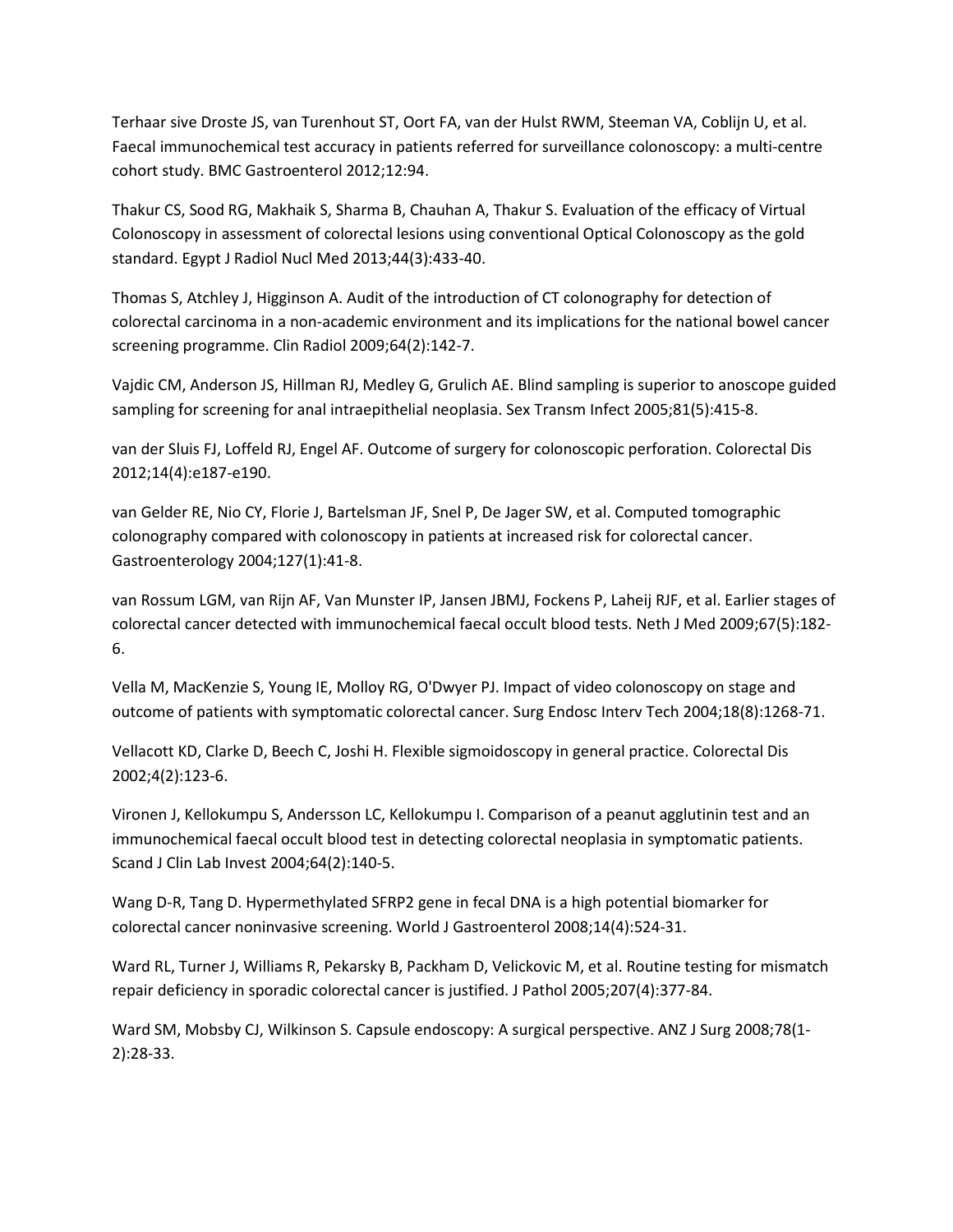Weissfeld JL, Schoen RE, Pinsky PF, Bresalier RS, Church T, Yurgalevitch S, et al. Flexible sigmoidoscopy in the PLCO cancer screening trial: results from the baseline screening examination of a randomized trial. J Natl Cancer Inst 2005;97(13):989-97.

White TJ, Avery GR, Kennan N, Syed AM, Hartley JE, Monson JRT. Virtual colonoscopy vs conventional colonoscopy in patients at high risk of colorectal cancer--a prospective trial of 150 patients. Colorectal Dis 2009;11(2):138-45.

Wilson S, Wakelam MJO, Hobbs RFD, Ryan AV, Dunn JA, Redman VD, et al. Evaluation of the accuracy of serum MMP-9 as a test for colorectal cancer in a primary care population. BMC cancer 2006;6:258.

Winkleman BJ, Matthews DE, Wiebke EA. Colorectal cancer screening at a Veterans Affairs hospital. Am J Surg 2003;186(5):468-71.

Witt DM, Delate T, McCool KH, Dowd MB, Clark NP, Crowther MA, et al. Incidence and predictors of bleeding or thrombosis after polypectomy in patients receiving and not receiving anticoagulation therapy. J Thromb Haemost 2009;7(12):1982-9.

Wong BCY, Wong WM, Cheung KL, Tong TSM, Rozen P, Young GP, et al. A sensitive guaiac faecal occult blood test is less useful than an immunochemical test for colorectal cancer screening in a Chinese population. Aliment Pharmacol Ther 2003;18(9):941-6.

Wong CKW, Fedorak RN, Prosser CI, Stewart ME, Van Zanten SV, Sadowski DC. The sensitivity and specificity of guaiac and immunochemical fecal occult blood tests for the detection of advanced colonic adenomas and cancer. Int J Colorectal Dis 2012;27(12):1657-64.

Wong WM, Lam SK, Cheung KL, Tong TSM, Rozen P, Young GP, et al. Evaluation of an automated immunochemical fecal occult blood test for colorectal neoplasia detection in a Chinese population. Cancer 2003;97(10):2420-4.

Yajima S, Ishii M, Matsushita H, Aoyagi K, Yoshimatsu K, Kaneko H, et al. Expression profiling of fecal colonocytes for RNA-based screening of colorectal cancer. Int J Oncol 2007;31(5):1029-37.

Yang DH, Byeon JS, Lee KH, Yoon SM, Kim KJ, Ye BD, et al. Is endoscopic closure with clips effective for both diagnostic and therapeutic colonoscopy-associated bowel perforation? Surg Endosc 2010;24(5):1177-85.

Yao MD, von Rosenvinge EC, Groden C, Mannon PJ. Multiple endoscopic biopsies in research subjects: safety results from a National Institutes of Health series. Gastrointest Endosc 2009;69(4):906-10.

Yoong KKY, Heymann T. It is not worthwhile to perform ileoscopy on all patients. Surg Endosc 2006;20(5):809-11.

You Y-T, Chang CCR, Wang J-Y, Ng K-K, Chen J-S, Tang R, et al. Evaluation of contrast-enhanced computed tomographic colonography in detection of local recurrent colorectal cancer. World J Gastroenterol 2006;12(1):123-6.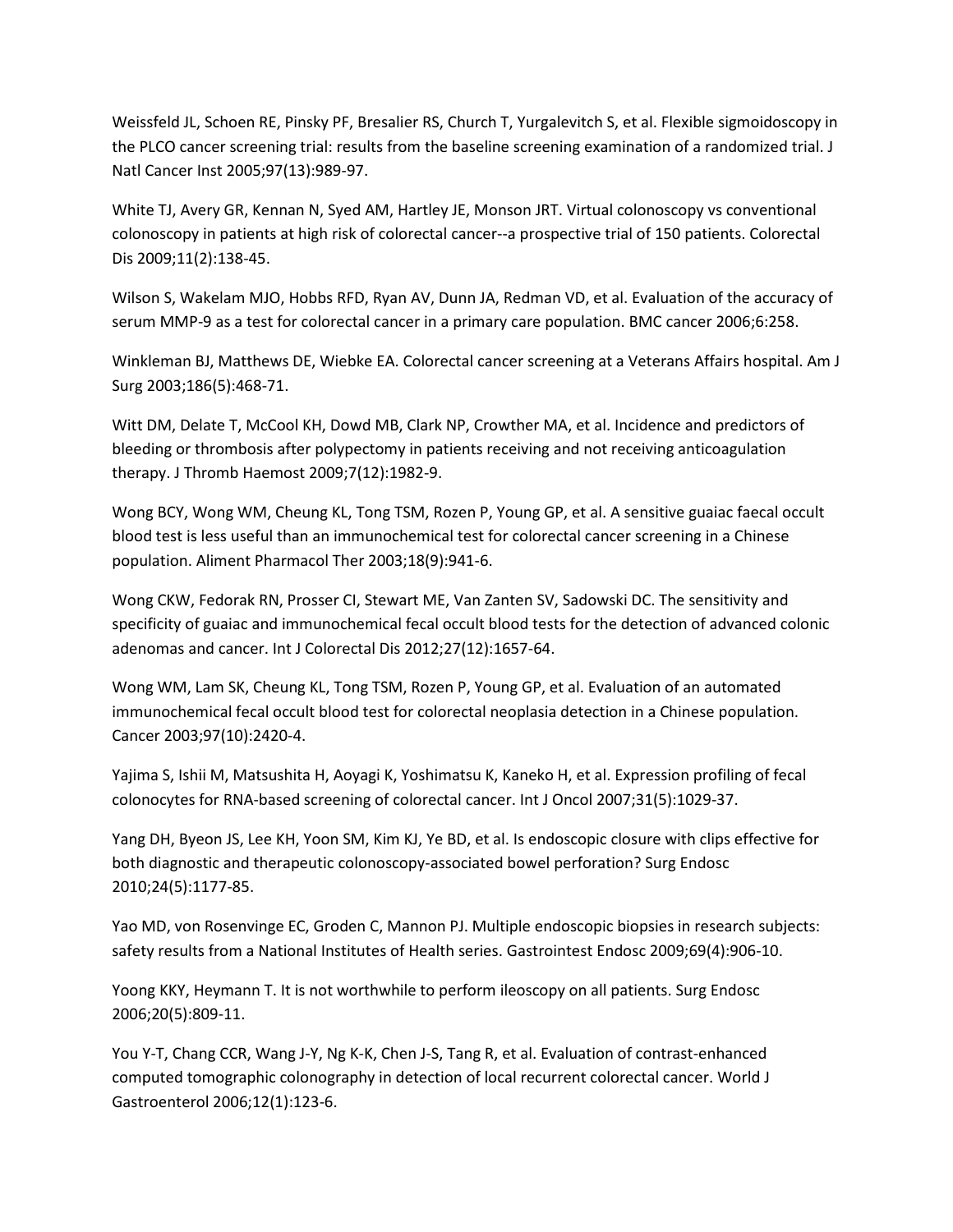Yousaf KR, Atiq S, Nisar MS. Detection and appearances of malignant colorectal masses through transabdominal sonography. Pak J Med Health Sci 2012;6(1):205-7.

Yucel C, Lev-Toaff AS, Moussa N, Durrani H. CT colonography for incomplete or contraindicated optical colonoscopy in older patients. Am J Roentgenol 2008;190(1):145-50.

Zaher T, Bahgat M, Ibrahim A, Ahmady M, Esmat S, Gouda H, et al. Colorectal polyps in Sharykia, Egypt: Clinico-pathological study of our experience with endoscopy. J Med Sci (Pakistan) 2008;8(2):196-200.

# **Excluded No Comparison Group of Interest**

Adler A, Roll S, Marowski B, Drossel R, Rehs H-U, Willich SN, et al. Appropriateness of colonoscopy in the era of colorectal cancer screening: A prospective, multicenter study in a private-practice setting (Berlin Colonoscopy Project 1, BECOP 1). Dis Colon Rectum 2007;50(10):1628-38.

Adler A, Aschenbeck J, Yenerim T, Mayr M, Aminalai A, Drossel R, et al. Narrow-band versus white-light high definition television endoscopic imaging for screening colonoscopy: a prospective randomized trial. Gastroenterology 2009;136(2):410-715.

Adler A, Aminalai A, Aschenbeck J, Drossel R, Mayr M, Scheel M, et al. Latest generation, wide-angle, high-definition colonoscopes increase adenoma detection rate. Clin Gastroenterol Hepatol 2012;10(2):155-9.

Ahmed FE, Vos P. Molecular markers for human colon cancer in stool and blood identified by RT-PCR. Anticancer Res 2004;24(6):4127-34.

Akedo I, Ishikawa H, Ioka T, Kaji I, Narahara H, Ishiguro S, et al. Evaluation of epithelial cell proliferation rate in normal-appearing colonic mucosa as a high-risk marker for colorectal cancer. Cancer Epidemiol Biomarkers Prev 2001;10(9):925-30.

Arumugam PJ, Rao GN, West J, Foster ME, Haray PN. The impact of open access flexible sigmoidoscopy: a comparison of two services. J R Coll Surg Edinb 2000;45(6):366-8.

Bair D, Pham J, Seaton MB, Arya N, Pryce M, Seaton TL. The quality of screening colonoscopies in an office-based endoscopy clinic. Can J Gastroenterol 2009;23(1):41-7.

Bardot L, Gobert JG, Kapel N. [Faecal occult blood testing: comparison of a latex agglutination test (Hemolex) and an immunoturbidimetric test (QuikRead FOB)]. Recherche de sang occulte dans les selles: analyse comparative d'un test d'agglutination de particules de latex sensibilisees (Hemolex) et d'un test immunoturbidimetrique (QuikRead FOB) 2004;62(3):339-43.

Baudet JS, Diaz-Bethencourt D, Aviles J, Aguirre-Jaime A. Minor adverse events of colonoscopy on ambulatory patients: the impact of moderate sedation. Eur J Gastroenterol Hepatol 2009;21(6):656-61.

Benhaberou-Brun D. [Colorectal cancer screening. Where are we?]. Perspect Infirm 2013;10(3):52-5.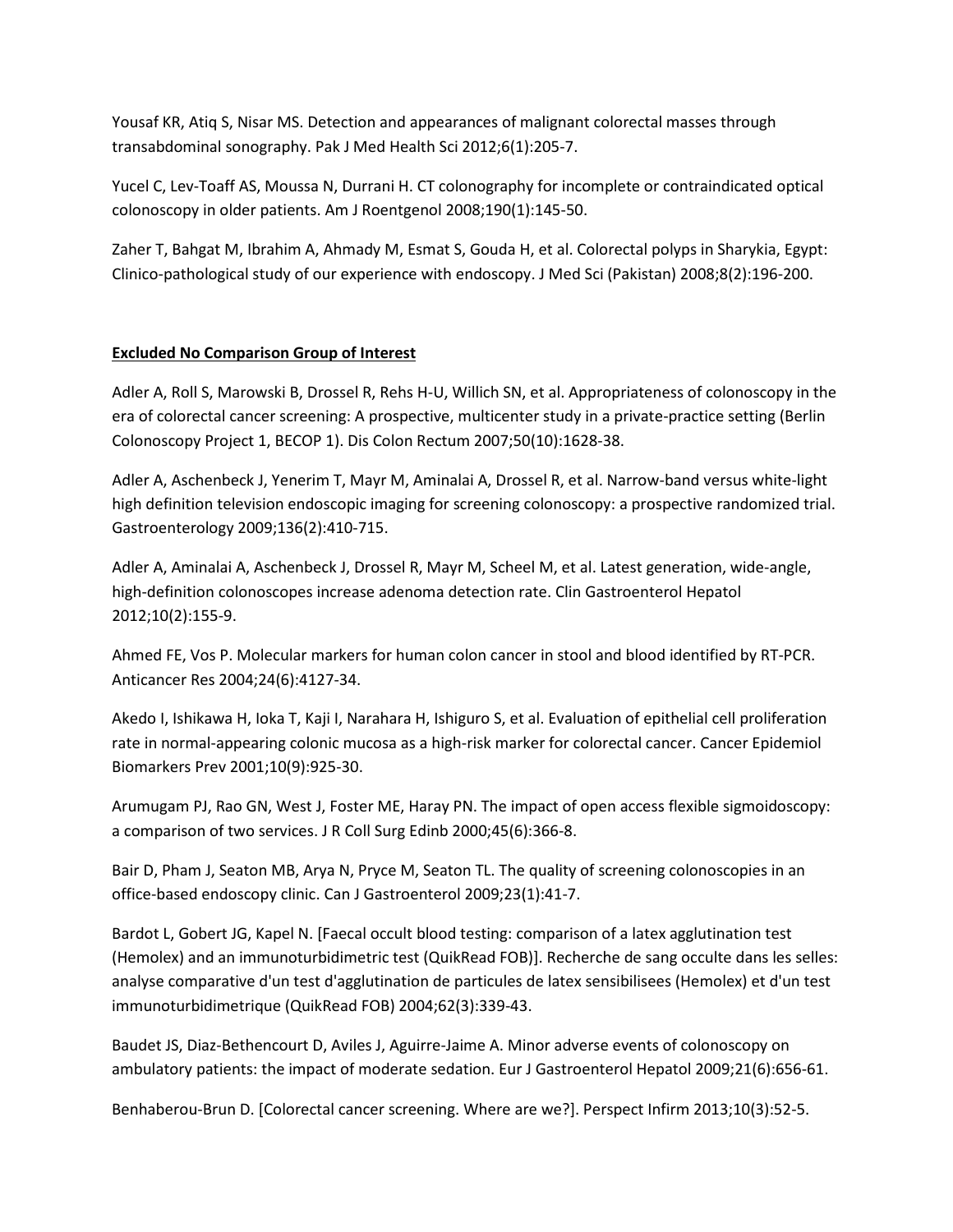Berhane C, Denning D. Incidental finding of colorectal cancer in screening colonoscopy and its cost effectiveness. Am Surg 2009;75(8):699-4.

Betes M, Munoz-Navas MA, Duque JM, Angos R, Macias E, Subtil JC, et al. Use of Colonoscopy as a Primary Screening Test for Colorectal Cancer in Average Risk People. Am J Gastroenterol 2003;98(12):2648-54.

Bezabeh T, Somorjai R, Dolenko B, Bryskina N, Levin B, Bernstein CN, et al. Detecting colorectal cancer by 1H magnetic resonance spectroscopy of fecal extracts. NMR Biomed 2009;22(6):593-600.

Bini EJ, Reinhold J-P, Weinshel EH, Generoso R, Salman L, Dahr G, et al. Prospective evaluation of the use and outcome of admission stool guaiac testing: The digital rectal examination on admission to the medical service (DREAMS) study. J Clin Gastroenterol 2006;40(9):821-7.

Bittler RD. Splenic injury due to colonoscopy: nursing considerations. Gastroenterol Nurs 2011;34(5):357-64.

Bleiberg H, Autier P, Huet F, Schrauwen AM, Staquet E, Delaunoit T, et al. Colorectal cancer (CRC) screening using sigmoidoscopy followed by colonoscopy: A feasibility and efficacy study on a cancer institute based population. Ann Oncol 2006;17(8):1328-32.

Blom J, Liden A, Jeppsson B, Holmberg L, Pahlman L. Compliance and findings in a Swedish population screened for colorectal cancer with sigmoidoscopy. Eur J Surg Oncol 2002;28(8):827-31.

Boellaard TN, van der Paardt MP, Hollmann MW, Eberl S, Peringa J, Schouten LJ, et al. A multi-centre randomised double-blind placebo-controlled trial to evaluate the value of a single bolus intravenous alfentanil in CT colonography. BMC Gastroenterol 2013;13(1).

Bonelli L, Sciallero S, Senore C, Zappa M, Aste H, Andreoni B, et al. History of negative colorectal endoscopy and risk of rectosigmoid neoplasms at screening flexible sigmoidoscopy. Int J Colorectal Dis 2006;21(2):105-13.

Brasso K, Ladelund S, Frederiksen BL, Jorgensen T. Psychological distress following fecal occult blood test in colorectal cancer screening--a population-based study. Scand J Gastroenterol 2010;45(10):1211-6.

Breen N, Wagener DK, Brown ML, Davis WW, Ballard-Barbash R. Progress in cancer screening over a decade: Results of cancer screening from the 1987, 1992, and 1998 National Health Interview Surveys. J Natl Cancer Inst 2001;93(22):1704-13.

Brenner H, Arndt V, Sturmer T, Stegmaier C, Ziegler H, Dhom G. Long-lasting reduction of risk of colorectal cancer following screening endoscopy. Br J Cancer 2001;85(7):972-6.

Brenner H, Arndt V, Stegmaier C, Ziegler H, Sturmer T. Reduction of clinically manifest colorectal cancer by endoscopic screening: Empirical evaluation and comparison of screening at various ages. Eur J Cancer Prev 2005;14(3):231-7.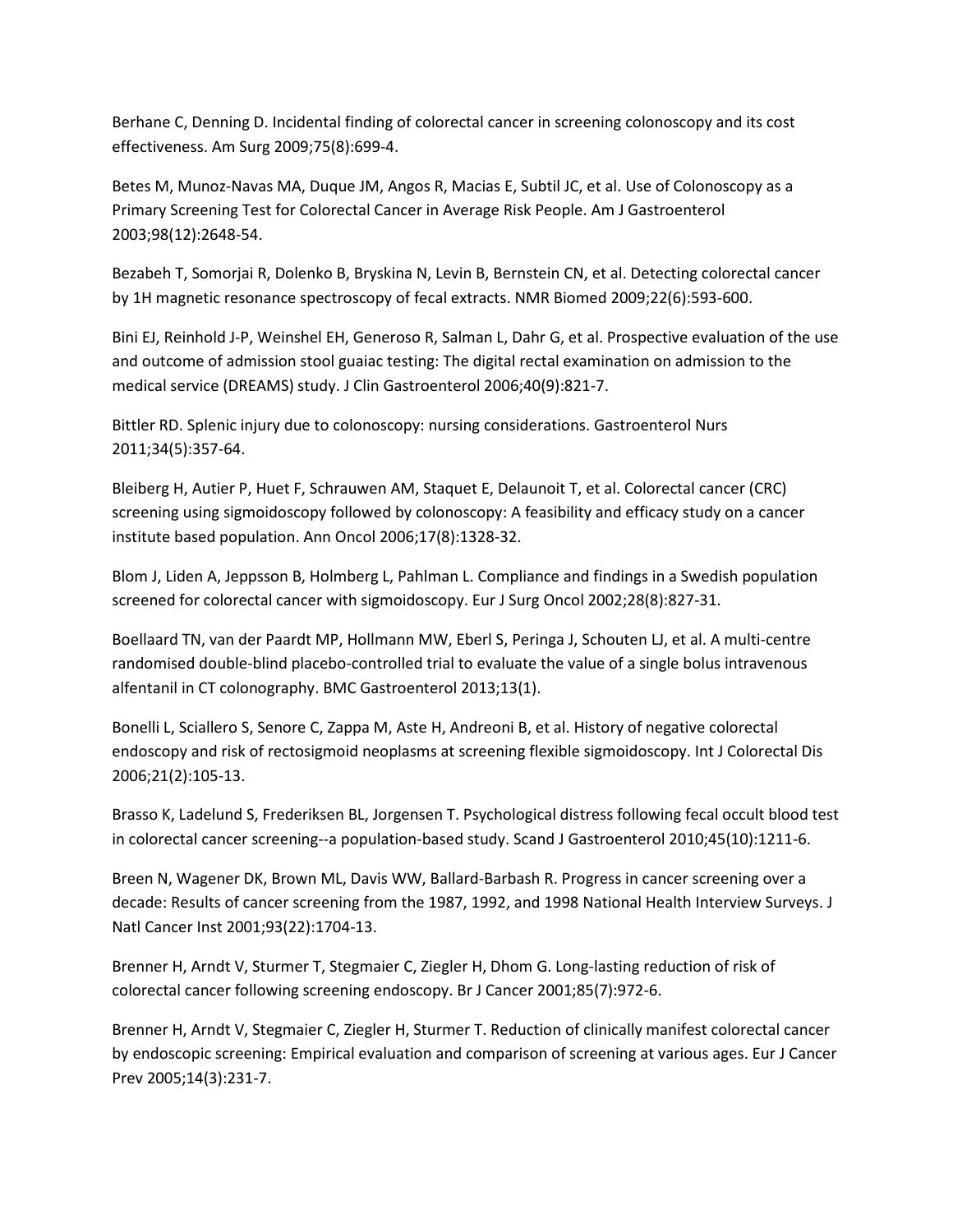Brenner H, Chang-Claude J, Seiler CM, Hoffmeister M. Interval cancers after negative colonoscopy: population-based case-control study. Gut 2012;61(11):1576-82.

Brosseuk D, Oosthuizen J, Pinchbeck M. Initial experience with a general population colorectal cancer screening clinic. Am J Surg 2006;191(5):669-72.

Cardin F, Andreotti A, Martella B, Terranova C, Militello C. Current practice in colonoscopy in the elderly. Aging Clin Exp Res 2012;24(SUPPL.3):9-13.

Chen JG, Cai J, Wu HL, Xu H, Zhang YX, Chen C, et al. Colorectal cancer screening: comparison of transferrin and immuno fecal occult blood test. World J Gastroenterol 2012;18(21):2682-8.

Chen LS, Yen AM-F, Chiu SY-H, Liao CS, Chen HH. Baseline faecal occult blood concentration as a predictor of incident colorectal neoplasia: longitudinal follow-up of a Taiwanese population-based colorectal cancer screening cohort. Lancet Oncol 2011;12(6):551-8.

Chew MH, Suzanah N, Ho KS, Lim JF, Ooi BS, Tang CL, et al. Colorectal cancer mass screening event utilising quantitative faecal occult blood test. Singapore Med J 2009;50(4):348-53.

Chiu HM, Lin JT, Chen THH, Lee YC, Chiu YH, Liang JT, et al. Elevation of C-reactive protein level is associated with synchronous and advanced colorectal neoplasm in men. Am J Gastroenterol 2008;103(9):2317-25.

Chung SJ, Kim YS, Yang SY, Song JH, Kim D, Park MJ, et al. Five-year risk for advanced colorectal neoplasia after initial colonoscopy according to the baseline risk stratification: a prospective study in 2452 asymptomatic Koreans. Gut 2011;60(11):1537-43.

Ciatto S, Martinelli F, Castiglione G, Mantellini P, Rubeca T, Grazzini G, et al. Association of FOBTassessed faecal Hb content with colonic lesions detected in the Florence screening programme. Br J Cancer 2007;96(2):218-21.

Coe SG, Crook JE, Diehl NN, Wallace MB. An endoscopic quality improvement program improves detection of colorectal adenomas. Am J Gastroenterol 2013;108(2):219-27.

Cole SR, Tucker GR, Osborne JM, Byrne SE, Bampton PA, Fraser RJL, et al. Shift to earlier stage at diagnosis as a consequence of the National Bowel Cancer Screening Program. Med J Aust 2013;198(6):327-30.

Copel L, Sosna J, Kruskal JB, Raptopoulos V, Farrell RJ, Morrin MM. CT colonography in 546 patients with incomplete colonoscopy. Radiology 2007;244(2):471-8.

Corbett M, Chambers SL, Shadbolt B, Hillman LC, Taupin D. Colonoscopy screening for colorectal cancer: the outcomes of two recruitment methods. Med J Aust 2004;181(8):423-7.

Costantini AS, Martini A, Puliti D, Ciatto S, Castiglione G, Grazzini G, et al. Colorectal cancer mortality in two areas of Tuscany with different screening exposures. J Natl Cancer Inst 2008;100(24):1818-21.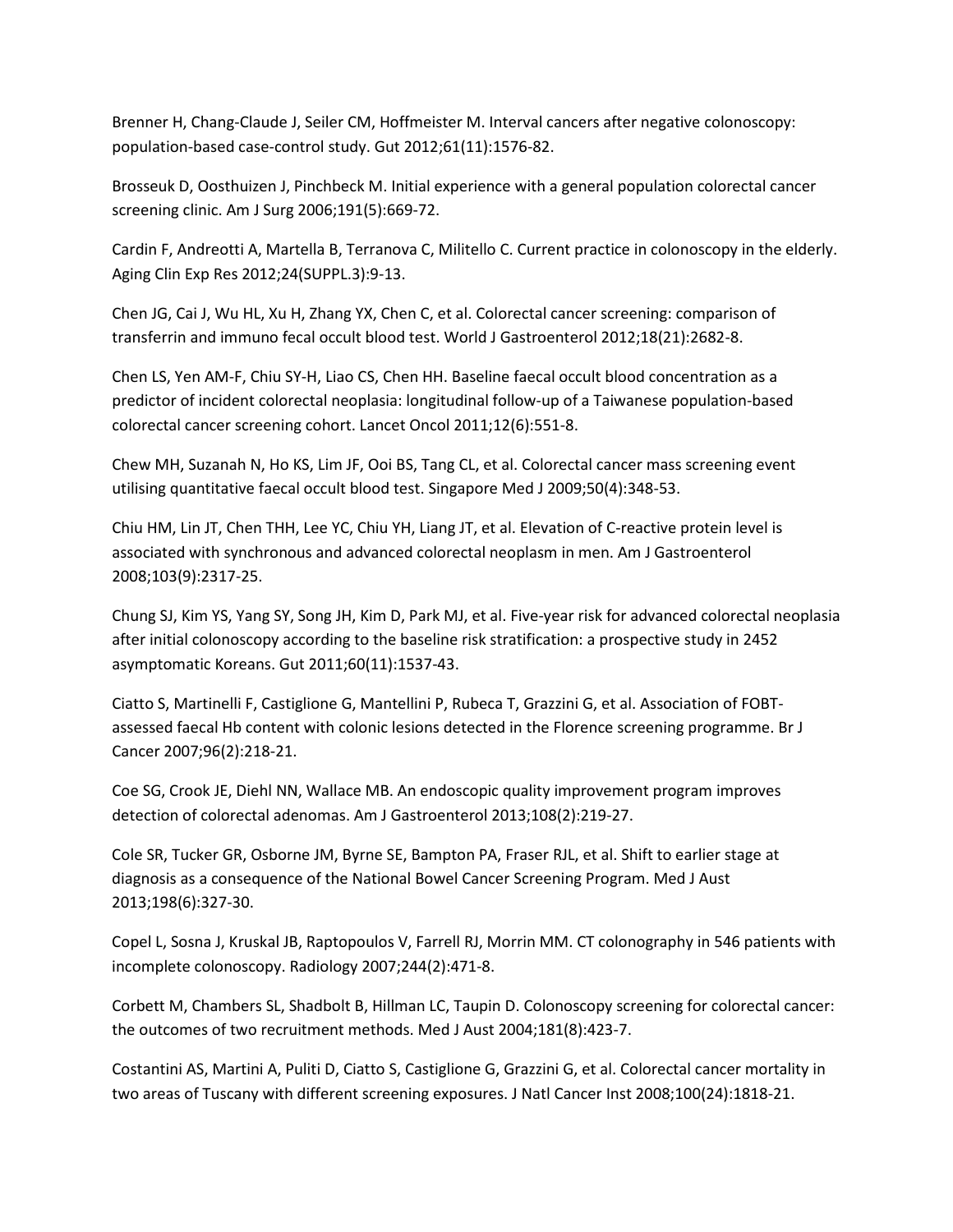Courtney RJ, Paul CL, Carey ML, Sanson-Fisher RW, Macrae FA, D'Este C, et al. A population-based crosssectional study of colorectal cancer screening practices of first-degree relatives of colorectal cancer patients. BMC cancer 2013;13:13.

Dae HK, Seok YL, Kui SC, Ho JL, Su CP, Kim J, et al. The usefulness of colonoscopy as a screening test for detecting colorectal polyps. Hepatogastroenterology 2007;54(80):2240-2.

De Palma GD, Rega M, Masone S, Persico M, Siciliano S, Addeo P, et al. Conventional colonoscopy and magnified chromoendoscopy for the endoscopic histological prediction of diminutive colorectal polyps: a single operator study. World J Gastroenterol 2006;12(15):2402-5.

Denis B, Sauleau EA, Gendre I, Piette C, Bretagne JF, Perrin P. Measurement of adenoma detection and discrimination during colonoscopy in routine practice: an exploratory study. Gastrointest Endosc 2011;74(6):1325-36.

Denters MJ, Deutekom M, Bossuyt PM, Fockens P, Dekker E. Patient burden of colonoscopy after positive fecal immunochemical testing for colorectal cancer screening. Endoscopy 2013;45(5):342-9.

Denters MJ, Deutekom M, Fockens P, Bossuyt PMM, Dekker E. Implementation of population screening for colorectal cancer by repeated fecal occult blood test in the Netherlands. BMC Gastroenterol 2009;9:28.

Dowling DJ, St.John DJB, Macrae FA, Hopper JL. Yield from colonoscopic screening in people with a strong family history of common colorectal cancer. J Gastroenterol Hepatol 2000;15(8):939-44.

Duncan JE, Sweeney WB, Trudel JL, Madoff RD, Mellgren AF. Colonoscopy in the elderly: low risk, low yield in asymptomatic patients. Dis Colon Rectum 2006;49(5):646-51.

Faccioli N, Foti G, Barillari M, Zaccarella A, Camera L, Biasiutti C, et al. A simplified approach to virtual colonoscopy using different intestinal preparations: preliminary experience with regard to quality, accuracy and patient acceptability. Radiol Med 2011;116(5):749-58.

Farrar WD, Sawhney MS, Nelson DB, Lederle FA, Bond JH. Colorectal Cancers Found After a Complete Colonoscopy. Clin Gastroenterol Hepatol 2006;4(10):1259-64.

Fletcher JG, Silva AC, Fidler JL, Cernigliaro JG, Manduca A, Limburg PJ, et al. Noncathartic CT colonography: Image quality assessment and performance and in a screening cohort. AJR Am J Roentgenol 2013;201(4):787-94.

Fludger S, Turner AM, Harvey RF, Haslam N. Controlled prospective study of faecal occult blood screening for colorectal cancer in Bury, black pudding capital of the world. BMJ 2002;325(7378):1444-5.

Francois F, Park J, Bini EJ. Colon pathology detected after a positive screening flexible sigmoidoscopy: A prospective study in an ethnically diverse cohort. Am J Gastroenterol 2006;101(4):823-30.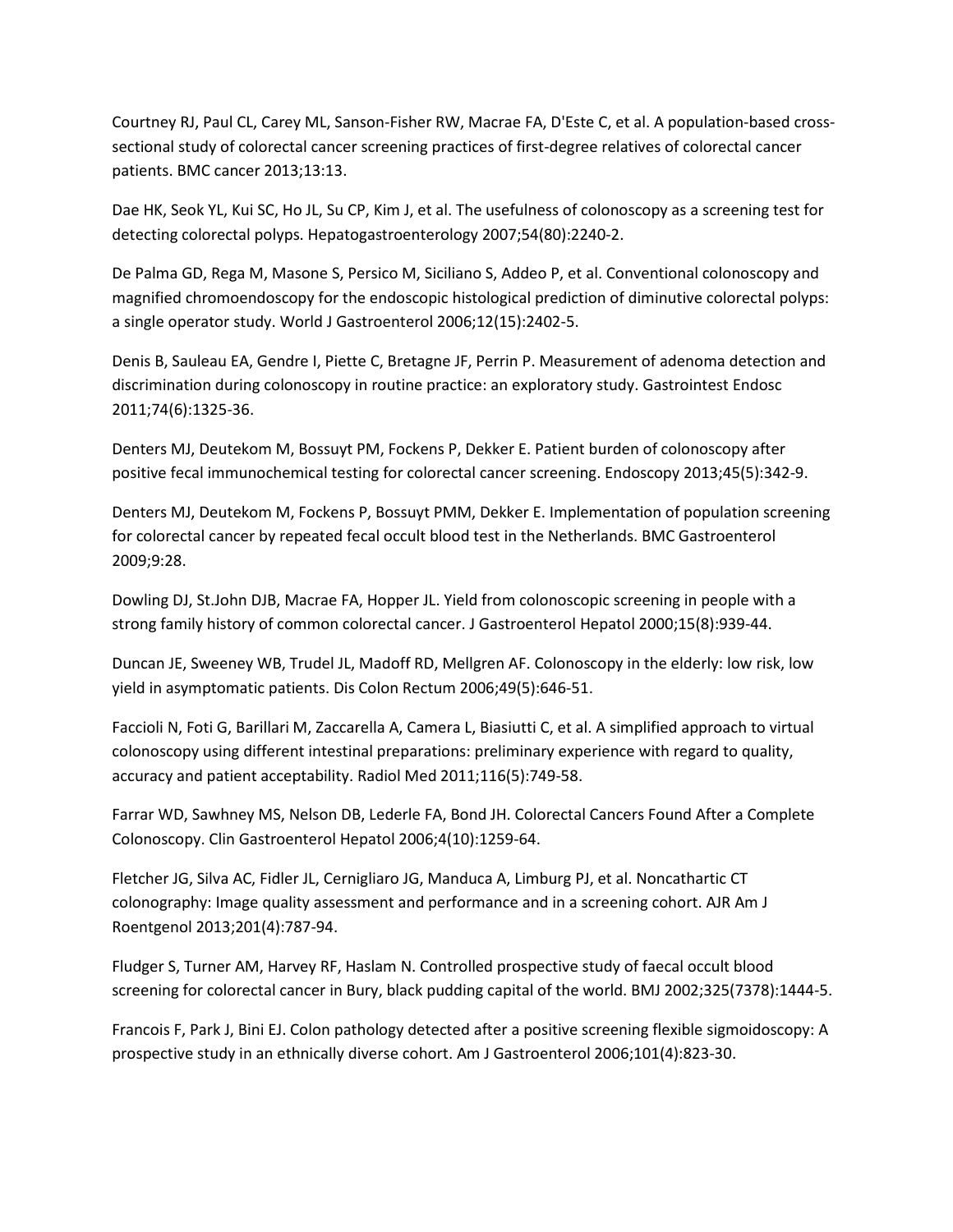Fu W-P, Kam M-H, Ling W-M, Ong S-F, Suzannah N, Eu K-W. Screening for colorectal cancer using a quantitative immunochemical faecal occult blood test: A feasibility study in an Asian population. Tech Coloproctol 2009;13(3):225-30.

Gellad ZF, Stechuchak KM, Fisher DA, Olsen MK, McDuffie JR, Ostbye T, et al. Longitudinal adherence to fecal occult blood testing impacts colorectal cancer screening quality. Am J Gastroenterol 2011;106(6):1125-34.

Gilbert JM, Vaizey CJ, Cassell PG, Holden J. Feasibility study of colonoscopy as the primary screening investigation in relatives of patients with colorectal cancer. Ann R Coll Surg Engl 2001;83(6):415-9.

Gimeno-Garcia AZ, Quintero E, Nicolas-Perez D, Hernandez-Guerra M, Parra-Blanco A, Jimenez-Sosa A. Screening for familial colorectal cancer with a sensitive immunochemical fecal occult blood test: A pilot study. Eur J Gastroenterol Hepatol 2009;21(9):1062-7.

Goehde SC, Hunold P, Vogt FM, Ajaj W, Goyen M, Herborn CU, et al. Full-body cardiovascular and tumor MRI for early detection of disease: Feasibility and initial experience in 298 subjects. Am J Roentgenol 2005;184(2):598-611.

Goetzl MA, Outman JE, Griebling TL, Holzbeierlein JM, Weigel JW, Thrasher JB. Digital fecal occult blood testing in the ambulatory urology clinic. J Am Coll Surg 2008;206(1):144-7.

Gonvers JJ, Harris JK, Wietlisbach V, Burnand B, Vader JP, Froehlich F, et al. A European view of diagnostic yield and appropriateness of colonoscopy. Hepatogastroenterology 2007;54(75):729-35.

Gorard DA, McIntyre AS. Completion rate to caecum as a quality measure of colonoscopy in a district general hospital. Colorectal Dis 2004;6(4):243-9.

Goulard H, Boussac-Zarebska M, Ancelle-Park R, Bloch J. French colorectal cancer screening pilot programme: Results of the first round. J Med Screen 2008;15(3):143-8.

Grasset D, Morfoisse JJ, Seigneuric C. [Conditions of practice and results of colonoscopy in nonuniversity hospitals. Results of a cross sectional, multicenter ANGH study (1)]. Conditions de realisation et resultats des coloscopies realisees dans les hopitaux non universitaires Resultats d'une enquete transversale multicentrique de l'ANGH (1) 2000;24(3):273-8.

Grassini M, Verna C, Niola P, Navino M, Battaglia E, Bassotti G. Appropriateness of colonoscopy: diagnostic yield and safety in guidelines. World J Gastroenterol 2007;13(12):1816-9.

Greenspan M, Rajan KB, Baig A, Beck T, Mobarhan S, Melson J. Advanced adenoma detection rate is independent of nonadvanced adenoma detection rate. Am J Gastroenterol 2013;108(8):1286-92.

Gupta AK, Melton LJ, Petersen GM, Timmons LJ, Vege SS, Harmsen WS, et al. Changing trends in the incidence, stage, survival, and screen-detection of colorectal cancer: a population-based study. Clin Gastroenterol Hepatol 2005;3(2):150-8.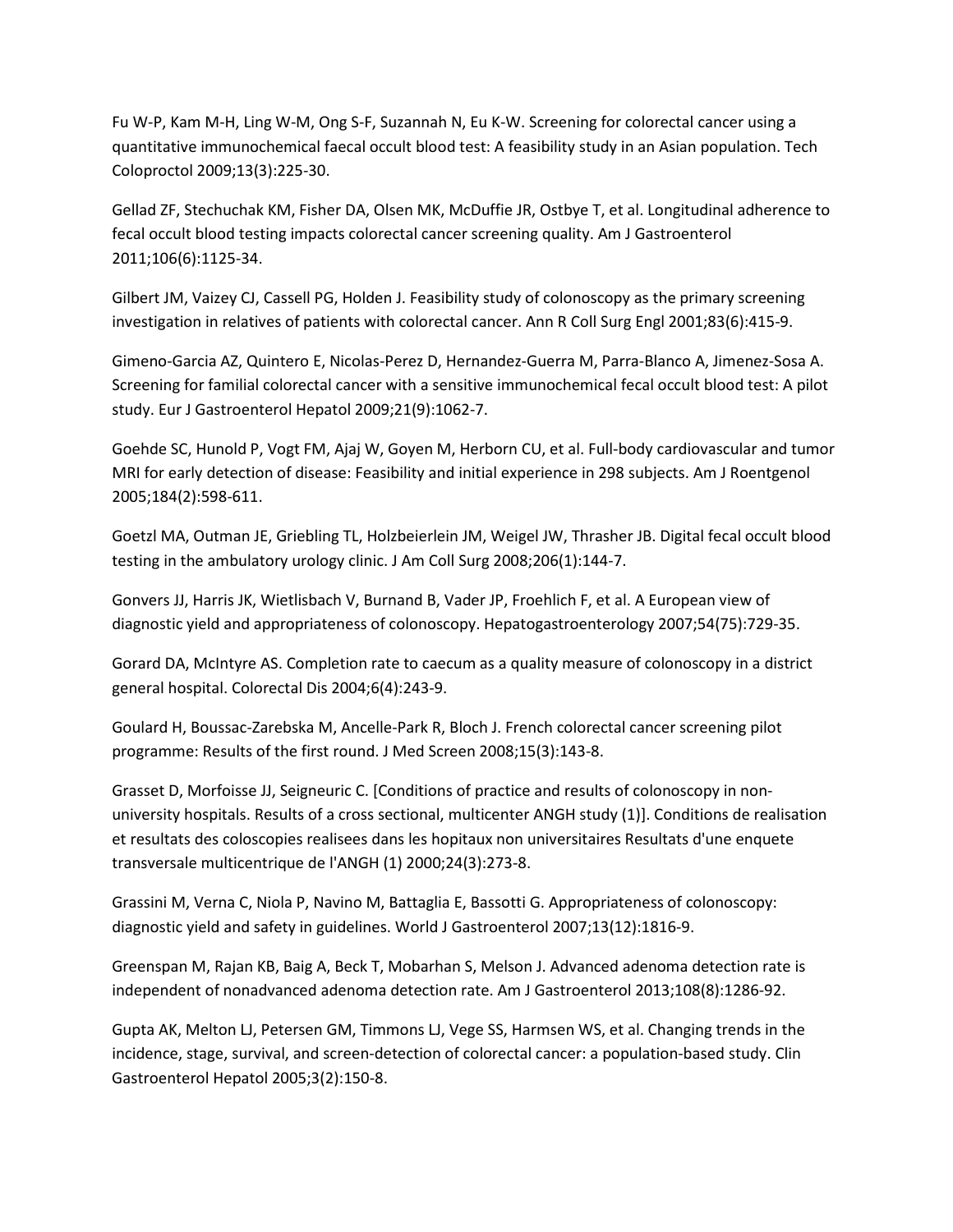Gupta S, Tong L, Anderson P, Rose B, Carter E, Koch M, et al. Measurement of colorectal cancer test use with medical claims data in a safety-net health system. Am J Med Sci 2013;345(2):99-103.

Habermann JK, Roblick UJ, Luke BT, Prieto DA, Finlay WJJ, Podust VN, et al. Increased Serum Levels of Complement C3a Anaphylatoxin Indicate the Presence of Colorectal Tumors. Gastroenterology 2006;131(4):1020-9.

Half EE, Mlynarsky L, Naftali T, Benjaminov F, Konikoff FM. False negative fecal occult blood test may be associated with increased mortality from colorectal cancer. Dig Dis Sci 2013;58(9):2639-45.

Harewood GC, Lawlor GO, Larson MV. Incident rates of colonic neoplasia in older patients: When should we stop screening? J Gastroenterol Hepatol 2006;21(6):1021-5.

Hart AR, Glover N, Howick-Baker J, Mayberry JF. An industry based approach to colorectal cancer screening in an asymptomatic population. Postgrad Med J 2003;79(937):646-9.

Hassan C, Pooler BD, Kim DH, Rinaldi A, Repici A, Pickhardt PJ. Computed tomographic colonography for colorectal cancer screening: Risk factors for the detection of advanced neoplasia. Cancer 2013;119(14):2549-54.

Helm JF, Russo MW, Biddle AK, Simpson KN, Ransohoff DF, Sandler RS. Effectiveness and economic impact of screening for colorectal cancer by mass fecal occult blood testing. Am J Gastroenterol 2000;95(11):3250-8.

Heuss LT, Sughanda SP, Degen LP. Endoscopy teams' judgment of discomfort among patients undergoing colonoscopy: "How bad was it really?". Swiss Med Wkly 2012;142:w13726.

Hewett DG, Kaltenbach T, Sano Y, Tanaka S, Saunders BP, Ponchon T, et al. Validation of a simple classification system for endoscopic diagnosis of small colorectal polyps using narrow-band imaging. Gastroenterology 2012;143(3):599-607.

Hill J, Walsh S, Evans DG. Screening of patients at high risk of colorectal cancer. Colorectal Dis 2001;3(5):308-11.

Hirakawa T, Kato J, Okumura Y, Hori K, Takahashi S, Suzuki H, et al. Detectability of colorectal neoplasia with fluorine-18-2-fluoro-2-deoxy-D-glucose positron emission tomography and computed tomography (FDG-PET/CT). J Gastroenterol 2012;47(2):127-35.

Hock D, Ouhadi R, Materne R, Aouchria A-S, Mancini I, Broussaud T, et al. Virtual dissection CT colonography: Evaluation of learning curves and reading times with and without computer-aided detection. Radiology 2008;248(3):860-8.

Hoff G, Moritz V, Bretthauer M, Aabakken L, Berset IP, Glomsaker T, et al. Incontinence after colonoscopy--an unrecognized and preventable problem. A cross-sectional study from the Gastronet quality assurance program. Endoscopy 2012;44(4):349-53.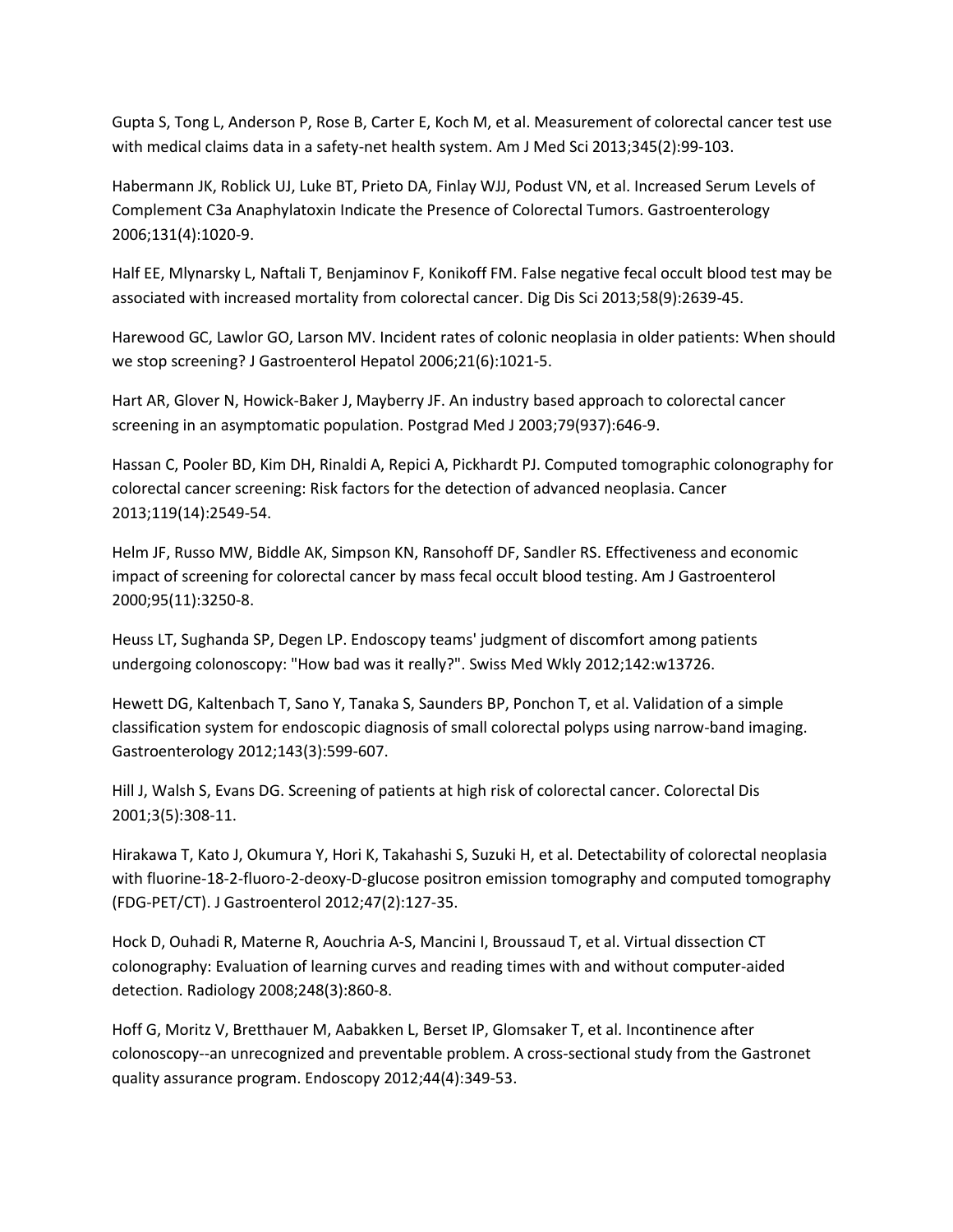Hoffman A, Sar F, Goetz M, Tresch A, Mudter J, Biesterfeld S, et al. High definition colonoscopy combined with i-Scan is superior in the detection of colorectal neoplasias compared with standard video colonoscopy: a prospective randomized controlled trial. Endoscopy 2010;42(10):827-33.

Hubbard RA, Johnson E, Hsia R, Rutter CM. The cumulative risk of false-positive fecal occult blood test after 10 years of colorectal cancer screening. Cancer Epidemiol Biomarkers Prev 2013;22(9):1612-9.

Ikematsu H, Saito Y, Yamano H. Comparative evaluation of endoscopic factors from conventional colonoscopy and narrow-band imaging of colorectal lesions. Digestive endoscopy : official journal of the Japan Gastroenterological Endoscopy Society 2011;23 Suppl 1:95-100.

Ikematsu H, Saito Y, Tanaka S, Uraoka T, Sano Y, Horimatsu T, et al. The impact of narrow band imaging for colon polyp detection: a multicenter randomized controlled trial by tandem colonoscopy. J Gastroenterol 2012;47(10):1099-107.

Imler TD, Morea J, Kahi C, Imperiale TF. Natural language processing accurately categorizes findings from colonoscopy and pathology reports. Clin Gastroenterol Hepatol 2013;11(6):689-94.

Imperiale TF, Glowinski EA, Lin-Cooper C, Larkin GN, Rogge JD, Ransohoff DF. Five-year risk of colorectal neoplasia after negative screening colonoscopy. N Engl J Med 2008;359(12):1218-24.

Jin XF, Chai TH, Shi JW, Yang XC, Sun QY. Meta-analysis for evaluating the accuracy of endoscopy with narrow band imaging in detecting colorectal adenomas. J Gastroenterol Hepatol 2012;27(5):882-7.

Joukar F, Majd SK, Fani A, Nazari N, Mansour-Ghanaei F. Colonoscopy outcome in North of Iran (Guilan): 2006-2009. Int J Clin Exp Med 2012;5(4):321-5.

Kaltenbach T, McGill SK, Kalidindi V, Friedland S, Soetikno R. Proficiency in the diagnosis of nonpolypoid colorectal neoplasm yields high adenoma detection rates. Dig Dis Sci 2012;57(3):764-70.

Keren D, Rainis T, Goldstein O, Stermer E, Lavy A. Significant colonic neoplasia prevalence and ASGE recommendations: Is it time for a change? J Clin Gastroenterol 2008;42(8):886-91.

Khankari K, Eder M, Osborn CY, Makoul G, Clayman M, Skripkauskas S, et al. Improving colorectal cancer screening among the medically underserved: A pilot study within a federally qualified health center. J Gen Intern Med 2007;22(10):1410-4.

Khatami S, Xuan L, Roman R, Zhang S, McConnel C, Halm EA, et al. Modestly Increased Use of Colonoscopy When Copayments Are Waived. Clin Gastroenterol Hepatol 2012;10(7):761-6.

Kim I-J, Kim K, Kang HC, Jang S-G, Park J-G. DHPLC analysis of adenomatous polyposis coli (APC) mutations using ready-to-use APC plates: Simple detection of multiple base pair deletion mutations. Genet Test 2008;12(2):295-8.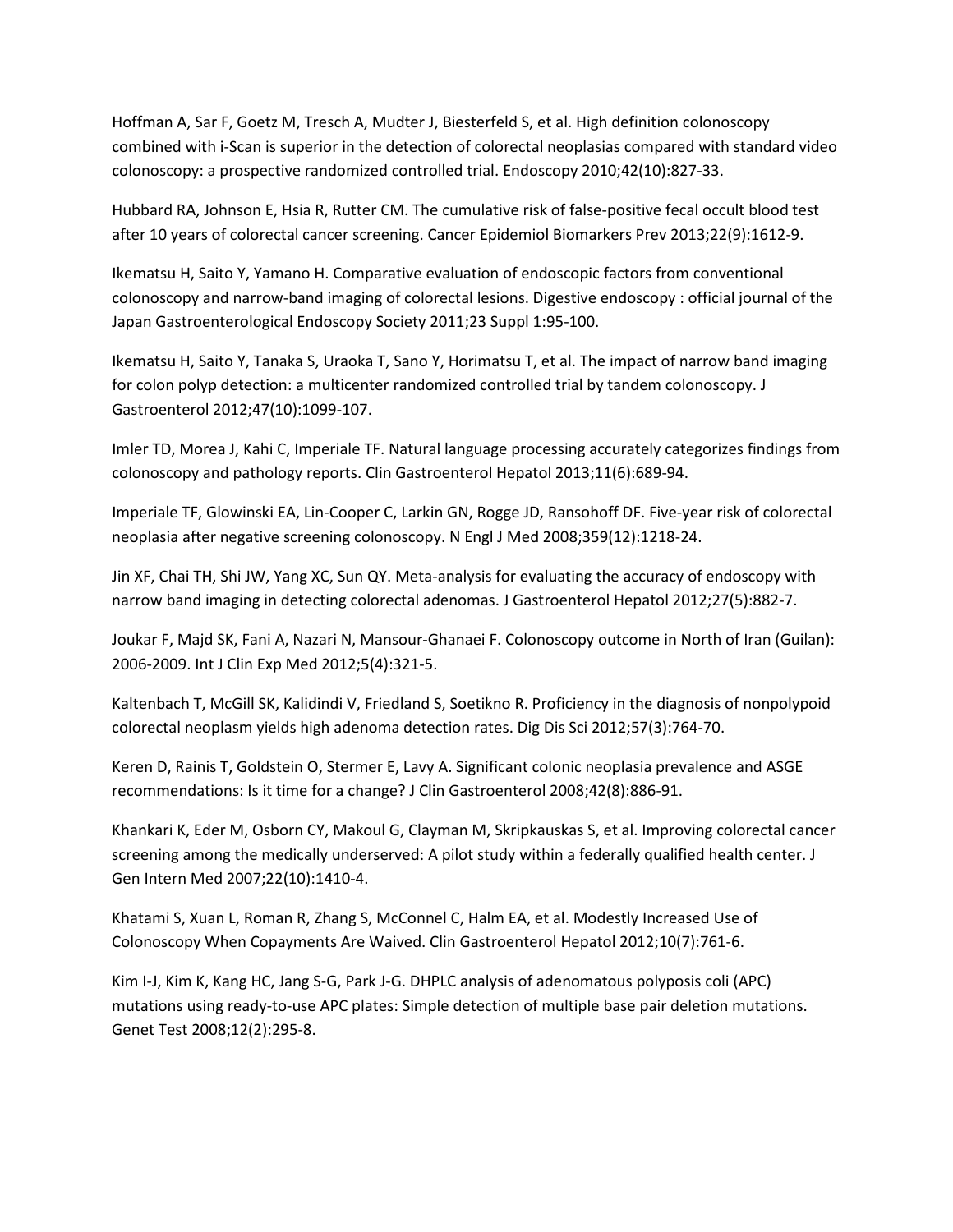Kimberly JR, Phillips KC, Santago P, Perumpillichira J, Bechtold R, Pineau B, et al. Extracolonic findings at virtual colonoscopy: An important consideration in asymptomatic colorectal cancer screening. J Gen Intern Med 2009;24(1):69-73.

Ko HJ, Youn CH. Determination of the beginning age for colonoscopic screening among colonoscopynaive individuals. Clin Res Hepatol Gastroenterol 2012;36(4):384-90.

Koga Y, Yasunaga M, Moriya Y, Akasu T, Fujita S, Yamamoto S, et al. Detection of colorectal cancer cells from feces using quantitative real-time RT-PCR for colorectal cancer diagnosis. Cancer Sci 2008;99(10):1977-83.

Koga Y, Yasunaga M, Moriya Y, Akasu T, Fujita S, Yamamoto S, et al. Detection of the DNA point mutation of colorectal cancer cells isolated from feces stored under different conditions. Jpn J Clin Oncol 2009;39(1):62-9.

Kremers SPJ, Mesters I, Pladdet IE, Van den Borne B, Stockbrugger RW. Participation in a sigmoidoscopic colorectal cancer screening program: A pilot study. Cancer Epidemiol Biomarkers Prev 2000;9(10):1127- 30.

Laiyemo AO, Doubeni C, Pinsky PF, Doria-Rose VP, Sanderson AK, Bresalier R, et al. Factors associated with inadequate colorectal cancer screening with flexible sigmoidoscopy. Cancer Epidemiol 2012;36(4):395-9.

Lathroum L, Ramos-Mercado F, Hernandez-Marrero J, Villafana M, Cruz-Correa M. Ethnic and Sex Disparities in Colorectal Neoplasia Among Hispanic Patients Undergoing Screening Colonoscopy. Clin Gastroenterol Hepatol 2012;10(9):997-1001.

Lau A, Gregor JC. Resource implications for a population-based colorectal cancer screening program in Canada: a study of the impact on colonoscopy capacity and costs in London, Ontario. Can J Gastroenterol 2007;21(6):371-7.

Lee CK, Park DI, Lee SH, Hwangbo Y, Eun CS, Han DS, et al. Participation by experienced endoscopy nurses increases the detection rate of colon polyps during a screening colonoscopy: a multicenter, prospective, randomized study. Gastrointest Endosc 2011;74(5):1094-102.

Lee JG, Lum D, Urayama S, Mann S, Saavedra S, Vigil H, et al. Extended flexible sigmoidoscopy performed by colonoscopists for colorectal cancer screening: a pilot study. Aliment Pharmacol Ther 2006;23(7):945- 51.

Lee YC, Wang HP, Chiu HM, Lin CP, Huang SP, Lai YP, et al. Factors determining post-colonoscopy abdominal pain: prospective study of screening colonoscopy in 1000 subjects. J Gastroenterol Hepatol 2006;21(10):1575-80.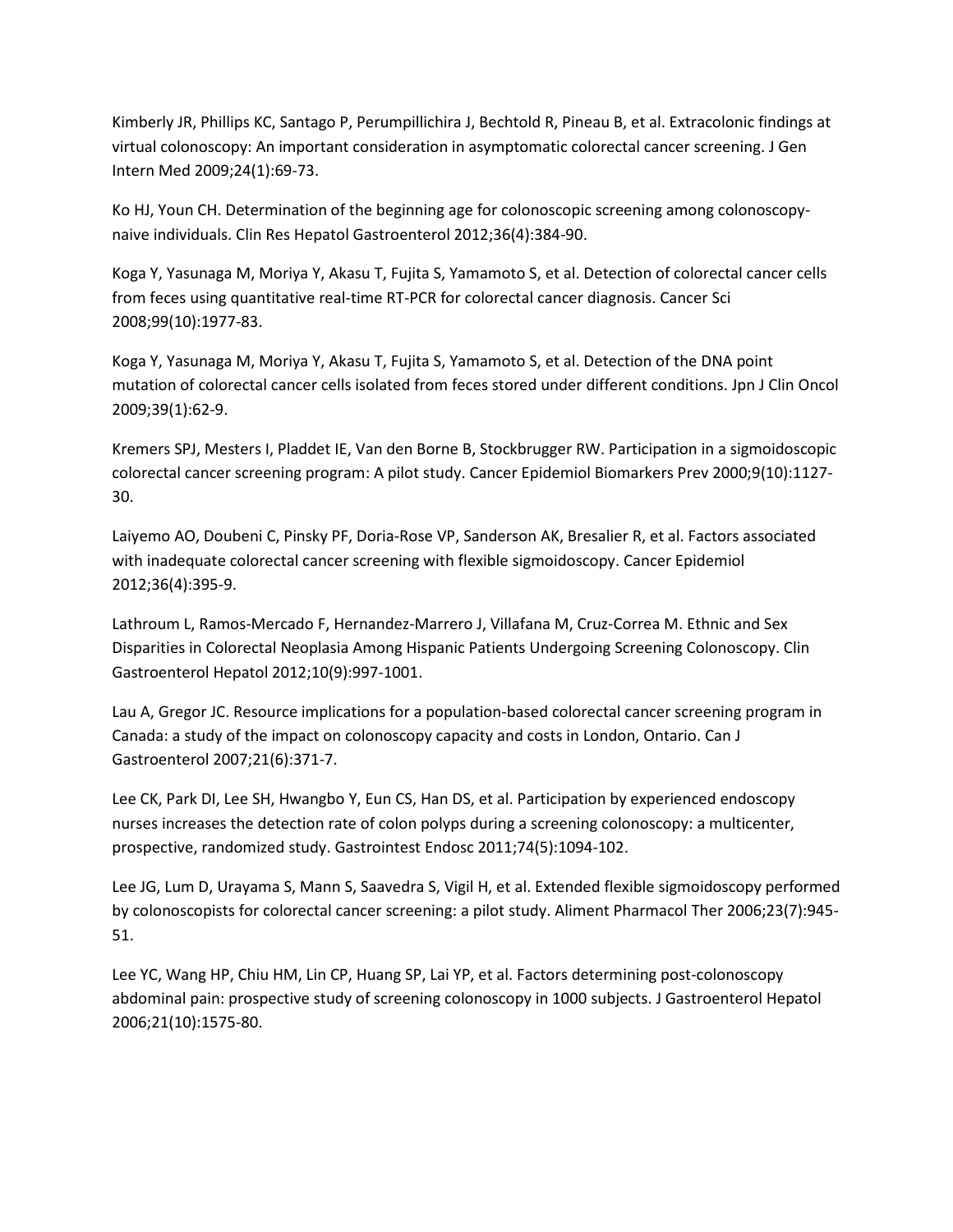Lee YC, Chiu HM, Chiang TH, Yen AM-F, Chiu SY-H, Chen SL-S, et al. Accuracy of faecal occult blood test and Helicobacter pylori stool antigen test for detection of upper gastrointestinal lesions. BMJ Open 2013;3(10):e003989.

Lei WY, Yi CH, Liu TT, Chen CL. Colonoscopic performance in a sedated health screening population: influence of colonoscope type. Hepatogastroenterology 2012;59(114):436-9.

Leufkens AM, DeMarco DC, Rastogi A, Akerman PA, Azzouzi K, Rothstein RI, et al. Effect of a retrogradeviewing device on adenoma detection rate during colonoscopy: the TERRACE study. Gastrointest Endosc 2011;73(3):480-9.

Leung FW, Cheung R, Fan RS, Fischer LS, Friedland S, Ho SB, et al. The water exchange method for colonoscopy-effect of coaching. J Intervent Gastroenterol 2012;2(3):122-5.

Leung K, Pinsky P, Laiyemo AO, Lanza E, Schatzkin A, Schoen RE. Ongoing colorectal cancer risk despite surveillance colonoscopy: the Polyp Prevention Trial Continued Follow-up Study. Gastrointest Endosc 2010;71(1):111-7.

Levin TR, Zhao W, Conell C, Seeff LC, Manninen DL, Shapiro JA, et al. Complications of colonoscopy in an integrated health care delivery system. Ann Intern Med 2006;145(12):880-6.

Li S, Wang J, Lu Y, Fan D. Screening and early diagnosis of colorectal cancer in China: a 12 year retrospect (1994-2006). J Cancer Res Clin Oncol 2007;133(10):679-86.

Lieberman DA, Weiss DG, Veterans Affairs Cooperative Study Group. One-time screening for colorectal cancer with combined fecal occult-blood testing and examination of the distal colon. N Engl J Med 2001;345(8):555-60.

Lin OS, Schembre DB, McCormick SE, Gluck M, Patterson DJ, Jiranek GC, et al. Risk of proximal colorectal neoplasia among asymptomatic patients with distal hyperplastic polyps. Am J Med 2005;118(10):1113-9.

Lin OS, Kozarek RA, Schembre DB, Ayub K, Gluck M, Drennan F, et al. Screening colonoscopy in very elderly patients: prevalence of neoplasia and estimated impact on life expectancy. JAMA : the journal of the American Medical Association 2006;295(20):2357-65.

Lin OS, Kozarek RA, Arai A, Gluck M, Jiranek GC, Kowdley KV, et al. The effect of periodic monitoring and feedback on screening colonoscopy withdrawal times, polyp detection rates, and patient satisfaction scores. Gastrointest Endosc 2010;71(7):1253-9.

Link A, Balaguer F, Shen Y, Nagasaka T, Lozano JJ, Boland CR, et al. Fecal microRNAs as novel biomarkers for colon cancer screening. Cancer Epidemiol Biomarkers Prev 2010;19(7):1766-74.

Liu J, Yao J, Summers RM. Scale-based scatter correction for computer-aided polyp detection in CT colonography. Med Phys 2008;35(12):5664-71.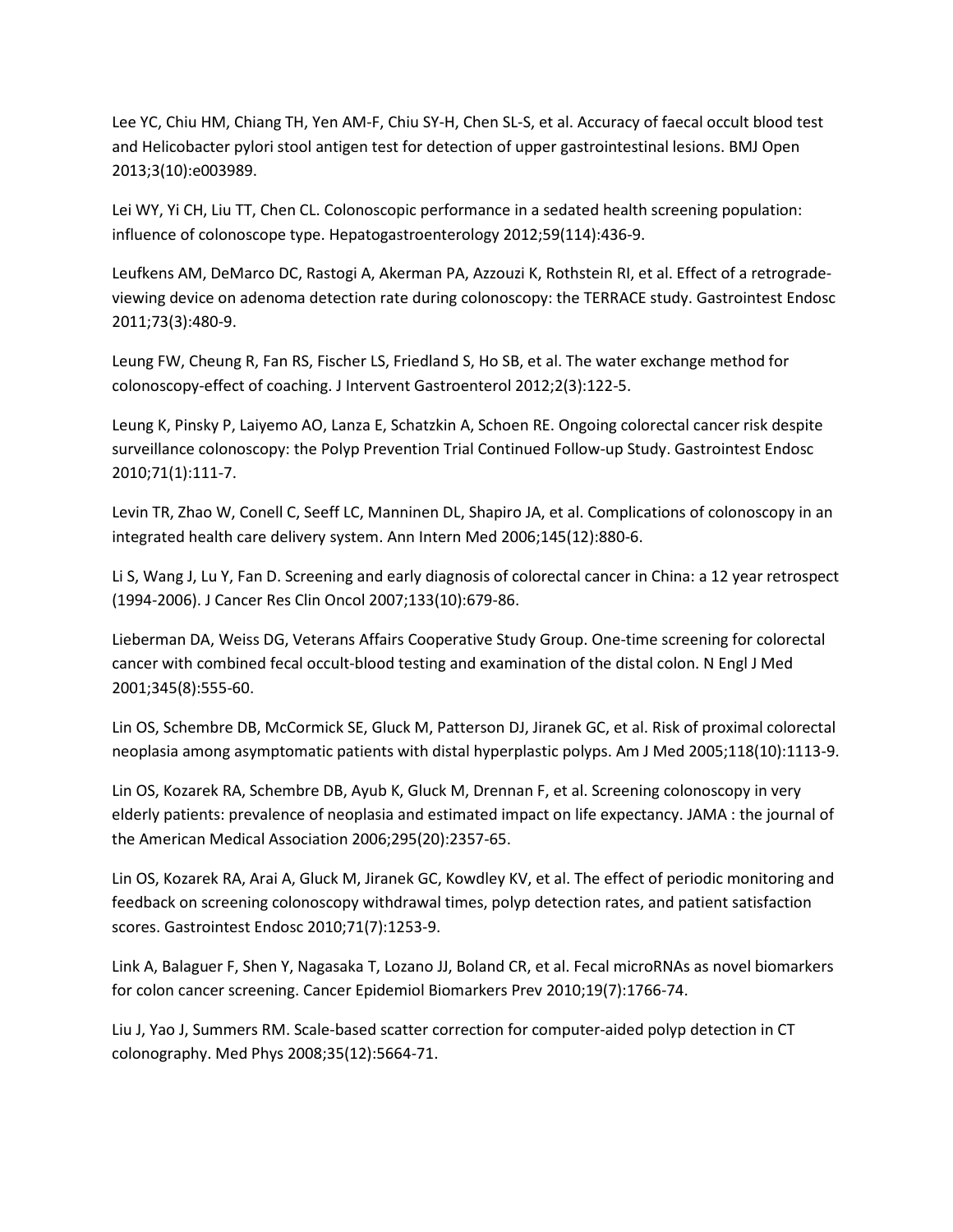Lucendo AJ, Guagnozzi D, Angueira T, Gonzalez-Castillo S, Fernandez-Fuente M, Friginal-Ruiz AB, et al. The relationship between proximal and distal colonic adenomas: Is screening sigmoidoscopy enough in the presence of a changing epidemiology? Eur J Gastroenterol Hepatol 2013;25(8):973-80.

Lui YW, MacAri M, Israel G, Bini EJ, Wang H, Babb J. CT Colonography Data Interpretation: Effect of Different Section Thicknesses-Preliminary Observations. Radiology 2003;229(3):791-7.

Luo D, Cambon AC, Wu D. Evaluating the long-term effect of FOBT in colorectal cancer screening. Cancer Epidemiol 2012;36(1):e54-e60.

MacK LA, Cook LS, Temple WJ, Carlson LE, Hilsden RJ, Paolucci EO. Colorectal cancer screening among first-degree relatives of colorectal cancer patients: Benefits and barriers. Ann Surg Oncol 2009;16(8):2092-100.

Maheshwari S, Patel T, Patel P. Screening for colorectal cancer in elderly persons: Who should we screen and when can we stop? J Aging Health 2008;20(1):126-39.

Matsuda T, Fujii T, Sano Y, Kudo SE, Oda Y, Igarashi M, et al. Five-year incidence of advanced neoplasia after initial colonoscopy in Japan: a multicenter retrospective cohort study. Jpn J Clin Oncol 2009;39(7):435-42.

McDonald R, Tomlins A, Smith S, Harmston C. Outcomes of faecal occult blood tests requested outside the UK National Bowel Cancer Screening Programme. J Clin Pathol 2013;66(4):330-4.

McDonald S, Lyall P, Israel L, Coates R, Frizelle FA. Why barium enemas fail to identify colorectal cancers. ANZ J Surg 2001;71(11):631-3.

McFarland EG, Brink JA, Pilgram TK, Heiken JP, Balfe DM, Hirselj DA, et al. Spiral CT colonography: Reader agreement and diagnostic performance with two- and three-dimensional image-display techniques. Radiology 2001;218(2):375-83.

Menges M, Gartner B, Georg T, Fischinger J, Zeitz M. Cost-benefit analysis of screening colonoscopy in 40- to 50-year-old first-degree relatives of patients with colorectal cancer. Int J Colorectal Dis 2006;21(6):596-601.

Menges M, Fischinger J, Gartner B, Georg T, Woerdehoff D, Maier M, et al. Screening colonoscopy in 40 to 50-year-old first-degree relatives of patients with colorectal cancer is efficient: A controlled multicentre study. Int J Colorectal Dis 2006;21(4):301-7.

Mesihovic R, Vanis N, Gribajcevic M. Test for obscure bleeding vs colonoscopy in the prevention of colorectal cancer. Med Arh 2008;62(3):153-5.

Miles A, Wardle J, Atkin W. Receiving a screen-detected diagnosis of cancer: the experience of participants in the UK flexible sigmoidoscopy trial. Psychooncology 2003;12(8):784-802.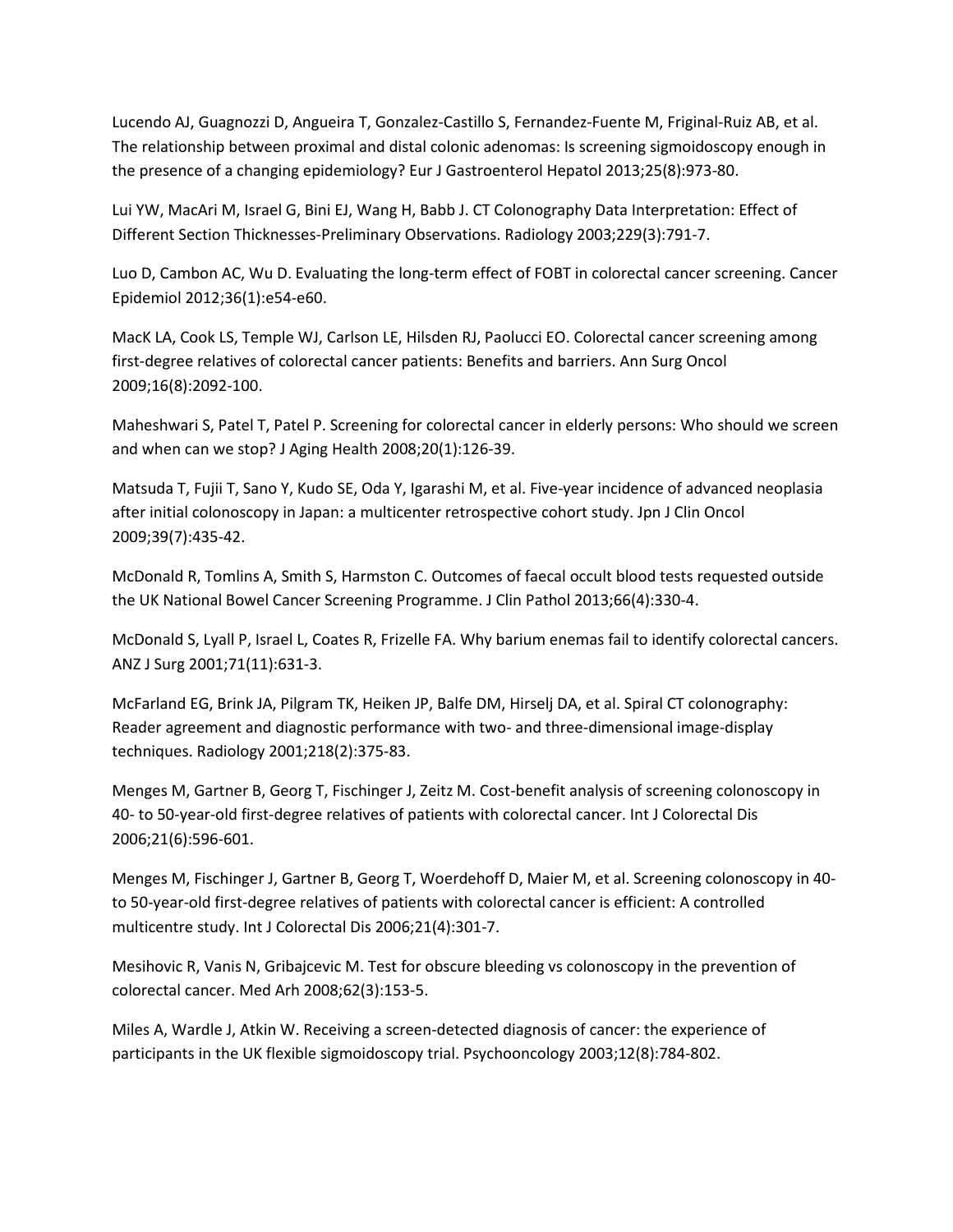Mizukami T, Ogata H, Hibi T. "Passive-bending colonoscope" significantly improves cecal intubation in difficult cases. World J Gastroenterol 2012;18(32):4454-6.

Morfoisse JJ, Grasset D, Seigneuric C. [Patient opinions after colonoscopy. Results of a cross sectional, multicenter ANGH study (2)]. Opinion des malades apres coloscopie Resultats d'une enquetetransversale multicentrique de l'ANGH (2) 2000;24(3):279-83.

Mudawi HMY, Mohammed Ali SEA, Dabora AA, El Tahir MA, Suliman SH, Salim OEFH, et al. American Society for Gastrointestinal Endoscopy guidelines for appropriate use of colonoscopy: are they suitable for African patients? Trop Doct 2012;42(3):165-7.

Muinuddin A, Aslahi R, Hopman WM, Paterson WG. Relationship between the number of positive fecal occult blood tests and the diagnostic yield of colonoscopy. Can J Gastroenterol 2013;27(2):90-4.

Murff HJ, Peterson NB, Fowke JH, Hargreaves M, Signorello LB, Dittus RS, et al. Colonoscopy screening in African Americans and Whites with affected first-degree relatives. Arch Intern Med 2008;168(6):625-31.

Myers RE, Fishbein G, Hyslop T, Hauck WW, Kutch M, Grana JR, et al. Measuring complete diagnostic evaluation in colorectal cancer screening. Cancer Detect Prev 2001;25(2):174-82.

Nagorni A, Bjelakovic G, Petrovic B. Narrow band imaging versus conventional white light colonoscopy for the detection of colorectal polyps. Cochrane Database Syst Rev 2012;1:CD008361.

Nakama H, Fattah AS, Zhang B, Kamijo N. Digital rectal examination sampling of stool is less predictive of significant colorectal pathology than stool passed spontaneously. Eur J Gastroenterol Hepatol 2000;12(11):1235-8.

Nakama H, Zhang B, Fattah ASMA. A cost-effective analysis of the optimum number of stool specimens collected for immunochemical occult blood screening for colorectal cancer. Eur J Cancer 2000;36(5):647- 50.

Nakao SK, Fassler S, Sucandy I, Kim S, Zebley DM. Colorectal cancer following negative colonoscopy: is 5 year screening the correct interval to recommend? Surg Endosc 2013;27(3):768-73.

Nakazato M, Yamano H-O, Matsushita H-O, Sato K, Fujita K, Yamanaka Y, et al. Immunologic fecal occult blood test for colorectal cancer screening. Japan Med Assoc J 2006;49(5-6):203-7.

Nappi JJ, Frimmel H, Dachman AH, Yoshida H. Computerized detection of colorectal masses in CT colonography based on fuzzy merging and wall-thickening analysis. Med Phys 2004;31(4):860-72.

Nguyen TB, Wang S, Anugu V, Rose N, McKenna M, Petrick N, et al. Distributed human intelligence for colonic polyp classification in computer-aided detection for CT colonography. Radiology 2012;262(3):824-33.

Nishihara R, Wu K, Lochhead P, Morikawa T, Liao X, Qian ZR, et al. Long-term colorectal-cancer incidence and mortality after lower endoscopy. N Engl J Med 2013;369(12):1095-105.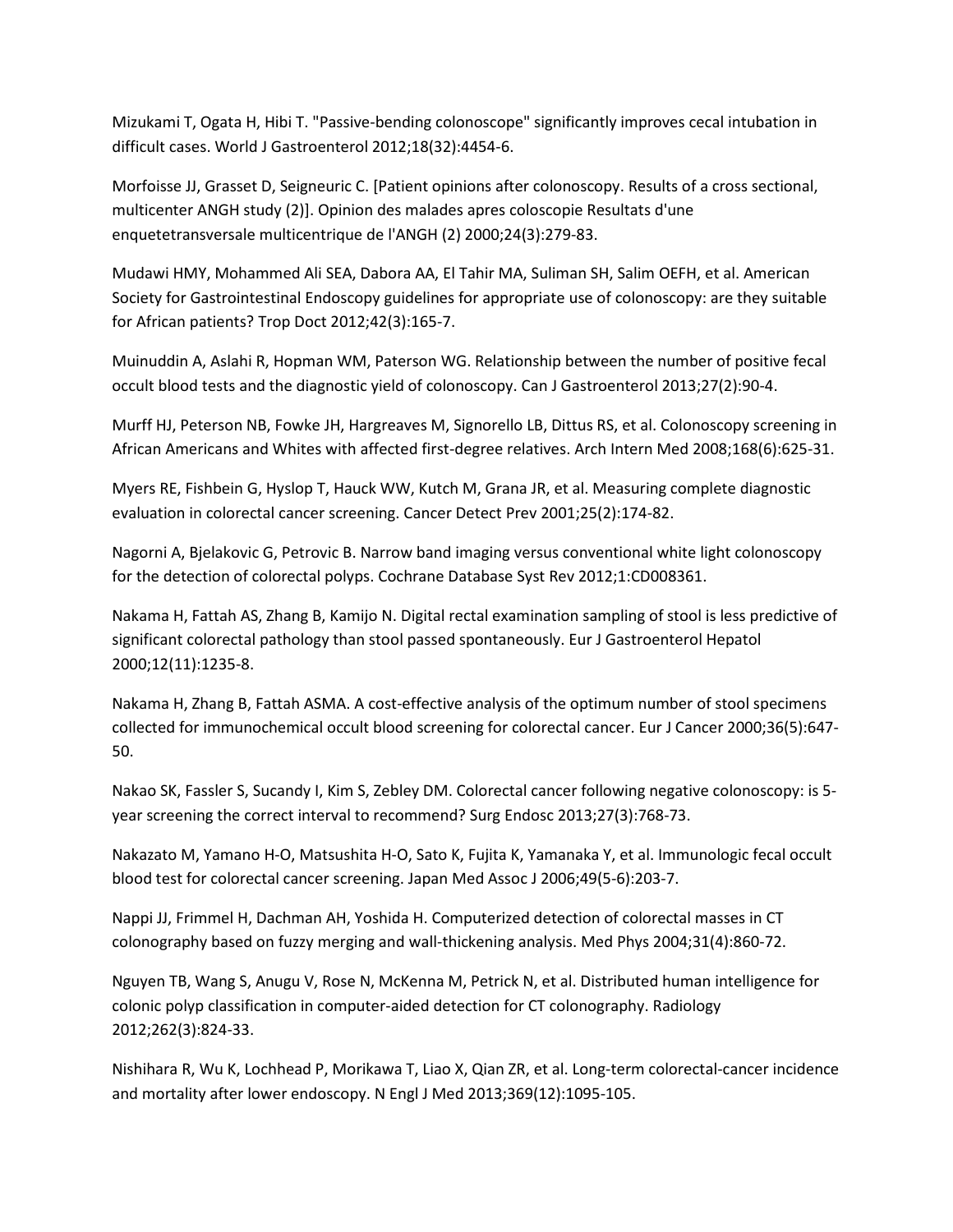Olson J, Whitney DH, Durkee K, Shuber AP. DNA stabilization is critical for maximizing performance of fecal DNA-based colorectal cancer tests. Diagn Mol Pathol 2005;14(3):183-91.

Oort FA, van Turenhout ST, Coupe VMH, van der Hulst RWM, Wesdorp EIC, Terhaar sive Droste JS, et al. Double sampling of a faecal immunochemical test is not superior to single sampling for detection of colorectal neoplasia: a colonoscopy controlled prospective cohort study. BMC cancer 2011;11:434.

Othman MO, Bradley AG, Choudhary A, Hoffman RM, Roy PK. Variable stiffness colonoscope versus regular adult colonoscope: meta-analysis of randomized controlled trials. Endoscopy 2009;41(1):17-24.

Ozel B, Pickhardt PJ, Kim DH, Schumacher C, Bhargava N, Winter TC. Accuracy of routine nontargeted CT without colonography technique for the detection of large colorectal polyps and cancer. Dis Colon Rectum 2010;53(6):911-8.

Pabby A, Suneja A, Heeren T, Farraye FA. Flexible sigmoidoscopy for colorectal cancer screening in the elderly. Dig Dis Sci 2005;50(11):2147-52.

Parente F, Marino B, DeVecchi N, Moretti R. Faecal occult blood test-based screening programme with high compliance for colonoscopy has a strong clinical impact on colorectal cancer. Br J Surg 2009;96(5):533-40.

Park SK, Park DI, Lee S-Y, Lee SK, Kim Y-H, Lee SJ, et al. Extracolonic findings of computed tomographic colonography in Koreans. World J Gastroenterol 2009;15(12):1487-92.

Parlak E, Yildirim M, Cekin AH, Yildiz M, Dogan AN, Dilli UD. Role of ultrasonography in diagnosis of cancers of the gastrointestinal tract. J Clin Anal Med 2013;4(5):377-80.

Peacock O, Watts ES, Hanna N, Kerr K, Goddard AF, Lund JN. Inappropriate use of the faecal occult blood test outside of the National Health Service colorectal cancer screening programme. Eur J Gastroenterol Hepatol 2012;24(11):1270-5.

Pezzoli A, Matarese V, Rubini M, Simoni M, Caravelli GC, Stockbrugger R, et al. Colorectal cancer screening: Results of a 5-year program in asymptomatic subjects at increased risk. Dig Liver Dis 2007;39(1):33-9.

Phillips KL, Smith ML, Ahn S, Ory MG, Hochhalter AK. Correlates of initiating colorectal cancer screening beginning at age 50. J Community Health 2013;38(1):23-30.

Pickhardt PJ, Taylor AJ, Gopal DV. Surface visualization at 3D endoluminal CT colonography: degree of coverage and implications for polyp detection. Gastroenterology 2006;130(6):1582-7.

Puente Gutierrez JJ, Marin Moreno MA, Dominguez Jimenez JL, Bernal BE, Diaz Iglesias JM. Effectiveness of a colonoscopic screening programme in first-degree relatives of patients with colorectal cancer. Colorectal Dis 2011;13(6):e145-e153.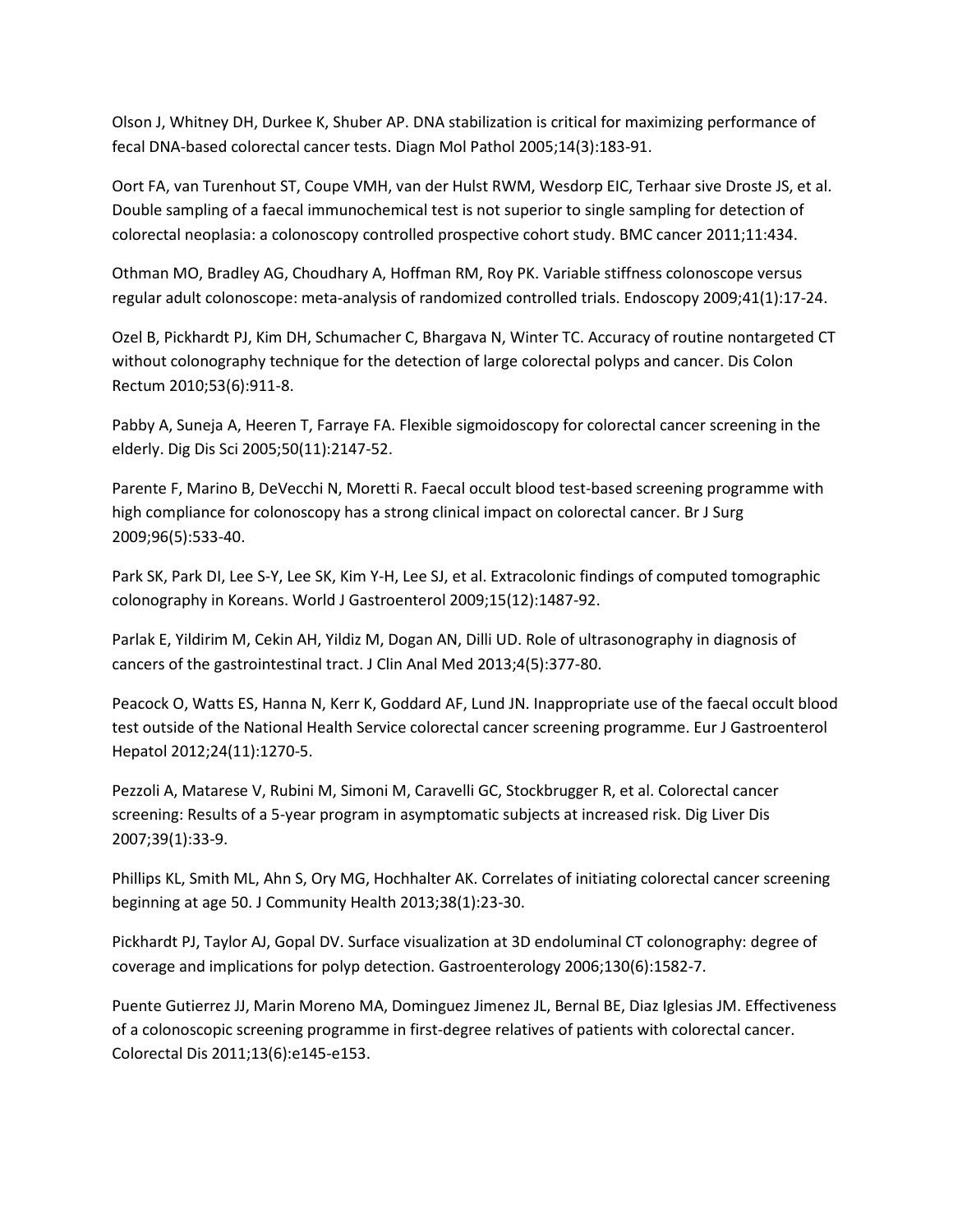Rabeneck L, Paszat LF, Saskin R, Stukel TA. Association between colonoscopy rates and colorectal cancer mortality. Am J Gastroenterol 2010;105(7):1627-32.

Radaelli F, Paggi S, Minoli G. Variation of quality of colonoscopy in Italy over five years: a nation-wide observational study. Dig Liver Dis 2013;45(1):28-32.

Rastogi A, Bansal A, Wani S, Callahan P, McGregor DH, Cherian R, et al. Narrow-band imaging colonoscopy--a pilot feasibility study for the detection of polyps and correlation of surface patterns with polyp histologic diagnosis. Gastrointest Endosc 2008;67(2):280-6.

Ravizza D, Bartolomei M, Santoro L, Tamayo D, Fiori G, Trovato C, et al. Positron emission tomography for the detection of colorectal adenomas. Dig Liver Dis 2010;42(3):185-90.

Regula J, Rupinski M, Kraszewska E, Polkowski M, Pachlewski J, Orlowska J, et al. Colonoscopy in colorectal-cancer screening for detection of advanced neoplasia. N Engl J Med 2006;355(18):1863-72.

Rennert G, Kislitsin D, Brenner DE, Rennert HS, Lev Z. Detecting K-ras mutations in stool from fecal occult blood test cards in multiphasic screening for colorectal cancer. Cancer Lett 2007;253(2):258-64.

Ross JJ, Cooley JS, Lee DL. Septic thrombophlebitis of the hepatic veins after colonoscopy: a case report. Gastrointest Endosc 2003;58(1):155-6.

Rundle AG, Lebwohl B, Vogel R, Levine S, Neugut AI. Colonoscopic Screening in Average-Risk Individuals Ages 40 to 49 vs 50 to 59 Years. Gastroenterology 2008;134(5):1311-5.

Sakamoto J, Fujiya M, Okamoto K, Nata T, Inaba Y, Moriichi K, et al. Immunoprecipitation of nucleosomal DNA is a novel procedure to improve the sensitivity of serum screening for the p16 hypermethylation associated with colon cancer. Cancer Epidemiol 2010;34(2):194-9.

Sakamoto T, Mitsuzaki K, Utsunomiya D, Matsuda K, Yamamura S, Urata J, et al. Detection of flat colorectal polyps at screening CT colonography in comparison with conventional polypoid lesions. Acta Radiol 2012;53(7):714-9.

Sali L, Falchini M, Della Monica P, Regge D, Bonanomi AG, Castiglione G, et al. CT colonography before colonoscopy in subjects with positive faecal occult blood test. Preliminary experience. Radiol Med 2010;115(8):1267-78.

Salonen A, Nikkila J, Jalanka-Tuovinen J, Immonen O, Rajilic-Stojanovic M, Kekkonen RA, et al. Comparative analysis of fecal DNA extraction methods with phylogenetic microarray: Effective recovery of bacterial and archaeal DNA using mechanical cell lysis. J Microbiol Methods 2010;81(2):127-34.

Santavirta J. Screening, sigmoidoscopy in persons aged 60 years. Colorectal Dis 2002;4(3):184-8.

Sato R, Fujiya M, Watari J, Ueno N, Moriichi K, Kashima S, et al. The diagnostic accuracy of highresolution endoscopy, autofluorescence imaging and narrow-band imaging for differentially diagnosing colon adenoma. Endoscopy 2011;43(10):862-8.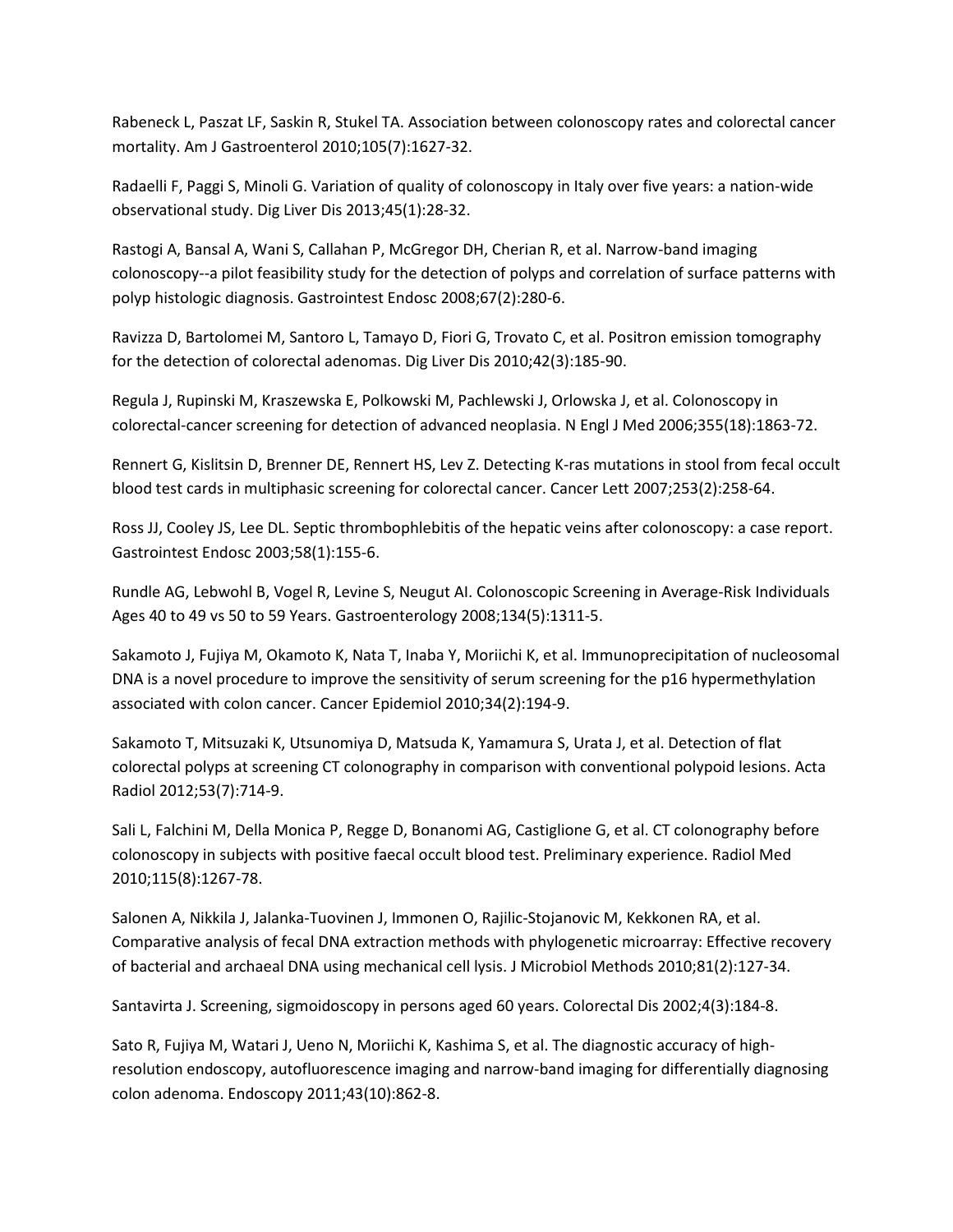Schoen RE, Pinsky PF, Weissfeld JL, Bresalier RS, Church T, Prorok P, et al. Results of repeat sigmoidoscopy 3 years after a negative examination. JAMA : the journal of the American Medical Association 2003;290(1):41-8.

Schoenfeld P, Cash B, Flood A, Dobhan R, Eastone J, Coyle W, et al. Colonoscopic screening of averagerisk women for colorectal neoplasia. New Engl J Med 2005;352(20):2061-8.

Schoenfeld P, Shad J, Ormseth E, Coyle W, Cash B, Butler J, et al. Predictive value of diminutive colonic adenoma trial: the PREDICT trial. Clin Gastroenterol Hepatol 2003;1(3):195-201.

Schonfeld V, Hinzmann S. Missed colonic adenomas in routine primary care endoscopy: a prospective tandem colonoscopy study. Z Gastroenterol 2010;48(10):1207-10.

Schroy PC, Coe AM, Mylvaganam SR, Ahn LB, Lydotes MA, Robinson PA, et al. The Your Disease Risk Index for colorectal cancer is an inaccurate risk stratification tool for advanced colorectal neoplasia at screening colonoscopy. Cancer Prev Res (Phila) 2012;5(8):1044-52.

Senore C, Segnan N, Bonelli L, Sciallero S, Pennazio M, Angioli D, et al. Predicting proximal advanced neoplasms at screening sigmoidoscopy. Dis Colon Rectum 2004;47(8):1331-40.

Seres KA, Kirkpatrick AC, Tierney WM. The utility of an evidence-based lecture and clinical prompt as methods to improve quality of care in colorectal cancer screening. Am J Gastroenterol 2009;104(2):420- 5.

Shapero TF, Hoover J, Paszat LF, Burgis E, Hsieh E, Rothwell DM, et al. Colorectal cancer screening with nurse-performed flexible sigmoidoscopy: results from a Canadian community-based program. Gastrointest Endosc 2007;65(4):640-5.

Sherer EA, Imler TD, Imperiale TF. The effect of colonoscopy preparation quality on adenoma detection rates. Gastrointest Endosc 2012;75(3):545-53.

Shuhaibar M, Walsh C, Lindsay F, Lee N, Walsh P, O'Gorman P, et al. A comparative study of faecal occult blood kits in a colorectal cancer screening program in a cohort of healthy construction workers. Ir J Med Sci 2011;180(1):103-8.

Siersema PD, Rastogi A, Leufkens AM, Akerman PA, Azzouzi K, Rothstein RI, et al. Retrograde-viewing device improves adenoma detection rate in colonoscopies for surveillance and diagnostic workup. World J Gastroenterol 2012;18(26):3400-8.

Singh M, Mehta N, Murthy UK, Kaul V, Arif A, Newman N. Postpolypectomy bleeding in patients undergoing colonoscopy on uninterrupted clopidogrel therapy. Gastrointest Endosc 2010;71(6):998- 1005.

Smith A, Young GP, Cole SR, Bampton P. Comparison of a brush-sampling fecal immunochemical test for hemoglobin with a sensitive guaiac-based fecal occult blood test in detection of colorectal neoplasia. Cancer 2006;107(9):2152-9.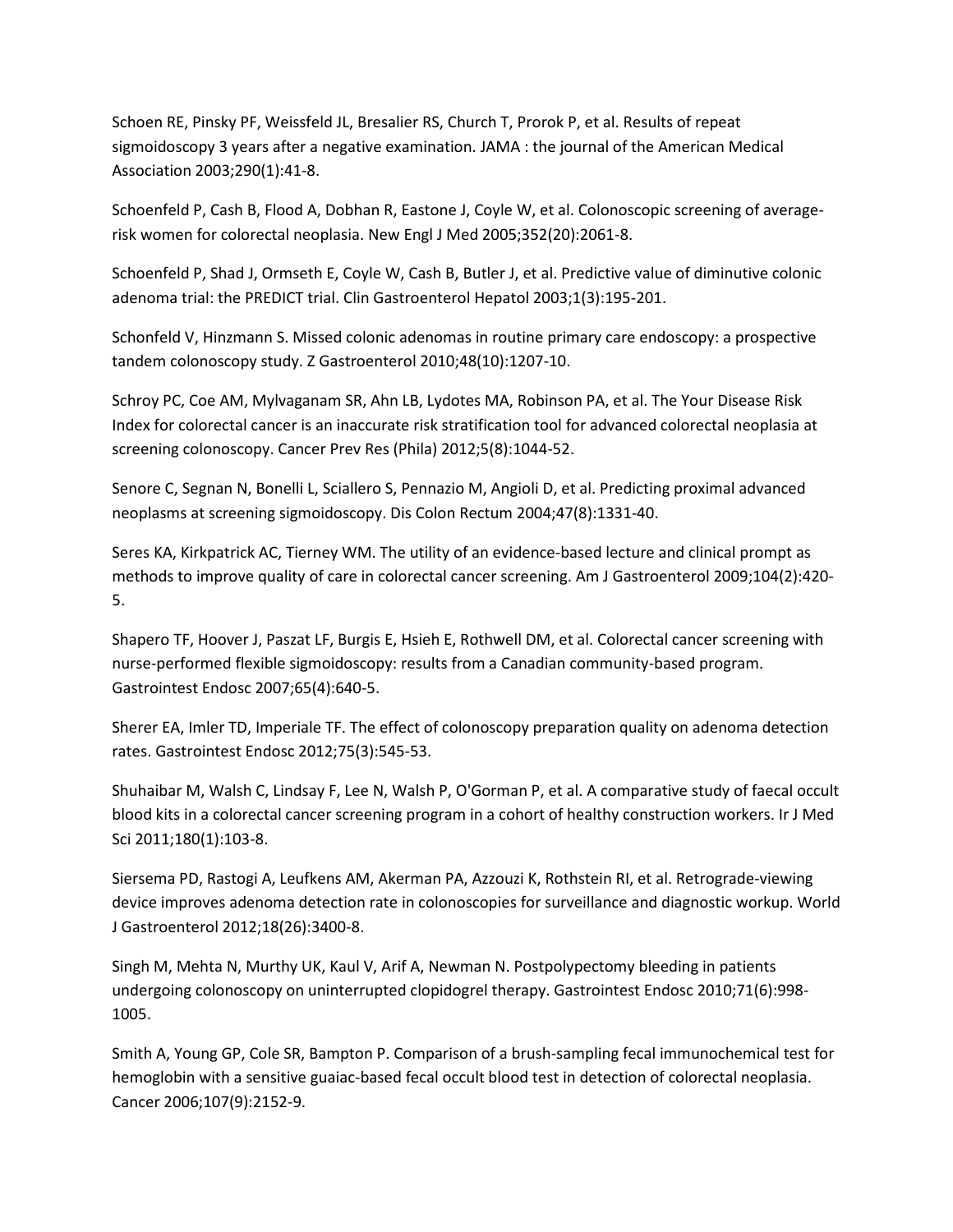Sohns C, Heuser M, Sossalla S, Wolff H, Obenauer S. Current role and future potential of computed tomographic colonography for colorectal polyp detection and colon cancer screening-incidental findings. Clin Imaging 2008;32(4):280-6.

Souques M, Zummer K. [The Hemoccult II test: results of 16 years of screening tests at the Tumor Prevention Service of the City of Paris]. Le test Hemoccult II: resultats de 16 ans de pratique dans le Service de Prevention et Depistage des Tumeurs de la Ville de Paris 2000;29(18):983-6.

Soyer P, Sirol M, Dray X, Place V, Pautrat K, Hamzi L, et al. Detection of colorectal tumors with water enema-multidetector row computed tomography. Abdom Imaging 2012;37(6):1092-100.

Steele RJC, McClements P, Watling C, Libby G, Weller D, Brewster DH, et al. Interval cancers in a FOBTbased colorectal cancer population screening programme: Implications for stage, gender and tumour site. Gut 2012;61(4):576-81.

Stegeman I, de Wijkerslooth TR, Mallant-Hent RC, de Groot K, Stroobants AK, Fockens P, et al. Implementation of population screening for colorectal cancer by repeated Fecal Immunochemical Test (FIT): third round. BMC Gastroenterol 2012;12:73.

Steinmetz J, Spyckerelle Y, Gueguen R, Dupre C. Colorectal cancer screening in Health Examination Centers: Evaluation in 50-74-year-old subjects between 1998 and 2003. Gastroenterol Clin Biol 2006;30(6-7):832-7.

Steinmetz J, Spyckerelle Y, Giordanella JP. [Colorectal cancer: assessment of two-yearly screening of the population in health care examination centres]. Cancer colorectal: evaluation du depistage biennal dans la population des centres d'examens de sante 2003;32(32):1496-9.

Stock C, Ihle P, Schubert I, Brenner H. Colonoscopy and fecal occult blood test use in Germany: Results from a large insurance-based cohort. Endoscopy 2011;43(9):771-9.

Stock C, Hoffmeister M, Birkner B, Brenner H. Performance of additional colonoscopies and yield of neoplasms within 3 years after screening colonoscopy: A historical cohort study. Endoscopy 2013;45(7):537-44.

Strul H, Kariv R, Leshno M, Halak A, Jakubowicz M, Santo M, et al. The prevalence rate and anatomic location of colorectal adenoma and cancer detected by colonoscopy in average-risk individuals aged 40- 80 years. Am J Gastroenterol 2006;101(2):255-62.

Su M-Y, Tung S-Y, Lien J-M, Chiu C-T, Chen P-C, Wu C-S. Magnifying endoscopy with indigo carmine contrast for the differential diagnosis of adenomatous and hyperplastic colonic polyps. Gastroenterol J Taiwan 2000;17(3):162-8.

Su MY, Ho YP, Hsu CM, Chiu CT, Chen PC, Lien JM, et al. How can colorectal neoplasms be treated during colonoscopy? World J Gastroenterol 2005;11(18):2806-10.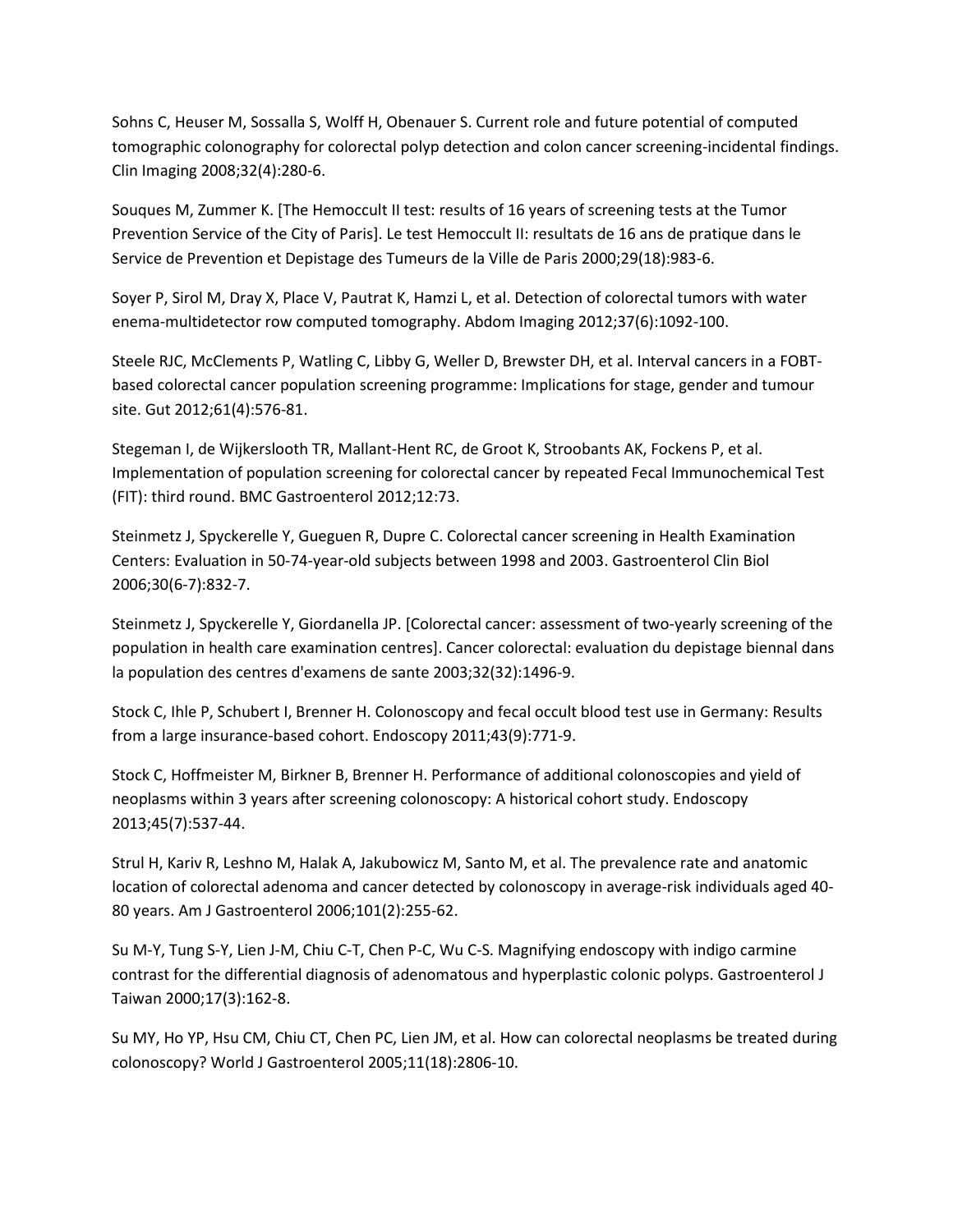Suceveanu AI, Suceveanu A, Dumitru E, Alexandrescu L, Voinea F. The feasibility of FOBT tests in colorectal cancer screening in Dobrogea. Rom J Gastroenterol 2005;14(3):213-7.

Sulu B, Yildiz BD, Buyukuysal C, Demir E, Gunerhan Y. Comparison of meperidine versus hyoscine during colonoscopy in the elderly: a prospective randomized study. J Laparoendosc Adv Surg Tech A 2012;22(7):631-4.

Summers RM, Handwerker LR, Pickhardt PJ, Van Uitert RL, Deshpande KK, Yeshwant S, et al. Performance of a previously validated CT colonography computer-aided detection system in a new patient population. AJR Am J Roentgenol 2008;191(1):168-74.

Synnestvedt MB, Weiner MG. Evaluation of the use of electronic health data to classify four-year mortality risk for older adults undergoing screening colonoscopies. AMIA Annu Symp Proc 2011;2011:1361-5.

Szura M, Bucki K, Matyja A, Kulig J. Evaluation of magnetic scope navigation in screening endoscopic examination of colorectal cancer. Surg Endosc 2012;26(3):632-8.

Tawn DJ, Squire CJ, Mohammed MA, Adam EJ. National audit of the sensitivity of double-contrast barium enema for colorectal carcinoma, using control charts. Clin Radiol 2005;60(5):558-64.

Taylor SA, Burling D, Roddie M, Honeyfield L, McQuillan J, Bassett P, et al. Computer-aided detection for CT colonography: Incremental benefit of observer training. Br J Radiol 2008;81(963):180-6.

Taylor T, Williamson S, Wardle J, Borrill J, Sutton S, Atkin W. Acceptability of flexible sigmoidoscopy screening in older adults in the United Kingdom. J Med Screen 2000;7(1):38-45.

Testoni PA, Notaristefano C, Vailati C, Di Leo M, Viale E. High-definition colonoscopy with i-Scan: better diagnosis for small polyps and flat adenomas. World J Gastroenterol 2012;18(37):5231-9.

Thoma MN, Castro F, Golawala M, Chen R. Detection of colorectal neoplasia by colonoscopy in averagerisk patients age 40-49 versus 50-59 years. Dig Dis Sci 2011;56(5):1503-8.

Tiro JA, Vernon SW, Hyslop T, Myers RE. Factorial validity and invariance of a survey measuring psychosocial correlates of colorectal cancer screening among African Americans and Caucasians. Cancer Epidemiol Biomarkers Prev 2005;14(12):2855-61.

Triantafillidis JK, Kosmidis PA, Papalois A, Merikas E, Cheracakis P, Govosdis V, et al. Screening programs for colorectal cancer in Greece: Results of two pilot studies conducted in March 2008 and 2009. Ann Gastroenterol 2010;23(1):42-7.

Van Kleek E, Liu S, Conn LM, Hoadley A, Ho SB. Improving the effectiveness of fecal occult blood testing in a primary care clinic by direct colonoscopy referral for positive tests. J Healthc Qual 2010;32(6):62-9.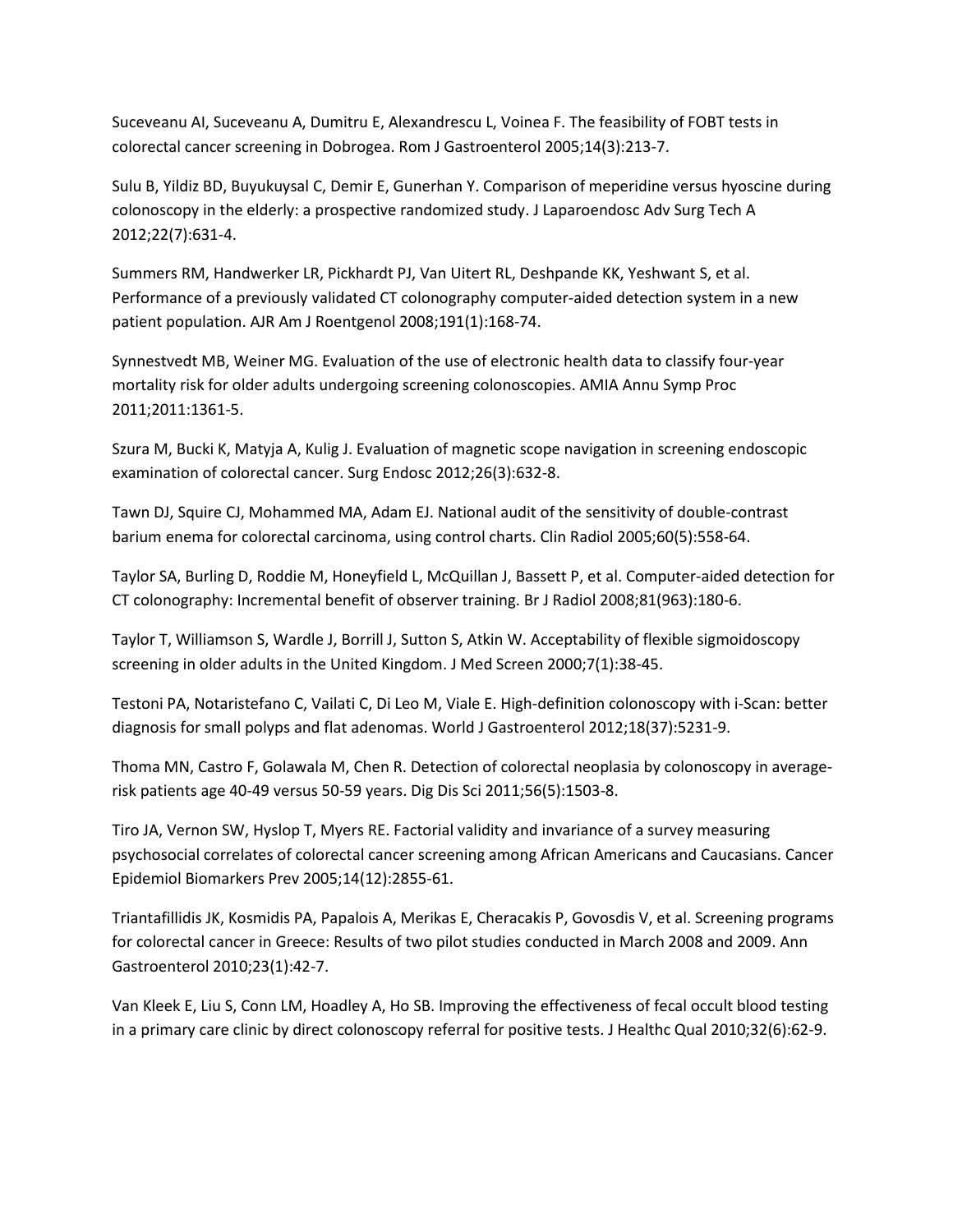van Rijn AF, van Rossum LGM, Deutekom M, Laheij RJF, Fockens P, Bossuyt PMM, et al. Low priority main reason not to participate in a colorectal cancer screening program with a faecal occult blood test. J Public Health (Oxf) 2008;30(4):461-5.

van Roon AHC, Hol L, van Vuuren AJ, Francke J, Ouwendijk M, Heijens A, et al. Are fecal immunochemical test characteristics influenced by sample return time? A population-based colorectal cancer screening trial. Am J Gastroenterol 2012;107(1):99-107.

van Roon AHC, Goede SL, van Ballegooijen M, van Vuuren AJ, Looman CWN, Biermann K, et al. Random comparison of repeated faecal immunochemical testing at different intervals for population-based colorectal cancer screening. Gut 2013;62(3):409-15.

van Turenhout ST, Oort FA, Terhaar sive Droste JS, Coupe VMH, van der Hulst RW, Loffeld RJ, et al. Hemorrhoids detected at colonoscopy: an infrequent cause of false-positive fecal immunochemical test results. Gastrointest Endosc 2012;76(1):136-43.

Veerappan GR, Ally MR, Choi J-H, Pak JS, Maydonovitch C, Wong RKH. Extracolonic findings on CT colonography increases yield of colorectal cancer screening. Am J Roentgenol 2010;195(3):677-86.

Villeneuve PJ, Coombs A. Screening for colorectal cancer using the fecal occult blood test: an actuarial assessment of the impact of a population-based screening program in Canada. Int J Technol Assess Health Care 2003;19(4):715-23.

Wan J, Zhang Z-Q, Zhu C, Wang M-W, Zhao D-H, Fu Y-H, et al. Colonoscopic screening and follow-up for colorectal cancer in the elderly. World J Gastroenterol 2002;8(2):267-9.

Wang HS, Pisegna J, Modi R, Liang LJ, Atia M, Nguyen M, et al. Adenoma detection rate is necessary but insufficient for distinguishing high versus low endoscopist performance. Gastrointest Endosc 2013;77(1):71-8.

Weissfeld JL, Schoen RE, Pinsky PF, Bresalier RS, Doria-Rose VP, Laiyemo AO, et al. Flexible sigmoidoscopy in the randomized prostate, lung, colorectal, and ovarian (PLCO) cancer screening trial: added yield from a second screening examination. J Natl Cancer Inst 2012;104(4):280-9.

Wilkes JM, DiPalma JA. Brachial blood pressure monitoring versus ankle monitoring during colonoscopy. South Med J 2004;97(10):939-41.

Wong G, Howard K, Chapman JR, Tong A, Bourke MJ, Hayen A, et al. Test performance of faecal occult blood testing for the detection of bowel cancer in people with chronic kidney disease (DETECT) protocol. BMC public health 2011;11:516.

Wu D, Erwin D, Rosner GL. Estimating key parameters in FOBT screening for colorectal cancer. Cancer causes & control : CCC 2009;20(1):41-6.

Xirasagar S, Hurley TG, Sros L, Hebert JR. Quality and safety of screening colonoscopies performed by primary care physicians with standby specialist support. Med Care 2010;48(8):703-9.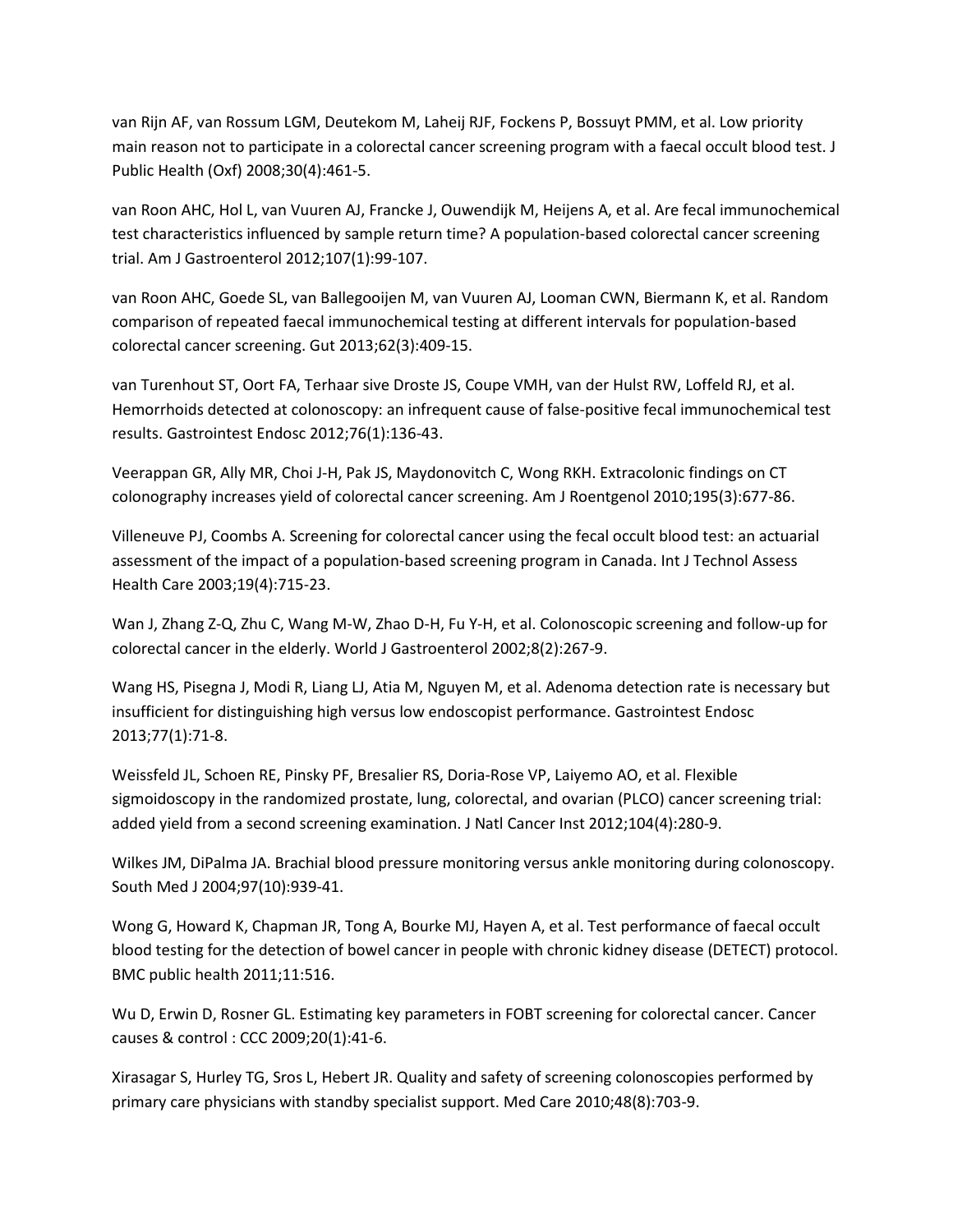Xu JW, Suzuki K. Massive-training support vector regression and Gaussian process for false-positive reduction in computer-aided detection of polyps in CT colonography. Med Phys 2011;38(4):1888-902.

Yamaguchi A, Hashimoto N, Tsutae W, Seino K, Osanai H, Yamamoto N, et al. Dried feces spots as an alternative DNA source: Detection of K-ras mutations in colorectal cancer screening. Tumor Res 2001;36:7-13.

Yang X, Slabaugh G. A robust and efficient approach to detect 3D rectal tubes from CT colonography. Med Phys 2011;38(11):6238-47.

Yen AW, Leung JW, Leung FW. A new method for screening and surveillance colonoscopy: Combined water-exchange and cap-assisted colonoscopy. J Intervent Gastroenterol 2012;2(3):114-9.

Yun Jy, Ro HJ, Park JB, Choi JB, Chung JE, Kim YJ, et al. Diagnostic performance of CT colonography for the detection of colorectal polyps. Korean J Radiol 2007;8(6):484-91.

Zarchy TM, Tsai F, Ramicone E, Chan LS. A risk profile for advanced proximal neoplasms on diagnostic colonoscopy. Dig Dis Sci 2009;54(1):151-9.

Zauber AG, Winawer SJ, O'Brien MJ, Lansdorp-Vogelaar I, van Ballegooijen M, Hankey BF, et al. Colonoscopic polypectomy and long-term prevention of colorectal-cancer deaths. N Engl J Med 2012;366(8):687-96.

Zheng S, Liu XY, Ding KF, Wang LB, Qiu PL, Ding XF, et al. Reduction of the incidence and mortality of rectal cancer by polypectomy: a prospective cohort study in Haining County. World J Gastroenterol 2002;8(3):488-92.

### **Excluded No Outcomes of Interest**

Achiam MP, Logager VB, Chabanova E, Eegholm B, Thomsen HS, Rosenberg J. Diagnostic accuracy of MR colonography with fecal tagging. Abdom Imaging 2009;34(4):483-90.

Adler S, Hassan C, Metzger Y, Sompolinsky Y, Spada C. Accuracy of automatic detection of small-bowel mucosa by second-generation colon capsule endoscopy. Gastrointest Endosc 2012;76(6):1170-4.

Ahlquist DA, Zou H, Domanico M, Mahoney DW, Yab TC, Taylor WR, et al. Next-generation stool DNA test accurately detects colorectal cancer and large adenomas. Gastroenterology 2012;142(2):248-56.

Allison JE, Fraser CG. Fecal immunochemical tests had better sensitivity for detecting colorectal neoplasia in aspirin users than in nonusers. Ann Intern Med 2011;154(8):JC4-10.

Andreoni B, Crosta C, Lotti M, Carloni M, Marzona L, Biffi R, et al. Flexible sigmoidoscopy as a colorectal cancer screening test in the general population: recruitment phase results of a randomized controlled trial in Lombardia, Italy. Chir Ital 2000;52(3):257-62.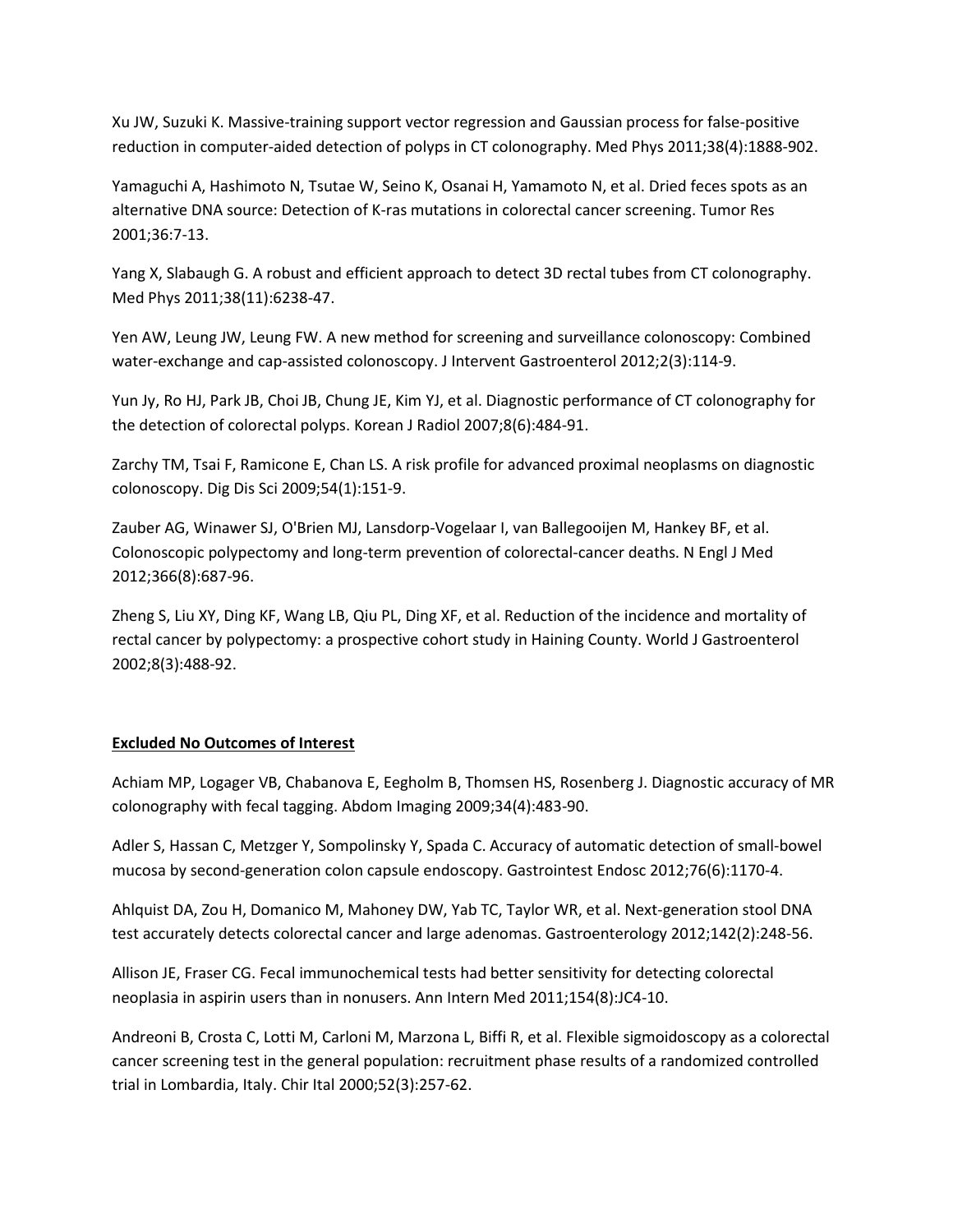Aragones A, Schwartz MD, Shah NR, Gany FM. A randomized controlled trial of a multilevel intervention to increase colorectal cancer screening among Latino immigrants in a primary care facility. J Gen Intern Med 2010;25(6):564-7.

Araujo SEA, Seid VE, Caravatto PPDP, Dumarco R. Incidence and management of colonoscopic colon perforations: 10 years' experience. Hepatogastroenterology 2009;56(96):1633-6.

Arnesen RB, Adamsen S, Svendsen LB, Raaschou HO, von Benzon E, Hansen OH. Missed lesions and false-positive findings on computed-tomographic colonography: a controlled prospective analysis. Endoscopy 2005;37(10):937-44.

Arnesen RB, von Benzon E, Adamsen S, Svendsen LB, Raaschou HO, Hansen OH. Diagnostic performance of computed tomography colonography and colonoscopy: a prospective and validated analysis of 231 paired examinations. Acta Radiol 2007;48(8):831-7.

Baier M, Calonge N, Cutter G, McClatchey M, Schoentgen S, Hines S, et al. Validity of self-reported colorectal cancer screening behavior. Cancer Epidemiol Biomarkers Prev 2000;9(2):229-32.

Baker SG, Kramer BS. Estimating the cumulative risk of a false-positive under a regimen involving various types of cancer screening tests. J Med Screen 2008;15(1):18-22.

Bhangu A, Bowley DM, Horner R, Baranowski E, Raman S, Karandikar S. Volume and accreditation, but not specialty, affect quality standards in colonoscopy. Br J Surg 2012;99(10):1436-44.

Braun KL, Fong M, Kaanoi ME, Kamaka ML, Gotay CC. Testing a culturally appropriate, theory-based intervention to improve colorectal cancer screening among Native Hawaiians. Prev Med 2005;40(6):619- 27.

Brenner H, Hoffmeister M, Arndt V, Stegmaier C, Altenhofen L, Haug U. Protection from right- and leftsided colorectal neoplasms after colonoscopy: population-based study. J Natl Cancer Inst 2010;102(2):89-95.

Buchner AM, Shahid MW, Heckman MG, McNeil RB, Cleveland P, Gill KR, et al. High-definition colonoscopy detects colorectal polyps at a higher rate than standard white-light colonoscopy. Clin Gastroenterol Hepatol 2010;8(4):364-70.

Burnand B, Harris JK, Wietlisbach V, Froehlich F, Vader JP, Gonvers JJ. Use, appropriateness, and diagnostic yield of screening colonoscopy: an international observational study (EPAGE). Gastrointest Endosc 2006;63(7):1018-26.

Castells A, Bessa X, Quintero E, Bujanda L, Cubiella J, Salas D, et al. Risk of advanced proximal neoplasms according to distal colorectal findings: comparison of sigmoidoscopy-based strategies. J Natl Cancer Inst 2013;105(12):878-86.

Chatman N, Sutherland JR, van der Zwan R, Abraham N. A survey of patient understanding and expectations of sedation/anaesthesia for colonoscopy. Anaesth Intensive Care 2013;41(3):369-73.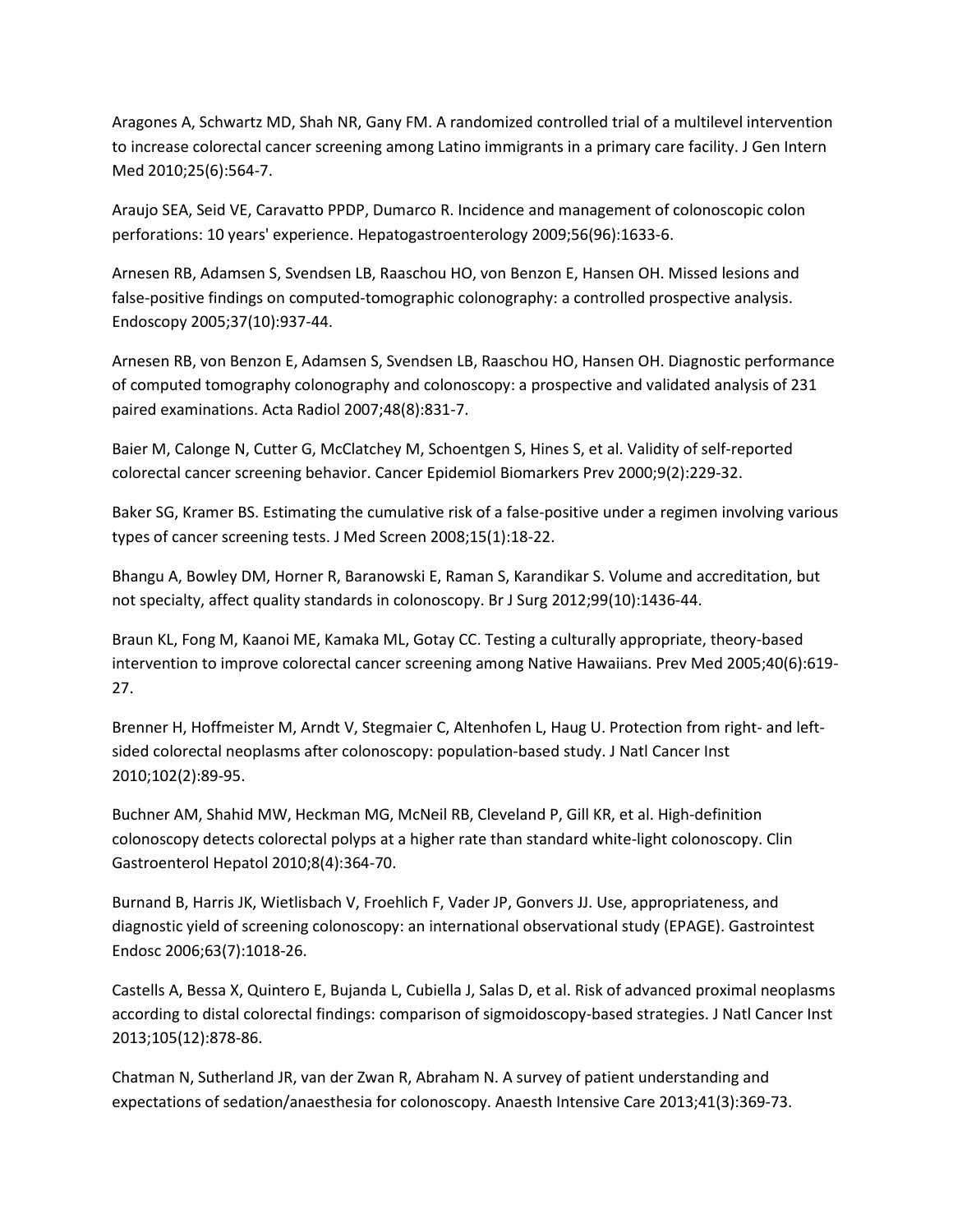Chung SJ, Kim YS, Yang SY, Song JH, Park MJ, Kim JS, et al. Prevalence and risk of colorectal adenoma in asymptomatic Koreans aged 40-49 years undergoing screening colonoscopy. J Gastroenterol Hepatol 2010;25(3):519-25.

Ciatto S, Castiglione G. Role of double-contrast barium enema in colorectal cancer screening based on fecal occult blood. Tumori 2002;88(2):95-8.

Corley DA, Jensen CD, Marks AR. Can we improve adenoma detection rates? A systematic review of intervention studies. Gastrointest Endosc 2011;74(3):656-65.

Cornett D, Barancin C, Roeder B, Reichelderfer M, Frick T, Gopal D, et al. Findings on optical colonoscopy after positive CT colonography exam. Am J Gastroenterol 2008;103(8):2068-74.

Coronado GD, Golovaty I, Longton G, Levy L, Jimenez R. Effectiveness of a clinic-based colorectal cancer screening promotion program for underserved Hispanics. Cancer 2011;117(8):1745-54.

Cotton PB, Durkalski VL, Pineau BC, Palesch YY, Mauldin PD, Hoffman B, et al. Computed tomographic colonography: What results should we believe? Evid -Based Gastroenterol 2004;5(3):84-5.

Croswell JM, Kramer BS, Kreimer AR, Prorok PC, Xu JL, Baker SG, et al. Cumulative incidence of falsepositive results in repeated, multimodal cancer screening. Ann Fam Med 2009;7(3):212-22.

Cruz-Correa M, Schultz K, Jagannath S, Harris M, Kantsevoy S, Bedine M, et al. Performance characteristics and comparison of two fecal occult blood tests in patients undergoing colonoscopy. Dig Dis Sci 2007;52(4):1009-13.

de Wijkerslooth TR, de Haan MC, Stoop EM, Deutekom M, Fockens P, Bossuyt PMM, et al. Study protocol: population screening for colorectal cancer by colonoscopy or CT colonography: a randomized controlled trial. BMC Gastroenterol 2010;10:47.

Doria-Rose VP, Levin TR, Selby JV, Newcomb PA, Richert-Boe KE, Weiss NS. The incidence of colorectal cancer following a negative screening sigmoidoscopy: Implications for screening interval. Gastroenterology 2004;127(3):714-22.

Doubeni CA, Weinmann S, Adams K, Kamineni A, Buist DSM, Ash AS, et al. Screening colonoscopy and risk for incident late-stage colorectal cancer diagnosis in average-risk adults: A nested case-control study. Ann Intern Med 2013;158(5 PART 1):312-20.

Egan CA, Smith EP, Taylor TB, Meyer LJ, Samowitz WS, Zone JJ. Fecal occult blood testing in a noncompliant inner city minority population: Increased compliance and adherence to screening procedures without loss of test sensitivity using stool obtained at the time of in-office rectal examination. Am J Gastroenterol 2001;96(6):1908-13.

Eickhoff A, Van Dam J, Jakobs R, Kudis V, Hartmann D, Damian U, et al. Computer-assisted colonoscopy (the NeoGuide Endoscopy System): results of the first human clinical trial ("PACE study"). Am J Gastroenterol 2007;102(2):261-6.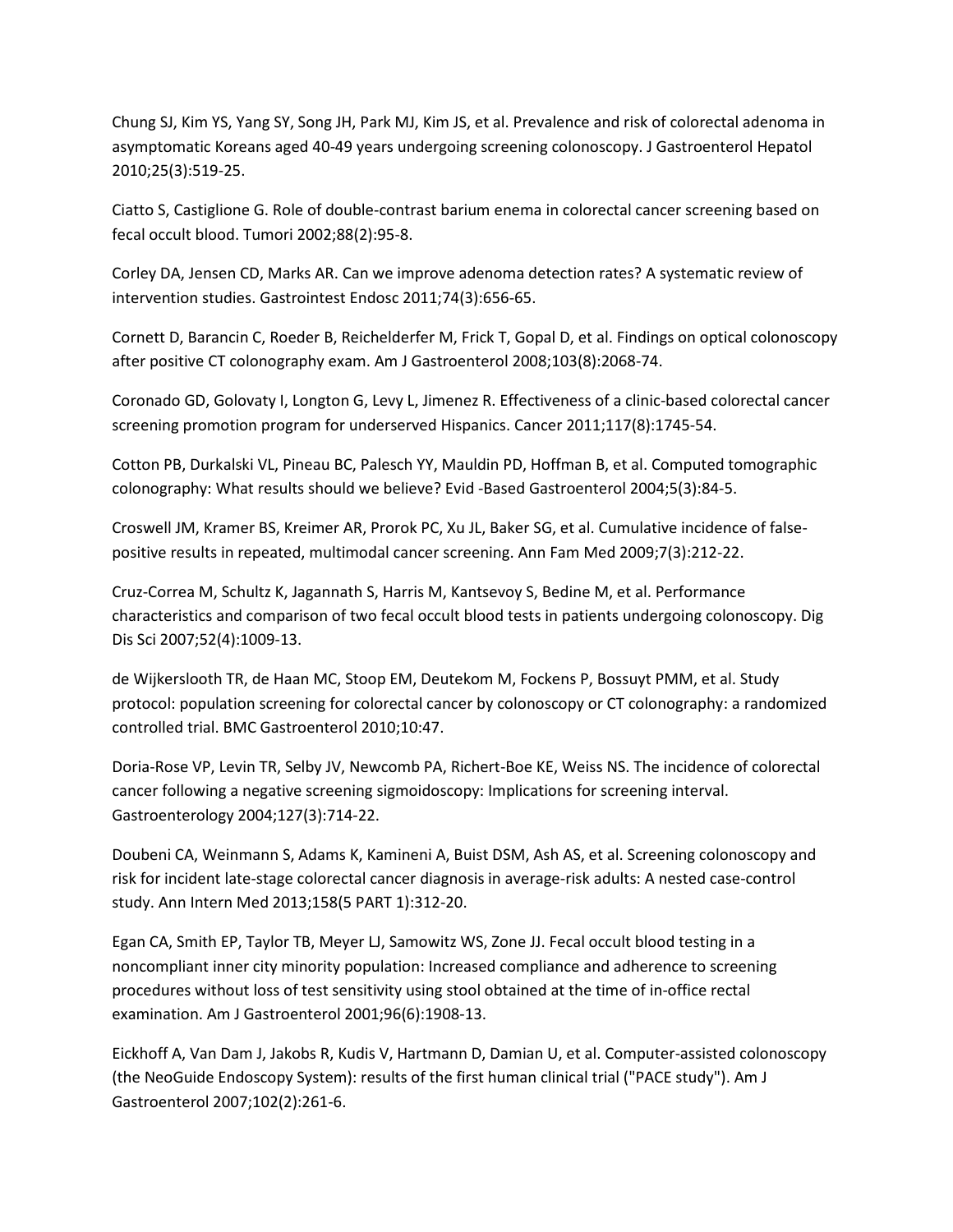Ellul P, Fogden E, Simpson CL, Nickerson CLR, Mckaig BC, Swarbrick ET, et al. Downstaging of colorectal cancer by the National Bowel Cancer Screening programme in England: first round data from the first centre. Colorectal Dis 2010;12(5):420-2.

Federici A, Giorgi Rossi P, Borgia P, Bartolozzi F, Farchi S, Gausticchi G. The immunochemical faecal occult blood test leads to higher compliance than the guaiac for colorectal cancer screening programmes: a cluster randomized controlled trial. J Med Screen 2005;12(2):83-8.

Ferrante JM, Lee JH, McCarthy EP, Fisher KJ, Chen R, Gonzalez EC, et al. Primary care utilization and colorectal cancer incidence and mortality among medicare beneficiaries: A population-based, casecontrol study. Ann Intern Med 2013;159(7):437-46.

Gluecker T, Dorta G, Keller W, Jornod P, Meuli R, Schnyder P. Performance of multidetector computed tomography colonography compared with conventional colonoscopy. Gut 2002;51(2):207-11.

Goodyear SJ, Leung E, Menon A, Pedamallu S, Williams N, Wong LS. The effects of population-based faecal occult blood test screening upon emergency colorectal cancer admissions in Coventry and north Warwickshire. Gut 2008;57(2):218-22.

Graser A, Stieber P, Nagel D, Schafer C, Horst D, Becker CR, et al. Comparison of CT colonography, colonoscopy, sigmoidoscopy and faecal occult blood tests for the detection of advanced adenoma in an average risk population. Gut 2009;58(2):241-8.

Gross CP, Soulos PR, Ross JS, Cramer LD, Guerrero C, Tinetti ME, et al. Assessing the impact of screening colonoscopy on mortality in the medicare population. J Gen Intern Med 2011;26(12):1441-9.

Gross SA, Buchner AM, Crook JE, Cangemi JR, Picco MF, Wolfsen HC, et al. A comparison of high definition-image enhanced colonoscopy and standard white-light colonoscopy for colorectal polyp detection. Endoscopy 2011;43(12):1045-51.

Groth S, Krause H, Behrendt R, Hill H, Borner M, Basturk M, et al. Capsule colonoscopy increases uptake of colorectal cancer screening. BMC Gastroenterol 2012;12:80.

Guittet L, Guillaume E, Levillain R, Beley P, Tichet J, Lantieri O, et al. Analytical comparison of three quantitative immunochemical fecal occult blood tests for colorectal cancer screening. Cancer Epidemiol Biomarkers Prev 2011;20(7):1492-501.

Gupta N, Bansal A, Rao D, Early DS, Jonnalagadda S, Edmundowicz SA, et al. Accuracy of in vivo optical diagnosis of colon polyp histology by narrow-band imaging in predicting colonoscopy surveillance intervals. Gastrointest Endosc 2012;75(3):494-502.

Gupta S, Halm EA, Rockey DC, Hammons M, Koch M, Carter E, et al. Comparative effectiveness of fecal immunochemical test outreach, colonoscopy outreach, and usual care for boosting colorectal cancer screening among the underserved a randomized clinical trial. JAMA Intern Med 2013;173(18):1725-32.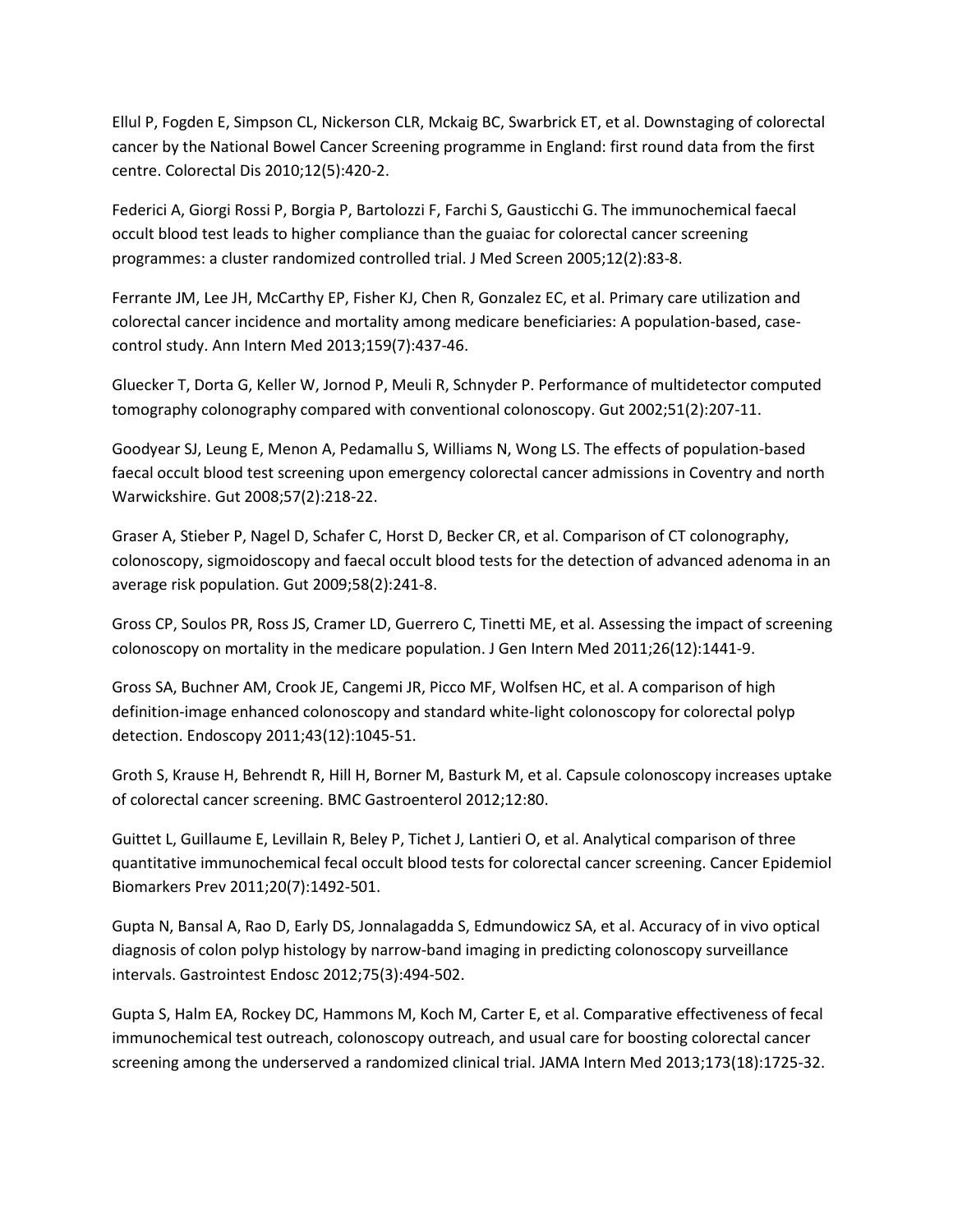Halligan S, Taylor SA, Dehmeshki J, Amin H, Ye X, Tsang J, et al. Computer-assisted detection for CT colonography: external validation. Clin Radiol 2006;61(9):758-63.

Haug U, Knudsen AB, Brenner H, Kuntz KM. Is fecal occult blood testing more sensitive for left- versus right-sided colorectal neoplasia? A systematic literature review. Expert Rev Mol Diagn 2011;11(6):605- 16.

Hoffman RM, Steel S, Yee EFT, Massie L, Schrader RM, Murata GH. Colorectal cancer screening adherence is higher with fecal immunochemical tests than guaiac-based fecal occult blood tests: a randomized, controlled trial. Prev Med 2010;50(5-6):297-9.

Hol L, de Jonge V, Van Leerdam ME, van Ballegooijen M, Looman CWN, Van Vuuren AJ, et al. Screening for colorectal cancer: comparison of perceived test burden of guaiac-based faecal occult blood test, faecal immunochemical test and flexible sigmoidoscopy. Eur J Cancer 2010;46(11):2059-66.

Holme O, Hoie O, Matre J, Stallemo A, Garborg K, Hasund A, et al. Magnetic endoscopic imaging versus standard colonoscopy in a routine colonoscopy setting: a randomized, controlled trial. Gastrointest Endosc 2011;73(6):1215-22.

Hong SN, Choe WH, Lee JH, Kim SI, Kim JH, Lee TY, et al. Prospective, randomized, back-to-back trial evaluating the usefulness of i-SCAN in screening colonoscopy. Gastrointest Endosc 2012;75(5):1011-21.

Horiuchi A, Nakayama Y, Kajiyama M, Fujii H, Tanaka N. Usefulness of a small-caliber, variable-stiffness colonoscope as a backup in patients with difficult or incomplete colonoscopy. Am J Gastroenterol 2004;99(10):1936-40.

Horiuchi A, Nakayama Y, Kato N, Ichise Y, Kajiyama M, Tanaka N. Hood-assisted colonoscopy is more effective in detection of colorectal adenomas than narrow-band imaging. Clin Gastroenterol Hepatol 2010;8(4):379-83.

Hosokawa O, Hattori M, Douden K, Hayashi H, Ohta K, Kaizaki Y. Difference in accuracy between gastroscopy and colonoscopy for detection of cancer. Hepatogastroenterology 2007;54(74):442-4.

Huang SW, Hsu CM, Jeng WJ, Yen TC, Su MY, Chiu CT. A Comparison of Positron Emission Tomography and Colonoscopy for the Detection of Advanced Colorectal Neoplasms in Subjects Undergoing a Health Check-Up. PLoS ONE 2013;8(7).

Huang Y, Ge W, London V, Li Q, Cai S, Zhang S, et al. Diagnostic inconsistency of faecal immunochemical tests for haemoglobin in population screening of colorectal cancer. Clin Chem Lab Med 2013;51(11):2173-80.

Janda M, Hughes KL, Auster JF, Leggett BA, Newman BM. Repeat participation in colorectal cancer screening utilizing fecal occult blood testing: a community-based project in a rural setting. J Gastroenterol Hepatol 2010;25(10):1661-7.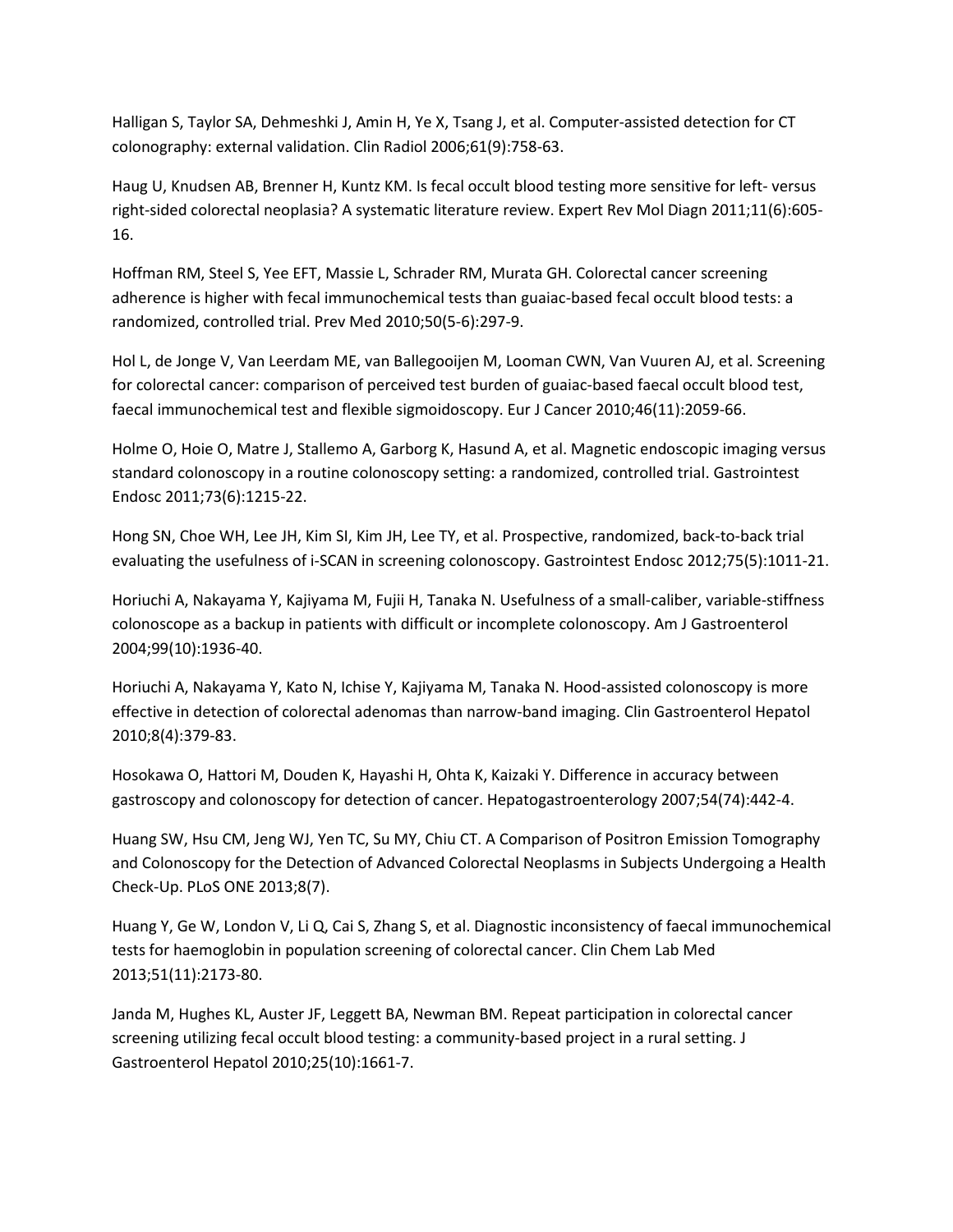Johnson CD. The national CT colonography trial: Assessment of accuracy in participants 65 years of age and older. Radiology 2012;263(2):401-8.

Johnson CD, Chen MH, Toledano AY, Heiken JP, Dachman A, Kuo MD, et al. Accuracy of CT colonography for detection of large adenomas and cancers. N Engl J Med 2008;359(12):1207-17.

Jorgensen OD, Kronborg O, Fenger C, Rasmussen M. Influence of long-term colonoscopic surveillance on incidence of colorectal cancer and death from the disease in patients with precursors (adenomas). Acta Oncol 2007;46(3):355-60.

Kahi CJ, Anderson JC, Waxman I, Kessler WR, Imperiale TF, Li X, et al. High-definition chromocolonoscopy vs. high-definition white light colonoscopy for average-risk colorectal cancer screening. Am J Gastroenterol 2010;105(6):1301-7.

Kaminski MF, Bretthauer M, Zauber AG, Kuipers EJ, Adami HO, van Ballegooijen M, et al. The NordICC Study: rationale and design of a randomized trial on colonoscopy screening for colorectal cancer. Endoscopy 2012;44(7):695-702.

Kang HY, Kang HW, Kim SG, Kim JS, Park KJ, Jung HC, et al. Incidence and management of colonoscopic perforations in Korea. Digestion 2008;78(4):218-23.

Kapidzic A, Korfage IJ, Van DL, Van Roon AHC, Reijerink JCIY, Zauber AG, et al. Quality of life in participants of a CRC screening program. Br J Cancer 2012;107(8):1295-301.

Karl J, Wild N, Tacke M, Andres H, Garczarek U, Rollinger W, et al. Improved Diagnosis of Colorectal Cancer Using a Combination of Fecal Occult Blood and Novel Fecal Protein Markers. Clin Gastroenterol Hepatol 2008;6(10):1122-8.

Ker TS, Wasserberg N, Beart RWJ. Colonoscopic perforation and bleeding of the colon can be treated safely without surgery. Am Surg 2004;70(10):922-4.

Kim DH, Pooler BD, Weiss JM, Pickhardt PJ. Five year colorectal cancer outcomes in a large negative CT colonography screening cohort. Eur Radiol 2012;22(7):1488-94.

Kim YS, Kim N, Kim SH, Park MJ, Lim SH, Yim JY, et al. The efficacy of intravenous contrast-enhanced 16 raw multidetector CT colonography for detecting patients with colorectal polyps in an asymptomatic population in Korea. J Clin Gastroenterol 2008;42(7):791-8.

Koss K, Maxton D, Jankowski JAZ. Faecal dimeric M2 pyruvate kinase in colorectal cancer and polyps correlates with tumour staging and surgical intervention. Colorectal Dis 2008;10(3):244-8.

Kouklakis G, Mpoumponaris A, Gatopoulou A, Efraimidou E, Manolas K, Lirantzopoulos N. Endoscopic resection of large pedunculated colonic polyps and risk of postpolypectomy bleeding with adrenaline injection versus endoloop and hemoclip: a prospective, randomized study. Surg Endosc 2009;23(12):2732-7.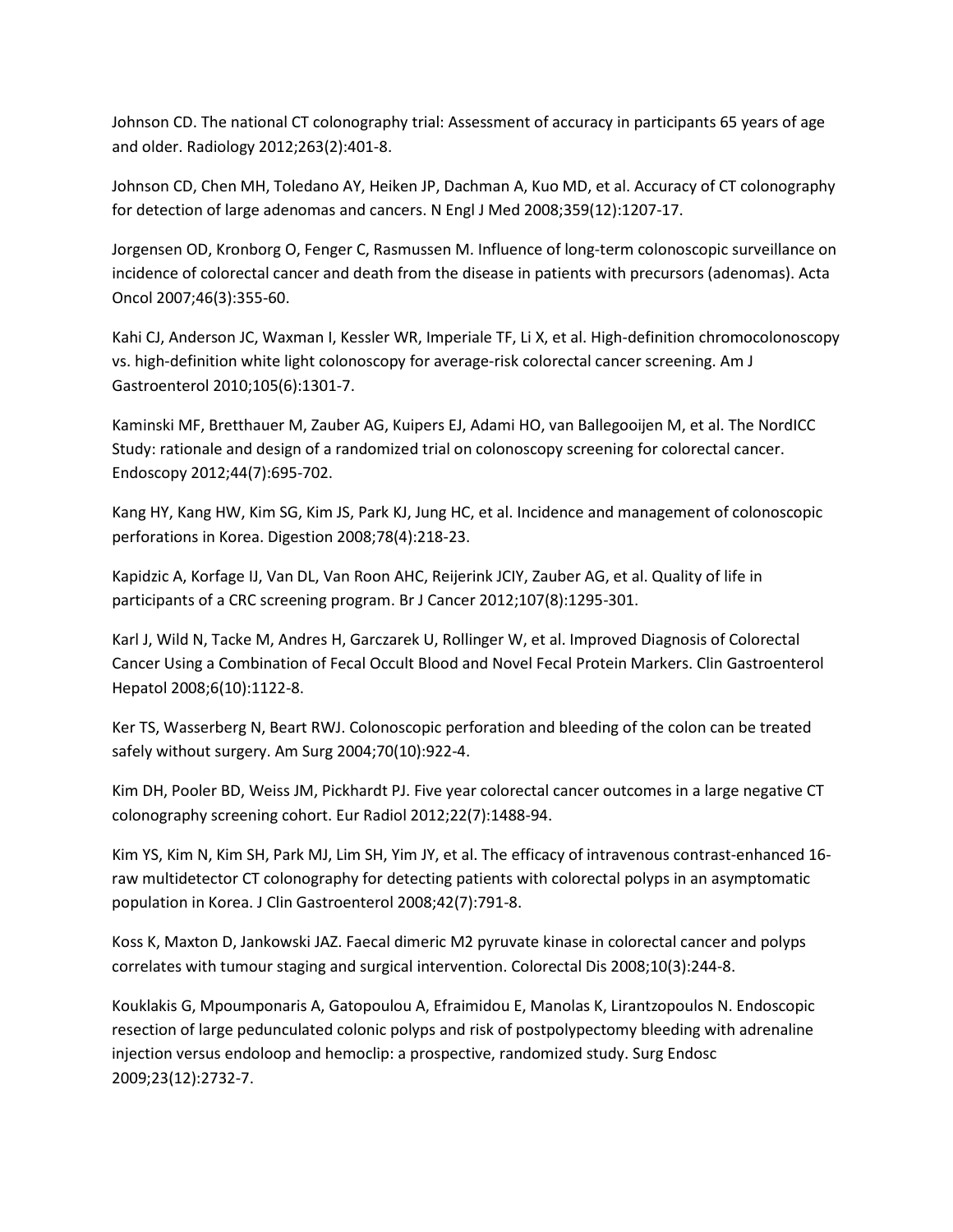Ladabaum U, Allen J, Wandell M, Ramsey S. Colorectal cancer screening with blood-based biomarkers: Cost-effectiveness of methylated septin 9 DNA versus current strategies. Cancer Epidemiol Biomarkers Prev 2013;22(9):1567-76.

Laghi A, Iannaccone R, Trenna S, Mangiapane F, Sinibaldi G, Piacentini F, et al. Multislice spiral CT colonography in the evaluation of colorectal neoplasms. Radiol Med 2002;104(5-6):394-403.

Larsen IK, Grotmol T, Almendingen K, Hoff G. Lifestyle as a predictor for colonic neoplasia in asymptomatic individuals. BMC Gastroenterol 2006;6:5.

Lee TJW, Rutter MD, Blanks RG, Moss SM, Goddard AF, Chilton A, et al. Colonoscopy quality measures: Experience from the NHS Bowel Cancer Screening Programme. Gut 2012;61(7):1050-7.

Leufkens AM, Van Oijen MGH, Vleggaar FP, Siersema PD. Factors influencing the miss rate of polyps in a back-to-back colonoscopy study. Endoscopy 2012;44(5):470-5.

Leung WK, Lau JY, Suen BY, Wong GL, Chow DK, Lai LH, et al. Repeat-screening colonoscopy 5 years after normal baseline-screening colonoscopy in average-risk chinese: A prospective study. Am J Gastroenterol 2009;104(8):2028-34.

Liedenbaum MH, Venema HW, Stoker J. Radiation dose in CT colonography--trends in time and differences between daily practice and screening protocols. Eur Radiol 2008;18(10):2222-30.

Liles EG, Perrin N, Rosales AG, Feldstein AC, Smith DH, Mosen DM, et al. Change to FIT increased CRC screening rates: Evaluation of a US screening outreach program. Am J Managed Care 2012;18(10):588- 95.

Ling BS, Schoen RE, Trauth JM, Wahed AS, Eury T, Simak DM, et al. Physicians encouraging colorectal screening: a randomized controlled trial of enhanced office and patient management on compliance with colorectal cancer screening. Arch Intern Med 2009;169(1):47-55.

Liou J-M, Lin J-T, Huang S-P, Chiu H-M, Wang H-P, Lee Y-C, et al. Screening for colorectal cancer in average-risk Chinese population using a mixed strategy with sigmoidoscopy and colonoscopy. Dis Colon Rectum 2007;50(5):630-40.

Lipkus IM, Samsa GP, Dement J, Skinner CS, Green LS, Pompeii L, et al. Accuracy of self-reports of fecal occult blood tests and test results among individuals in the carpentry trade. Prev Med 2003;37(5):513-9.

Loktionov A, Bandaletova T, Llewelyn AH, Dion C, Lywood HGG, Lywood RCG, et al. Colorectal cancer detection by measuring DNA from exfoliated colonocytes obtained by direct contact with rectal mucosa. Int J Oncol 2009;34(2):301-11.

Luning TH, Keemers-Gels ME, Barendregt WB, Tan ACIT, Rosman C. Colonoscopic perforations: a review of 30,366 patients. Surg Endosc 2007;21(6):994-7.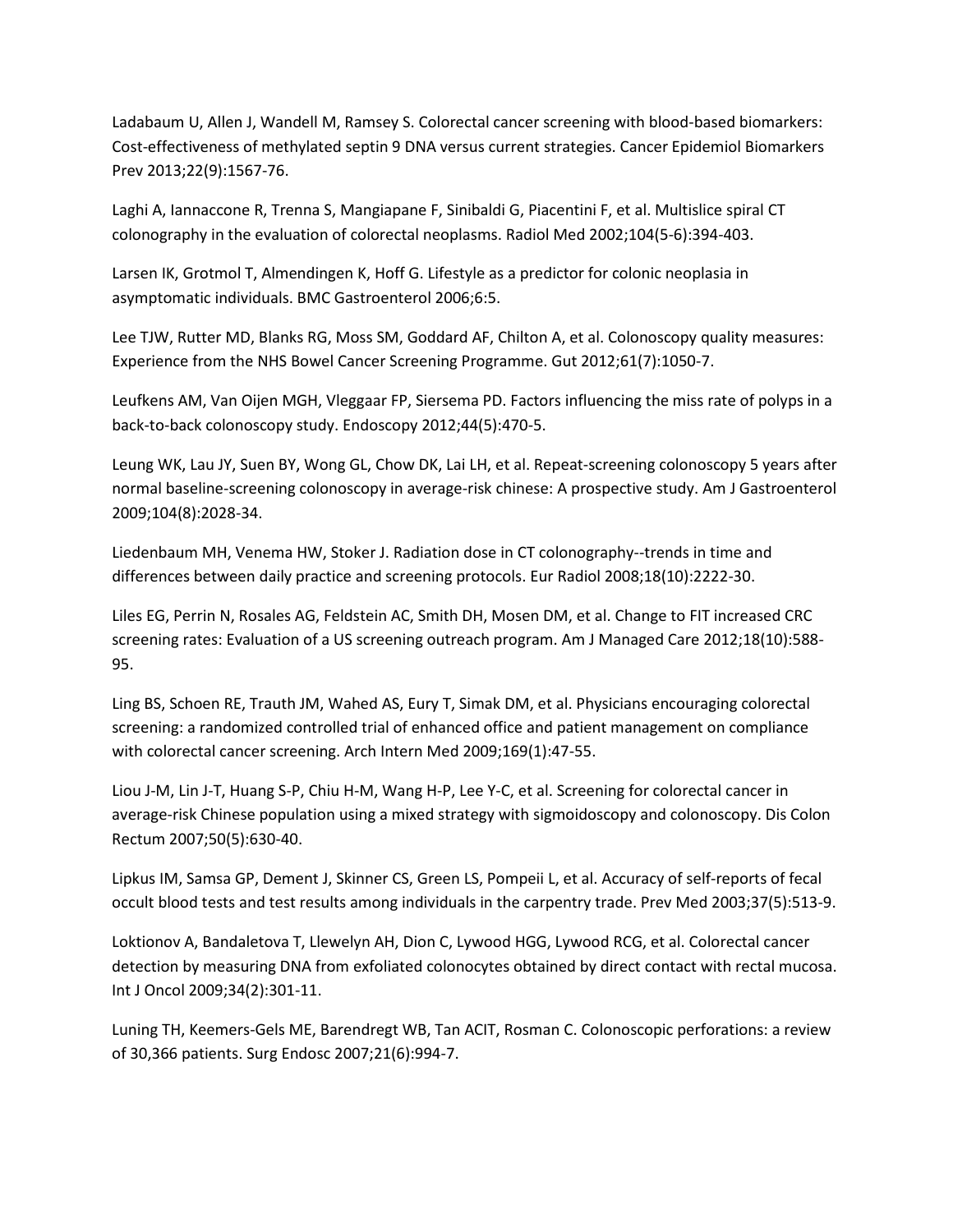Macari M, Bini EJ, Xue X, Milano A, Katz SS, Resnick D, et al. Colorectal neoplasms: prospective comparison of thin-section low-dose multi-detector row CT colonography and conventional colonoscopy for detection. Radiology 2002;224(2):383-92.

Macari M, Bini EJ, Jacobs SL, Naik S, Lui YW, Milano A, et al. Colorectal polyps and cancers in asymptomatic average-risk patients: evaluation with CT colonography. Radiology 2004;230(3):629-36.

Mang T, Kolligs FT, Schaefer C, Reiser MF, Graser A. Comparison of diagnostic accuracy and interpretation times for a standard and an advanced 3D visualisation technique in CT colonography. Eur Radiol 2011;21(3):653-62.

Mang T, Hermosillo G, Wolf M, Bogoni L, Salganicoff M, Raykar V, et al. Time-efficient CT colonography interpretation using an advanced image-gallery-based, computer-aided "first-reader" workflow for the detection of colorectal adenomas. Eur Radiol 2012;22(12):2768-79.

Mayinger B, Neumann F, Kastner C, Degitz K, Hahn EG, Schwab D. Early detection of premalignant conditions in the colon by fluorescence endoscopy using local sensitization with hexaminolevulinate. Endoscopy 2008;40(2):106-9.

Morikawa T, Kato J, Yamaji Y, Wada R, Mitsushima T, Sakaguchi K, et al. Sensitivity of immunochemical fecal occult blood test to small colorectal adenomas. Am J Gastroenterol 2007;102(10):2259-64.

Multicentre Australian Colorectal-neoplasia Screening (MACS) Group. A comparison of colorectal neoplasia screening tests: a multicentre community-based study of the impact of consumer choice. Med J Aust 2006;184(11):546-50.

Myers RE, Bittner-Fagan H, Daskalakis C, Sifri R, Vernon SW, Cocroft J, et al. A randomized controlled trial of a tailored navigation and a standard intervention in colorectal cancer screening. Cancer Epidemiol Biomarkers Prev 2013;22(1):109-17.

Nelson DB. Colonoscopy versus double-contrast barium enema. Gastroenterology 2000;119(5):1402-3.

Nelson RL, Schwartz A. A survey of individual preference for colorectal cancer screening technique. BMC cancer 2004;4.

Ng SC, Ching JYL, Chan V, Wong MCS, Suen BY, Hirai HW, et al. Diagnostic accuracy of faecal immunochemical test for screening individuals with a family history of colorectal cancer. Aliment Pharmacol Ther 2013;38(7):835-41.

Nietert PJ, Jenkins RG, Nemeth LS, Ornstein SM. An application of a modified constrained randomization process to a practice-based cluster randomized trial to improve colorectal cancer screening. Contemp Clin Trials 2009;30(2):129-32.

Niv Y, Dickman R, Figer A, Abuksis G, Fraser G. Case-control study of screening colonoscopy in relatives of patients with colorectal cancer. Am J Gastroenterol 2003;98(2):486-9.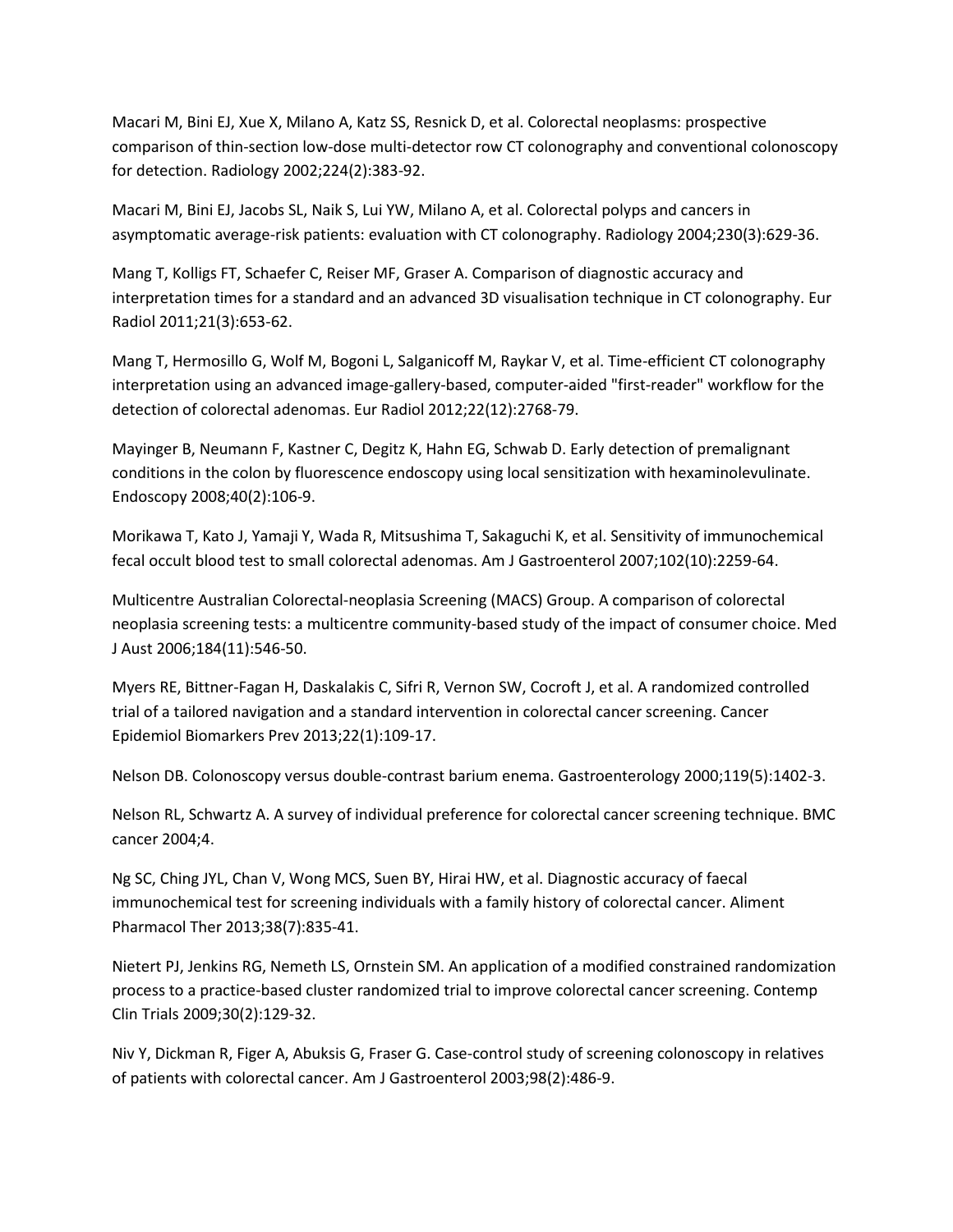Ockenga J, Stuhrmann M, Ballmann M, Teich N, Keim V, Dork T, et al. A randomized, controlled trial to assess a novel colorectal cancer screening strategy: The conversion strategy: A comparison of sequential sigmoidoscopy and colonoscopy with immediate conversion from sigmoidoscopy to colonoscopy in patients with an abnormal screening sigmoidoscopy. Am J Gastroenterol 2000;95(8):2074-9.

Oono Y, Iriguchi Y, Doi Y, Tomino Y, Kishi D, Oda J, et al. A retrospective study of immunochemical fecal occult blood testing for colorectal cancer detection. Clin Chim Acta 2010;411(11-12):802-5.

Ore L, Hagoel L, Lavi I, Rennert G. Screening with faecal occult blood test (FOBT) for colorectal cancer: assessment of two methods that attempt to improve compliance. Eur J Cancer Prev 2001;10(3):251-6.

Pickhardt PJ, Choi JR, Hwang I, Pineau BC. Screening computed tomographic colonography in asymptomatic adults: As good as colonoscopy? Evid -Based Gastroenterol 2004;5(3):82-3.

Pilz JB, Portmann S, Peter S, Beglinger C, Degen L. Colon Capsule Endoscopy compared to Conventional Colonoscopy under routine screening conditions. BMC Gastroenterol 2010;10:66.

Pinsky PF, Schoen RE, Weissfeld JL, Kramer B, Hayes RB, Yokochi L, et al. Variability in flexible sigmoidoscopy performance among examiners in a screening trial. Clin Gastroenterol Hepatol 2005;3(8):792-7.

Potter MB, Namvargolian Y, Hwang J, Walsh JME. Improving colorectal cancer screening: a partnership between primary care practices and the American Cancer Society. J Cancer Educ 2009;24(1):22-7.

Potter MB, Phengrasamy L, Hudes ES, McPhee SJ, Walsh JME. Offering annual fecal occult blood tests at annual flu shot clinics increases colorectal cancer screening rates. Ann Fam Med 2009;7(1):17-23.

Potter MB, Walsh JME, Yu TM, Gildengorin G, Green LW, McPhee SJ. The effectiveness of the FLU-FOBT program in primary care a randomized trial. Am J Prev Med 2011;41(1):9-16.

Potter MB, Ackerson LM, Gomez V, Walsh JME, Green LW, Levin TR, et al. Effectiveness and reach of the FLU-FIT program in an integrated health care system: a multisite randomized trial. Am J Public Health 2013;103(6):1128-33.

Pox CP, Altenhofen L, Brenner H, Theilmeier A, Von Stillfried D, Schmiegel W. Efficacy of a nationwide screening colonoscopy program for colorectal cancer. Gastroenterology 2012;142(7):1460-7.

Quintero E, Castells A, Bujanda L, Cubiella J, Salas D, Lanas A, et al. Colonoscopy versus fecal immunochemical testing in colorectal-cancer screening. N Engl J Med 2012;366(8):697-706.

Rae LC, Gibberd RW. Survival of patients with colorectal cancer detected by a community screening program. Med J Aust 2000;172(1):13-5.

Rasmussen M, Fenger C, Kronborg O. Diagnostic yield in a biennial Hemoccult-II screening program compared to a once-only screening with flexible sigmoidoscopy and Hemoccult-II. Scand J Gastroenterol 2003;38(1):114-8.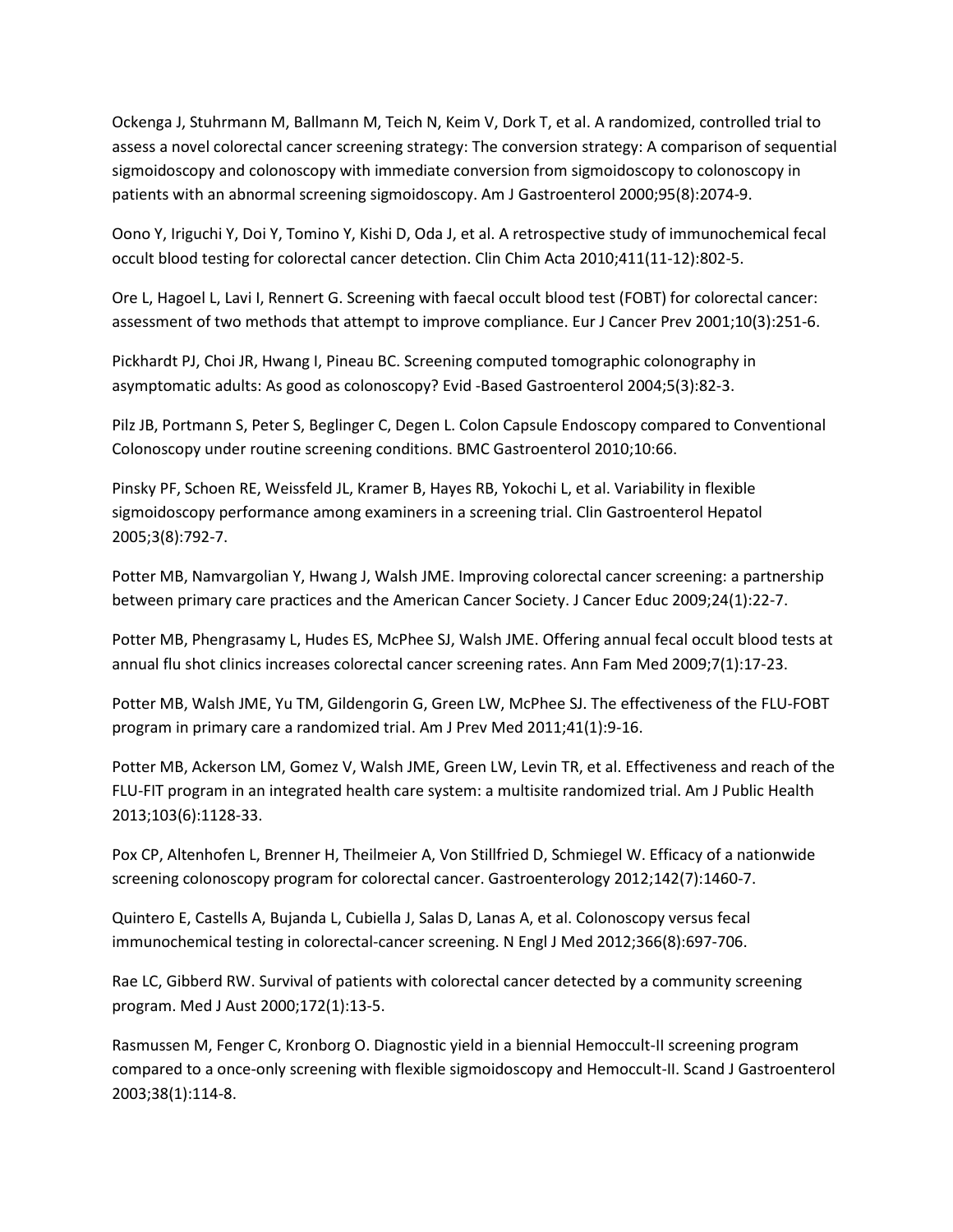Rockey DC, Paulson E, Niedzwiecki D, Davis W, Bosworth HB, Sanders L, et al. Analysis of air contrast barium enema, computed tomographic colonography, and colonoscopy: Prospective comparison. Lancet 2005;365(9456):305-11.

Rogal SS, Pinsky PF, Schoen RE. Relationship between detection of adenomas by flexible sigmoidoscopy and interval distal colorectal cancer. Clin Gastroenterol Hepatol 2013;11(1):73-8.

Rohlin A, Wernersson J, Engwall Y, Wiklund L, Bjork J, Nordling M. Parallel sequencing used in detection of mosaic mutations: Comparison with four diagnostic DNA screening techniques. Hum Mutat 2009;30(6):1012-20.

Rokkas T, Papaxoinis K, Triantafyllou K, Ladas SD. A meta-analysis evaluating the accuracy of colon capsule endoscopy in detecting colon polyps. Gastrointest Endosc 2010;71(4):792-8.

Roy HK, Turzhitsky V, Kim Y, Goldberg MJ, Watson P, Rogers JD, et al. Association between rectal optical signatures and colonic neoplasia: Potential applications for screening. Cancer Res 2009;69(10):4476-83.

Roy HK, Gomes AJ, Ruderman S, Bianchi LK, Goldberg MJ, Stoyneva V, et al. Optical measurement of rectal microvasculature as an adjunct to flexible sigmoidosocopy: Gender-specific implications. Cancer Prev Res 2010;3(7):844-51.

Rozen P, Levi Z, Hazazi R, Waked A, Vilkin A, Maoz E, et al. Identification of colorectal adenomas by a quantitative immunochemical faecal occult blood screening test depends on adenoma characteristics, development threshold used and number of tests performed. Aliment Pharmacol Ther 2009;29(8):906- 17.

Russmann S, Lamerato L, Marfatia A, Motsko SP, Pezzullo JC, Olds G, et al. Risk of impaired renal function after colonoscopy: A cohort study in patients receiving either oral sodium phosphate or polyethylene glycol. Am J Gastroenterol 2007;102(12):2655-63.

Saar B, Meining A, Beer A, Settles M, Helmberger H, Frimberger E, et al. Prospective study on bright lumen magnetic resonance colonography in comparison with conventional colonoscopy. Br J Radiol 2007;80(952):235-41.

Sali L, Grazzini G, Carozzi F, Castiglione G, Falchini M, Mallardi B, et al. Screening for colorectal cancer with FOBT, virtual colonoscopy and optical colonoscopy: Study protocol for a randomized controlled trial in the Florence district (SAVE study). Trials 2013;14(1).

Sali L, Falchini M, Bonanomi AG, Castiglione G, Ciatto S, Mantellini P, et al. CT colonography after incomplete colonoscopy in subjects with positive faecal occult blood test. World J Gastroenterol 2008;14(28):4499-504.

Sanaka MR, Deepinder F, Thota PN, Lopez R, Burke CA. Adenomas are detected more often in morning than in afternoon colonoscopy. Am J Gastroenterol 2009;104(7):1659-65.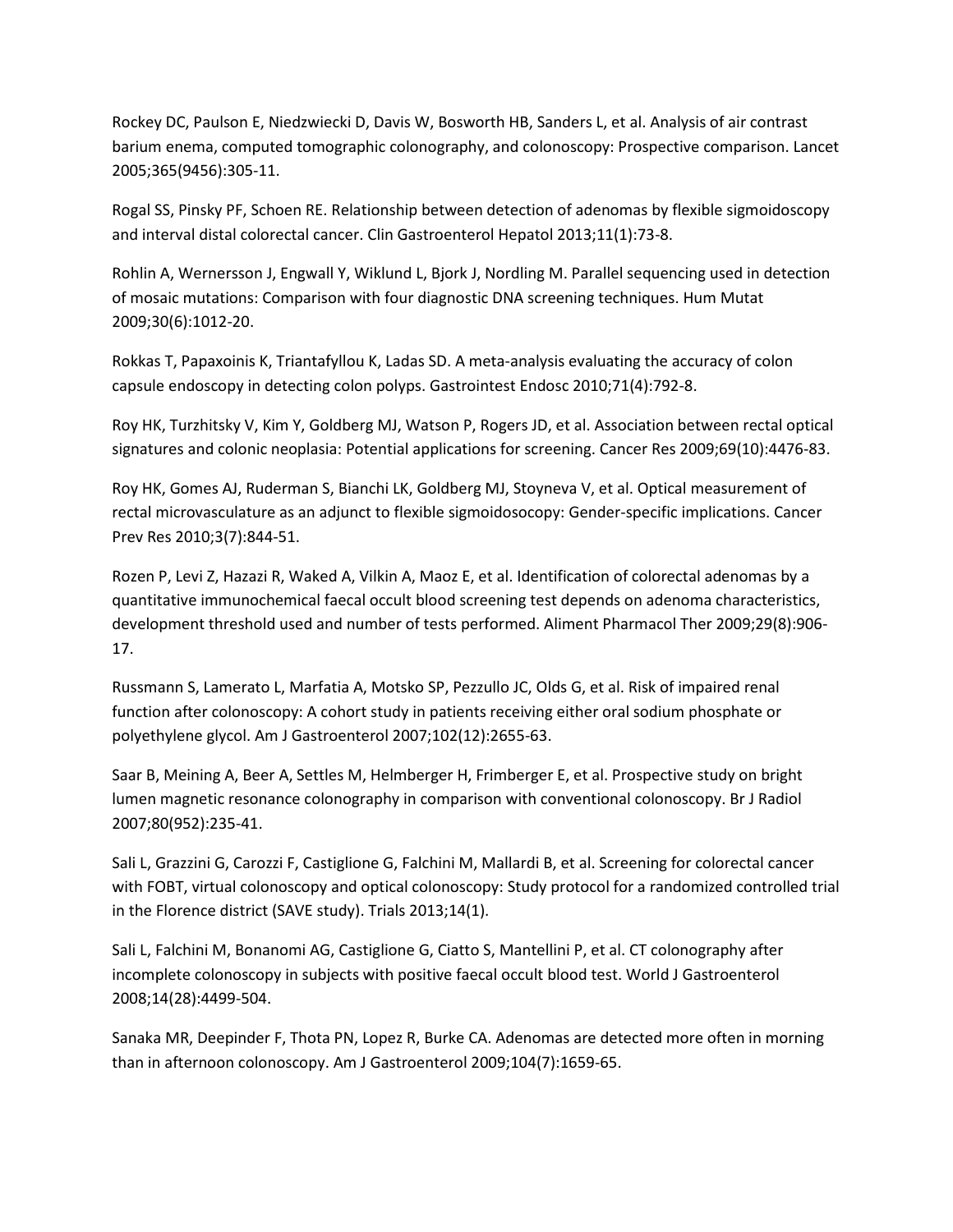Saraya T, Ikematsu H, Fu KI, Tsunoda C, Yoda Y, Oono Y, et al. Evaluation of complications related to therapeutic colonoscopy using the bipolar snare. Surg Endosc 2012;26(2):533-40.

Schoofs N, Deviere J, Van Gossum A. PillCam colon capsule endoscopy compared with colonoscopy for colorectal tumor diagnosis: a prospective pilot study. Endoscopy 2006;38(10):971-7.

Scott RG, Edwards JT, Fritschi L, Foster NM, Mendelson RM, Forbes GM. Community-based screening by colonoscopy or computed tomographic colonography in asymptomatic average-risk subjects. Am J Gastroenterol 2004;99(6):1145-51.

Senore C, Ederle A, Fantin A, Andreoni B, Bisanti L, Grazzini G, et al. Acceptability and side-effects of colonoscopy and sigmoidoscopy in a screening setting. J Med Screen 2011;18(3):128-34.

Shastri YM, Loitsch S, Nowak R, Povse N, Stein J. Prospective comparative evaluation of an office-based rapid immunological test with a Guaiac-based fecal occult blood test for colorectal cancer screening in general population with average-risk. Clin Lab 2008;54(9-10):385-7.

Siddiqui AA, Sifri R, Hyslop T, Andrel J, Rosenthal M, Vernon SW, et al. Race and response to colon cancer screening interventions. Prev Med 2011;52(3-4):262-4.

Singer RB. Fecal occult blood testing and the incidence of colorectal cancer. J Insur Med 2002;34(2):89- 91.

Stegeman I, De Wijkerslooth TR, Stoop EM, van Leerdam M, van Ballegooijen M, Kraaijenhagen RA, et al. Risk factors for false positive and for false negative test results in screening with fecal occult blood testing. Int J Cancer 2013;133(10):2408-14.

Stoop EM, de Haan MC, de Wijkerslooth TR, Bossuyt PM, van Ballegooijen M, Nio CY, et al. Participation and yield of colonoscopy versus non-cathartic CT colonography in population-based screening for colorectal cancer: a randomised controlled trial. Lancet Oncol 2012;13(1):55-64.

Summers RM, Yao J, Pickhardt PJ, Franaszek M, Bitter I, Brickman D, et al. Computed tomographic virtual colonoscopy computer-aided polyp detection in a screening population. Gastroenterology 2005;129(6):1832-44.

Suzuki K, Yoshida H, Nappi J, Armato III SG, Dachman AH. Mixture of expert 3D massive-training ANNs for reduction of multiple types of false positives in CAD for detection of polyps in CT colonography. Med Phys 2008;35(2):694-703.

Taupin D, Chambers SL, Corbett M, Shadbolt B. Colonoscopic screening for colorectal cancer improves quality of life measures: a population-based screening study. Health Qual Life Outcomes 2006;4:82.

Taylor KL, Shelby R, Gelmann E, McGuire C. Quality of life and trial adherence among participants in the prostate, lung, colorectal, and ovarian cancer screening trial. J Natl Cancer Inst 2004;96(14):1083-94.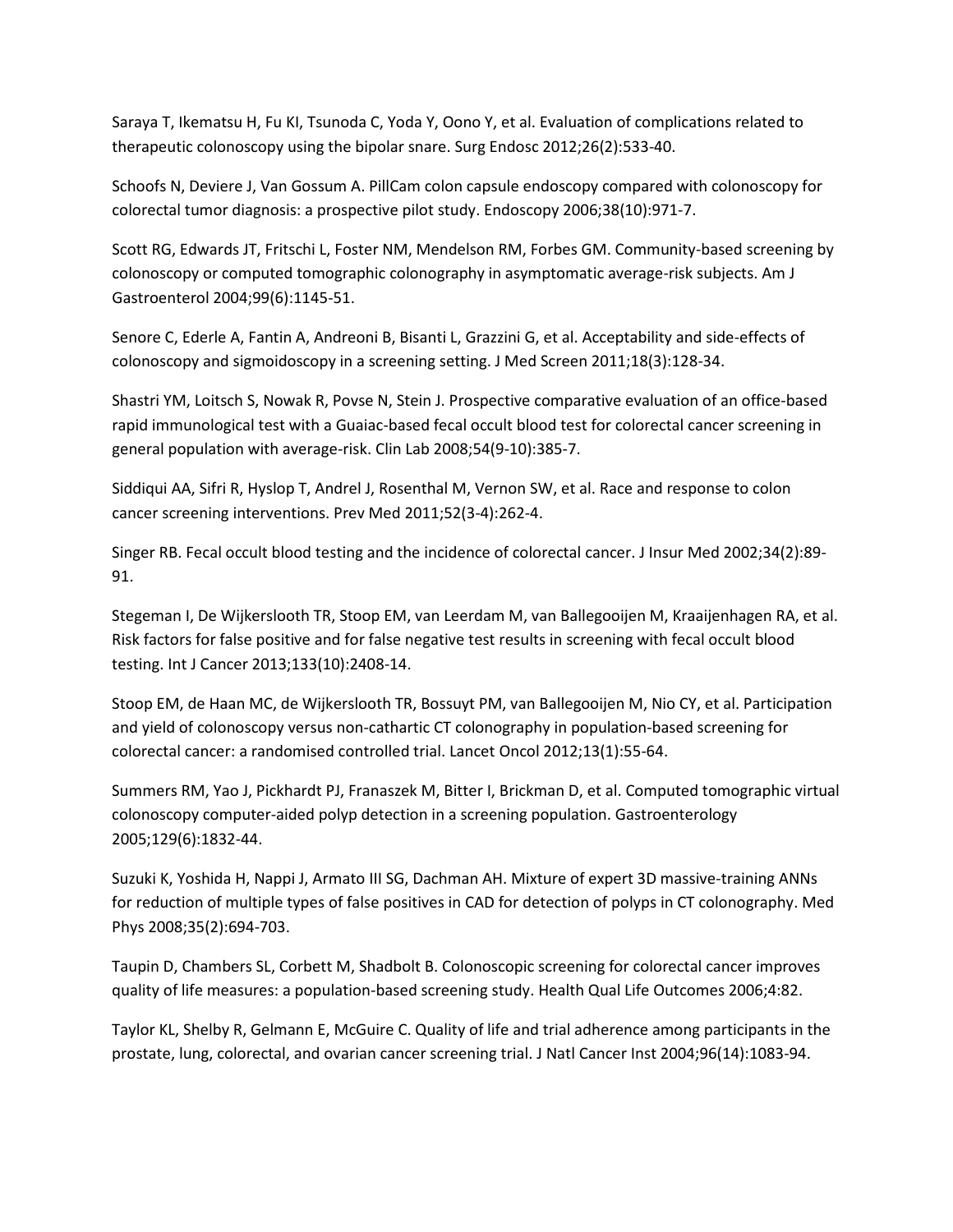Thiis-Evensen E, Hoff GS, Sauar J, Majak BM, Vatn MH. The effect of attending a flexible sigmoidoscopic screening program on the prevalence of colorectal adenomas at 13-year follow-up. Am J Gastroenterol 2001;96(6):1901-7.

van Rossum LGM, van Rijn AF, van Oijen MGH, Fockens P, Laheij RJF, Verbeek ALM, et al. False negative fecal occult blood tests due to delayed sample return in colorectal cancer screening. Int J Cancer 2009;125(4):746-50.

van Rossum LGM, van Rijn AF, Verbeek ALM, van Oijen MGH, Laheij RJF, Fockens P, et al. Colorectal cancer screening comparing no screening, immunochemical and guaiac fecal occult blood tests: a costeffectiveness analysis. Int J Cancer 2011;128(8):1908-17.

van Turenhout ST, van Rossum LGM, Oort FA, Laheij RJF, van Rijn AF, Terhaar sive Droste JS, et al. Similar fecal immunochemical test results in screening and referral colorectal cancer. World J Gastroenterol 2012;18(38):5397-403.

Wada Y, Kudo Se, Misawa M, Ikehara N, Hamatani S. Vascular pattern classification of colorectal lesions with narrow band imaging magnifying endoscopy. Digestive endoscopy : official journal of the Japan Gastroenterological Endoscopy Society 2011;23 Suppl 1:106-11.

Wallace PM, Suzuki R. Regional, racial, and gender differences in colorectal cancer screening in middleaged African-Americans and Whites. J Cancer Educ 2012;27(4):703-8.

Walsh JME, Salazar R, Nguyen TT, Kaplan C, Nguyen LK, Hwang J, et al. Healthy colon, healthy life: a novel colorectal cancer screening intervention. Am J Prev Med 2010;39(1):1-14.

Wang YR, Cangemi JR, Loftus EVJ, Picco MF. Risk of colorectal cancer after colonoscopy compared with flexible sigmoidoscopy or no lower endoscopy among older patients in the United States, 1998-2005. Mayo Clin Proc 2013;88(5):464-70.

Warren JL, Klabunde CN, Mariotto AB, Meekins A, Topor M, Brown ML, et al. Adverse events after outpatient colonoscopy in the Medicare population. Ann Intern Med 2009;150(12):849-W152.

Whyte S, Chilcott J, Halloran S. Reappraisal of the options for colorectal cancer screening in England. Colorectal Dis 2012;14(9):e547-e561.

Wilschut JA, Hol L, Dekker E, Jansen JB, van Leerdam ME, Lansdorp-Vogelaar I, et al. Cost-effectiveness analysis of a quantitative immunochemical test for colorectal cancer screening. Gastroenterology 2011;141(5):1648-55.

Wood JJ, Foy CJW, Valori R, Lucarotti ME, Fowler AL, Dowler K, et al. Does use of a colonoscopy imaging device improve performance? A cohort study. Surg Endosc 2012;26(12):3616-21.

Yee J, Akerkar GA, Hung RK, Steinauer-Gebauer AM, Wall SD, Mcquaid KR. Colorectal neoplasia: performance characteristics of CT colonography for detection in 300 patients. Radiology 2001;219(3):685-92.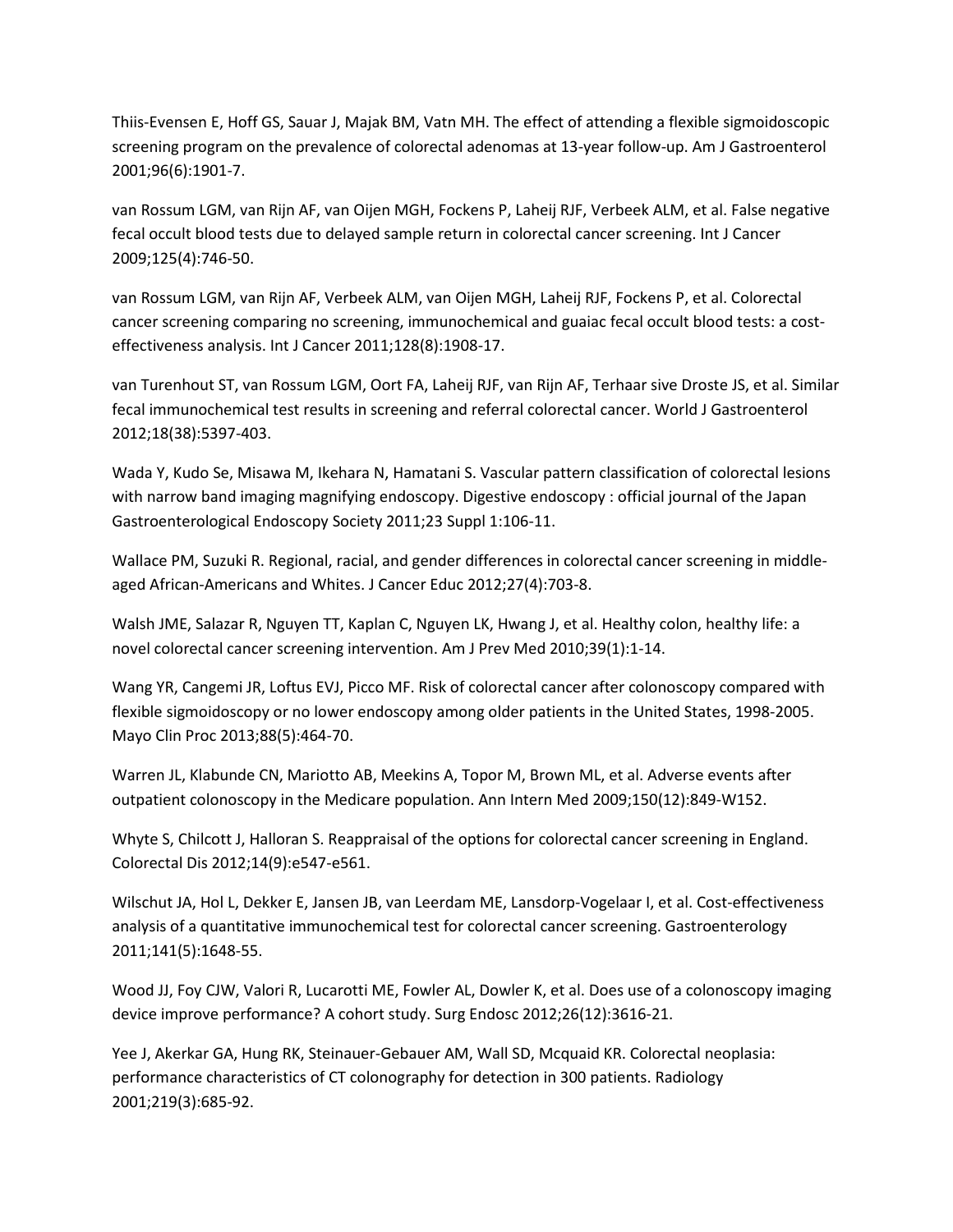Yen AW, Leung JW, Leung FW. A novel method with significant impact on adenoma detection: Combined water-exchange and cap-assisted colonoscopy. Gastrointest Endosc 2013;77(6):944-8.

Yoshinaga M, Watabe R, Yanagisawa J, Harada N, Motomura S, Nawata H, et al. The interval between flexible sigmoidoscopy screening examinations can be expanded beyond five years. Hepatogastroenterology 2001;48(38):437-9.

Young PE, Gentry AB, Cash BD. The utility of flexible sigmoidoscopy after a computerized tomographic colonography revealing only rectosigmoid lesions. Aliment Pharmacol Ther 2008;27(6):520-7.

Zhang GJ, Zhou T, Liu ZL, Tian HP, Xia SS. Plasma miR-200c and miR-18a as potential biomarkers for the detection of colorectal carcinoma. Molecular and Clinical Oncology 2013;1(2):379-84.

Zou H, Taylor WR, Harrington JJ, Hussain FTN, Cao X, Loprinzi CL, et al. High Detection Rates of Colorectal Neoplasia by Stool DNA Testing With a Novel Digital Melt Curve Assay. Gastroenterology 2009;136(2):459-70.

Zubarik R, Ganguly E, Benway D, Ferrentino N, Moses P, Vecchio J. Procedure-related abdominal discomfort in patients undergoing colorectal cancer screening: a comparison of colonoscopy and flexible sigmoidoscopy. Am J Gastroenterol 2002;97(12):3056-61.

## **Excluded Wrong Study Design**

Azuara D, Rodriguez-Moranta F, De OJ, Soriano-Izquierdo A, Mora J, Guardiola J, et al. Novel methylation panel for the early detection of colorectal tumors in stool DNA. Clin Colorectal Cancer 2010;9(3):168-76.

Baxter NN, Goldwasser MA, Paszat LF, Saskin R, Urbach DR, Rabeneck L. Association of colonoscopy and death from colorectal cancer. Ann Intern Med 2009;150(1):1-8.

Brenner H, Haug U, Arndt V, Stegmaier C, Altenhofen L, Hoffmeister M. Low risk of colorectal cancer and advanced adenomas more than 10 years after negative colonoscopy. Gastroenterology 2010;138(3):870- 6.

Cotterchio M, Manno M, Klar N, McLaughlin J, Gallinger S. Colorectal screening is associated with reduced colorectal cancer risk: a case-control study within the population-based Ontario Familial Colorectal Cancer Registry. Cancer causes & control : CCC 2005;16(7):865-75.

Faiss S. The missed colorectal cancer problem. Dig Dis 2011;29 Suppl 1:60-3.

Gillespie JS, Kelly BE. Double contrast barium enema and colorectal carcinoma: sensitivity and potential role in screening. Ulster Med J 2001;70(1):15-8.

Hamashima C, Sobue T, Muramatsu Y, Saito H, Moriyama N, Kakizoe T. Comparison of observed and expected numbers of detected cancers in the research center for cancer prevention and screening program. Jpn J Clin Oncol 2006;36(5):301-8.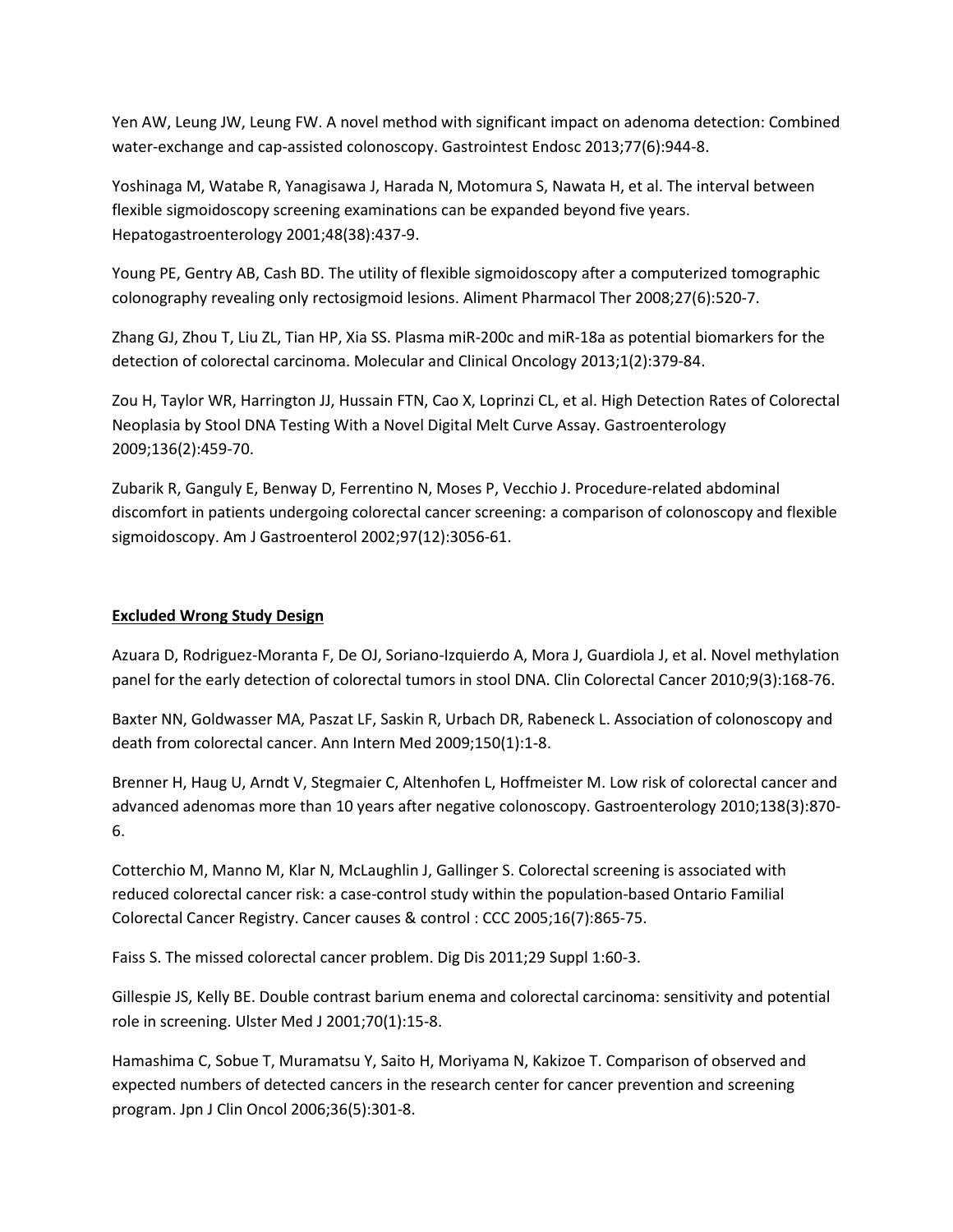Jacob BJ, Moineddin R, Sutradhar R, Baxter NN, Urbach DR. Effect of colonoscopy on colorectal cancer incidence and mortality: an instrumental variable analysis. Gastrointest Endosc 2012;76(2):355-64.

Jacob BJ, Sutradhar R, Moineddin R, Baxter NN, Urbach DR. Methodological approaches to population based research of screening procedures in the presence of selection bias and exposure measurement error: colonoscopy and colorectal cancer outcomes in Ontario. BMC Med Res Methodol 2013;13:59.

Jafri SM, Arora A. Silent perforation: an iatrogenic complication of colonoscopy. Surg Laparosc Endosc Percutan Tech 2007;17(5):452-4.

Kahi CJ, Imperiale TF, Juliar BE, Rex DK. Effect of screening colonoscopy on colorectal cancer incidence and mortality. Clin Gastroenterol Hepatol 2009;7(7):770-11.

Lamah M, Norris J, Caffarey SM, Broughton M, Marks CG. Effect of faecal occult blood testing on colorectal cancer mortality in the surveillance of subjects at moderate risk of colorectal neoplasia: A case-control study. Int J Colorectal Dis 2001;16(5):313-7.

Lee KJ, Inoue M, Otani T, Iwasaki M, Sasazuki S, Tsugane S, et al. Colorectal cancer screening using fecal occult blood test and subsequent risk of colorectal cancer: a prospective cohort study in Japan. Cancer Detect Prev 2007;31(1):3-11.

Lejeune C, Arveux P, Dancourt V, Bejean S, Bonithon-Kopp C, Faivre J. Cost-effectiveness analysis of fecal occult blood screening for colorectal cancer. Int J Technol Assess Health Care 2004;20(4):434-9.

Li S, Nie Z, Li N, Li J, Zhang P, Yang Z, et al. Colorectal cancer screening for the natural population of Beijing with sequential fecal occult blood test: A multicenter study. Chin Med J 2003;116(2):200-2.

Libby G, Brewster DH, McClements PL, Carey FA, Black RJ, Birrell J, et al. The impact of population-based faecal occult blood test screening on colorectal cancer mortality: a matched cohort study. Br J Cancer 2012;107(2):255-9.

Macafee DAL, Waller M, Whynes DK, Moss S, Scholefield JH. Population screening for colorectal cancer: the implications of an ageing population. Br J Cancer 2008;99(12):1991-2000.

Manser CN, Bachmann LM, Brunner J, Hunold F, Bauerfeind P, Marbet UA. Colonoscopy screening markedly reduces the occurrence of colon carcinomas and carcinoma-related death: a closed cohort study. Gastrointest Endosc 2012;76(1):110-7.

McClements PL, Madurasinghe V, Thomson CS, Fraser CG, Carey FA, Steele RJC, et al. Impact of the UK colorectal cancer screening pilot studies on incidence, stage distribution and mortality trends. Cancer Epidemiol 2012;36(4):e232-e242.

Mulder SA, Van Soest EM, Dieleman JP, van Rossum LGM, Ouwendijk RJT, Van Leerdam ME, et al. Exposure to colorectal examinations before a colorectal cancer diagnosis: A case-control study. Eur J Gastroenterol Hepatol 2010;22(4):437-43.